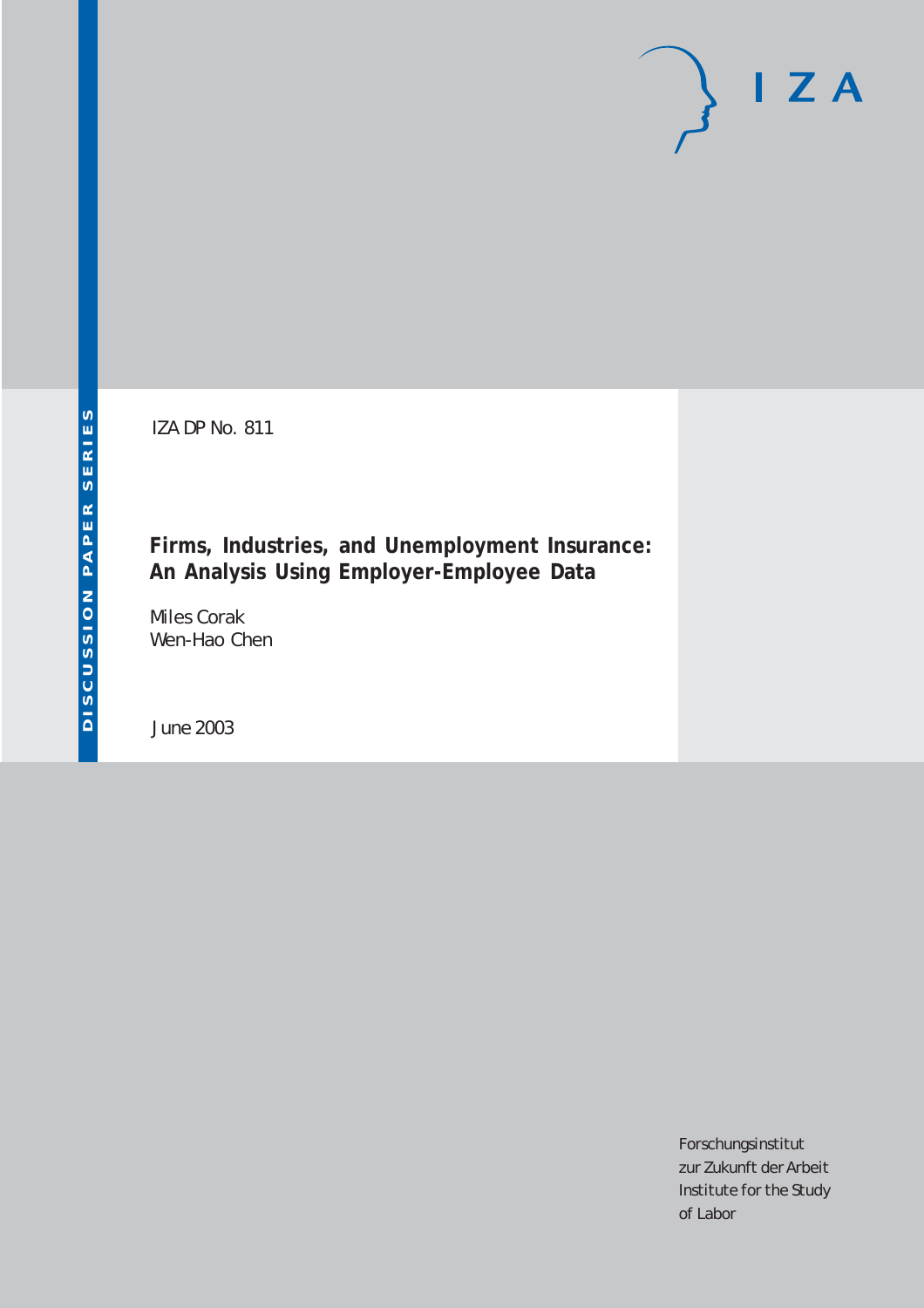# **Firms, Industries, and Unemployment Insurance: An Analysis Using Employer-Employee Data**

## **Miles Corak**

*Statistics Canada, Carleton University and IZA Bonn* 

### **Wen-Hao Chen**

*Statistics Canada and University of Michigan* 

### Discussion Paper No. 811 June 2003

IZA

P.O. Box 7240 D-53072 Bonn **Germany** 

Tel.: +49-228-3894-0 Fax: +49-228-3894-210 Email: [iza@iza.org](mailto:iza@iza.org)

This Discussion Paper is issued within the framework of IZA's research area *Mobility and Flexibility of Labor.* Any opinions expressed here are those of the author(s) and not those of the institute. Research disseminated by IZA may include views on policy, but the institute itself takes no institutional policy positions.

The Institute for the Study of Labor (IZA) in Bonn is a local and virtual international research center and a place of communication between science, politics and business. IZA is an independent, nonprofit limited liability company (Gesellschaft mit beschränkter Haftung) supported by Deutsche Post World Net. The center is associated with the University of Bonn and offers a stimulating research environment through its research networks, research support, and visitors and doctoral programs. IZA engages in (i) original and internationally competitive research in all fields of labor economics, (ii) development of policy concepts, and (iii) dissemination of research results and concepts to the interested public. The current research program deals with (1) mobility and flexibility of labor, (2) internationalization of labor markets, (3) welfare state and labor market, (4) labor markets in transition countries, (5) the future of labor, (6) evaluation of labor market policies and projects and (7) general labor economics.

IZA Discussion Papers often represent preliminary work and are circulated to encourage discussion. Citation of such a paper should account for its provisional character. A revised version may be available on the IZA website ([www.iza.org](http://www.iza.org/)) or directly from the author.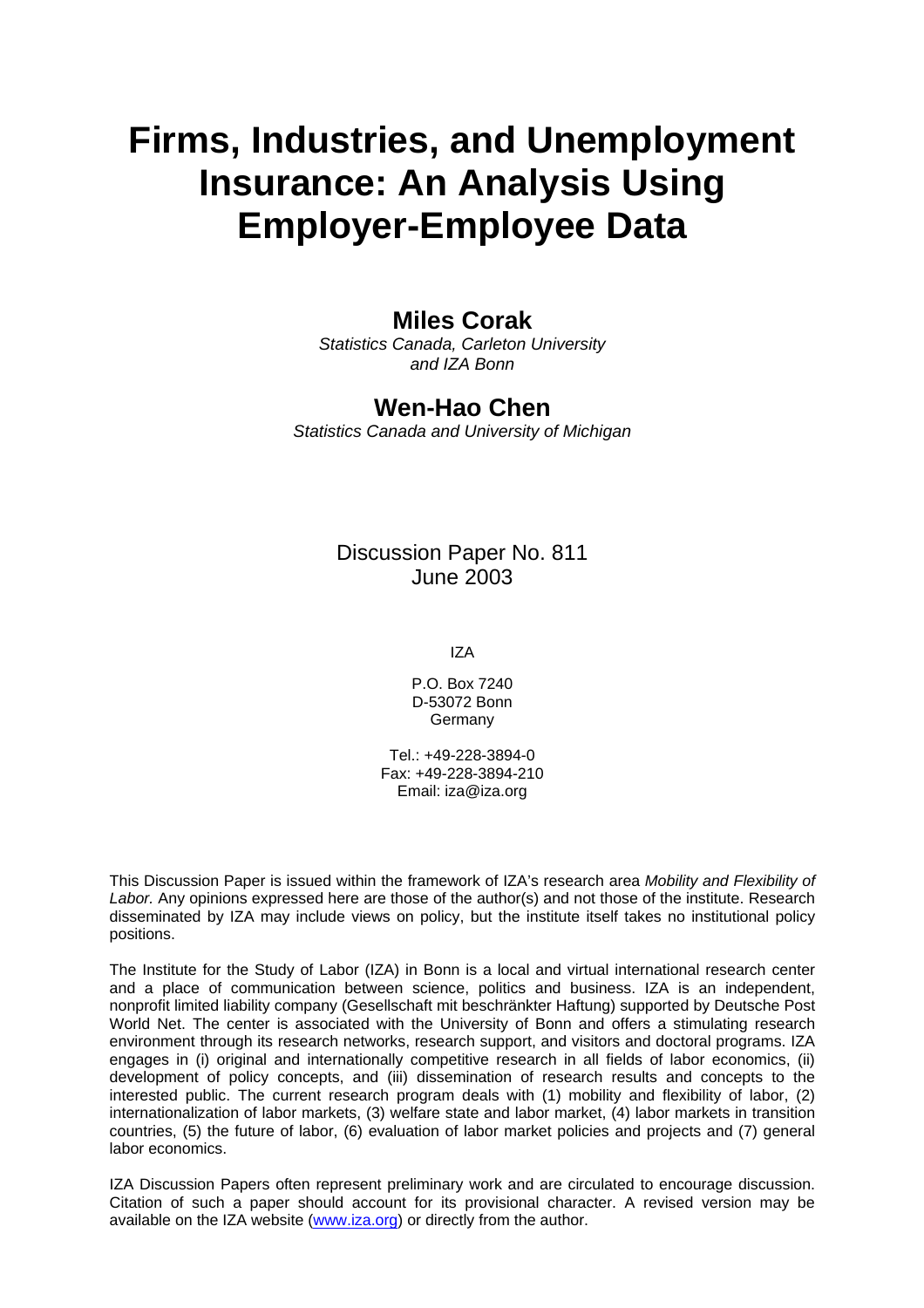IZA Discussion Paper No. 811 June 2003

# **ABSTRACT**

# **Firms, Industries, and Unemployment Insurance: An Analysis Using Employer-Employee Data**[∗](#page-2-0)

Administrative data on the universe of employees, firms, and unemployment insurance (UI) recipients in Canada over an 11 year period are used to examine the operation of UI using the firm as the unit of analysis. Persistent transfers through UI are present at both industry and firm levels, and an analysis using firm fixed effect indicates that an important fraction of variation in them can be attributed to firm effects. Calculations of overall efficiency loss are very sensitive to the degree to which firm level information is used. A full appreciation of how UI interacts with the labour market requires recognition of the characteristics and human resource practices of firms.

JEL Classification: J65, H25

Keywords: unemployment insurance, payroll taxes

Corresponding author:

 $\overline{a}$ 

Miles Corak Family and Labour Studies Statistics Canada 24<sup>th</sup> Floor, R.H. Coats Building Ottawa K1A 0T6 Canada Email: [miles.corak@statcan.ca](mailto:miles.corak@statcan.ca)

<span id="page-2-0"></span><sup>∗</sup> An earlier draft of this paper was presented to the first IZA/SOLE Transatlantic Meeting of Labor Economists in Buch/Ammersee, Germany and to the 2002 meetings of the Canadian Economics Association at the University of Calgary. The authors thank participants at these presentations for their comments. At the same time the responsibility for the content of this paper rests solely with the authors and in particular should not be attributed to Statistics Canada.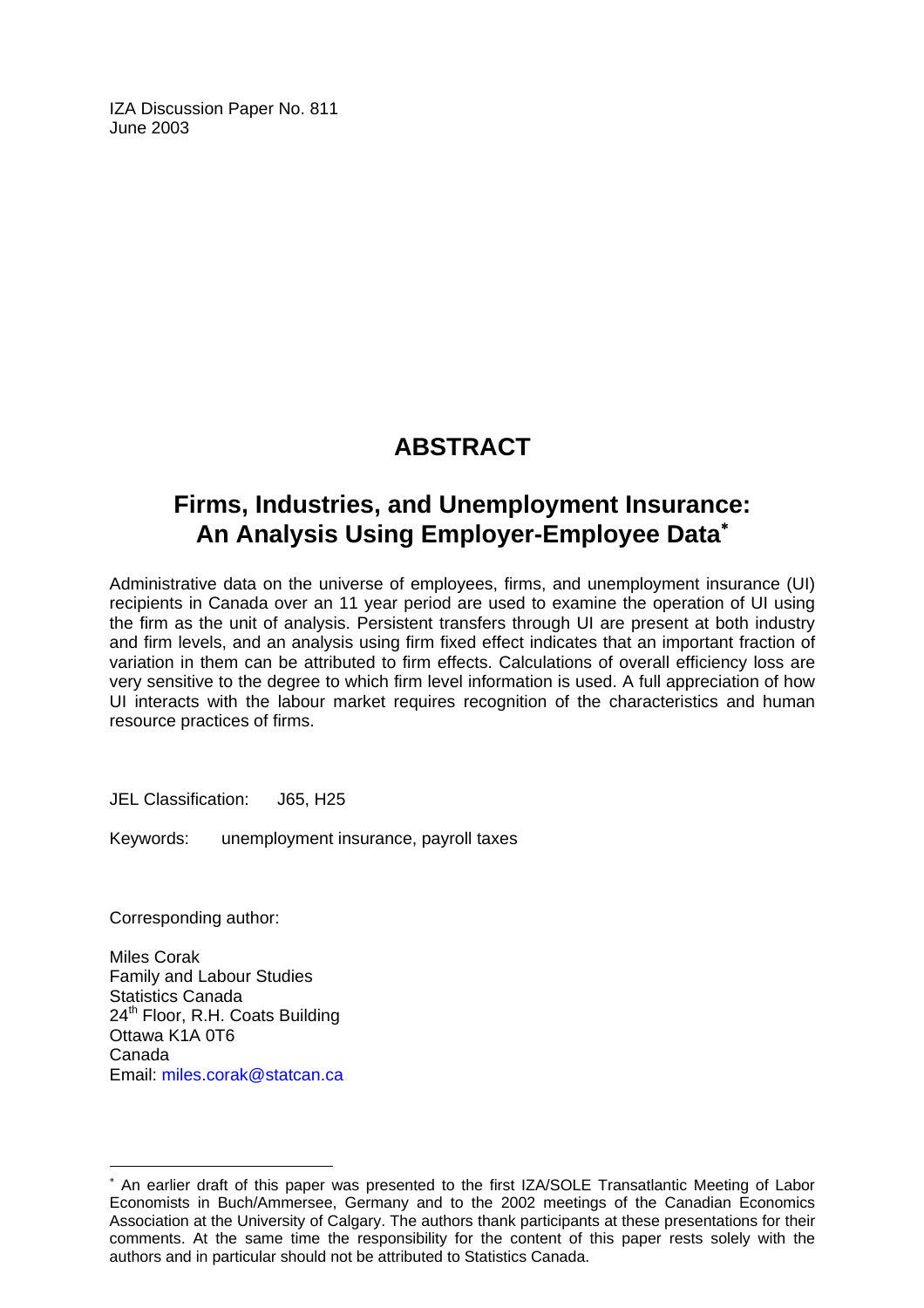### Firms, Industries, and Unemployment Insurance: An Analysis using Employer-Employee Data

#### I. Introduction

The exploration of newly available administrative data in a number of countries has led to a growing realization that a careful study of the interaction between employer and employee characteristics is needed to fully understand labour market outcomes. Abowd, Kramarz and Marglois (1999) represent one example of the importance of analysing both the demand and supply side sides of the market. They relate wage determination, inter-industry wage differentials, firm-size wage effects, and human resource management to both firm and individual effects. The authors use large linked administrative data sets from France, but other examples of this sort are to be increasingly found. Research in the United States, Canada, and the Nordic countries, particularly in Denmark, has also underscored this general point (Baldwin 1995, and Haltiwanger *et al*. 1999). The objective of this paper is to adopt this theme by introducing a new focus on the impact and design of social policy and its interaction with the labour market. In light of this literature it may be that many of the consequences of unemployment insurance (UI) attributable to individual behaviour in fact reflect the demand side of the market, or in general there may be a need for greater awareness of the roles of both supply and demand to accurately understand the labour market consequences of UI.

It is certainly the case that the interaction between UI and the labour market has received extensive study in all industrialized countries. But the focus of a great many analyses has been on the supply side of the labour market, in part reflecting the importance of search theory as a framework to guide both the development of data and empirical analysis. Consequently, the impact of UI replacement rates and benefit entitlements on the duration of unemployment spells has been a major concern. For example, Atkinson and Micklewright (1991) offer an extensive survey of this literature, while at the same time stressing the need for a broader perspective on the relationship between UI and labour market transitions. Another literature places the focus on the demand side of the labour market and relies on implicit contract theory to examine the incentives for firms to change their hiring and lay-off decisions. Hamermesh (1993, 1990) offers an overview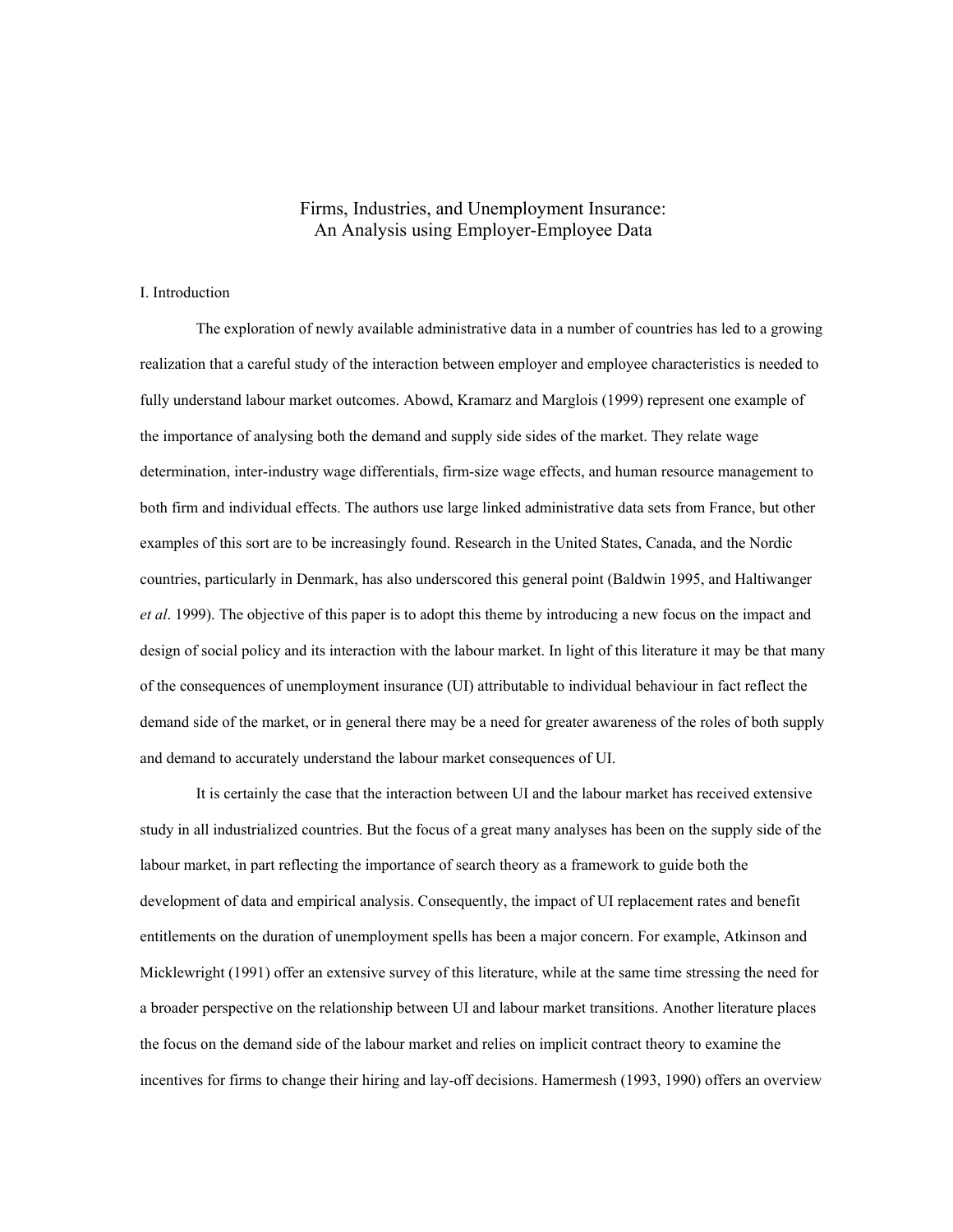of this literature, one that dates back at least to Feldstein (1976). These analyses deal for the most part with the US since it is the only country to have made extensive use of experience rating. Our objective is to adopt this approach and to paint a picture of the Canadian UI program from the perspective of firms and industries.

Indeed, these themes have a particular relevance to the Canadian experience. The Canadian UI program has been a relatively significant aspect of the country's social security system, particularly in the aftermath of an important reform in 1971 that significantly increased coverage and benefits. Lin (1998) offers a legislative overview of the program. This reform in the structure of benefits was to have been accompanied by changes in the financial structure that would introduce experience rated premiums. Kesselman (1983) describes the legislation and how the insurance aspects of the financial reforms were delayed and eventually dropped. The economic analysis of the subsequent history of the program has been framed almost entirely in terms of the labour supply effects—the impact on the aggregate unemployment rate and the duration of benefits. Corak (1994) offers a broad survey of this literature, one that has informed successive incremental restrictions in benefits during the 1970s and 1980s. Major changes in the program were introduced in the 1990s in part by the growing realization that a very significant fraction of claimants have repeatedly relied on the program in a predictable way (Corak 1993a,b, Gray and Sweetman 2001, Lemieux and MacLeod 1995, 2000). In a climate focused on deficit reduction this led to substantial reductions in the benefit rates and entitlements, but also to innovative reforms that introduced a measure of experience rating. Tellingly these were made to the supply side of the labour market. A clawback of benefits to higher income recipients became effective in 1997 with the rate depending upon the individual's claim history. An "intensity" rule was also introduced in which benefit rates would be tied to the number of weeks of benefits collected in the past. The benefit rate would decline by one percentage point for every 20 weeks of benefits collected during the past five years beginning in 2001 (to a maximum of five percentage points for those having collected 100 weeks of benefits). These innovations, however, were retracted in 2001, just before the intensity rule was to take affect.

The evolution of Canadian policy reveals a distinct tendency to evaluate the program solely from the supply side of the labour market. Since this tendency has in part to do with the data available to analysts our objective is to bring a new perspective to bear on the operation of UI by relying on large administrative data sets that link information from firms, workers and individual claimants. We follow the framework in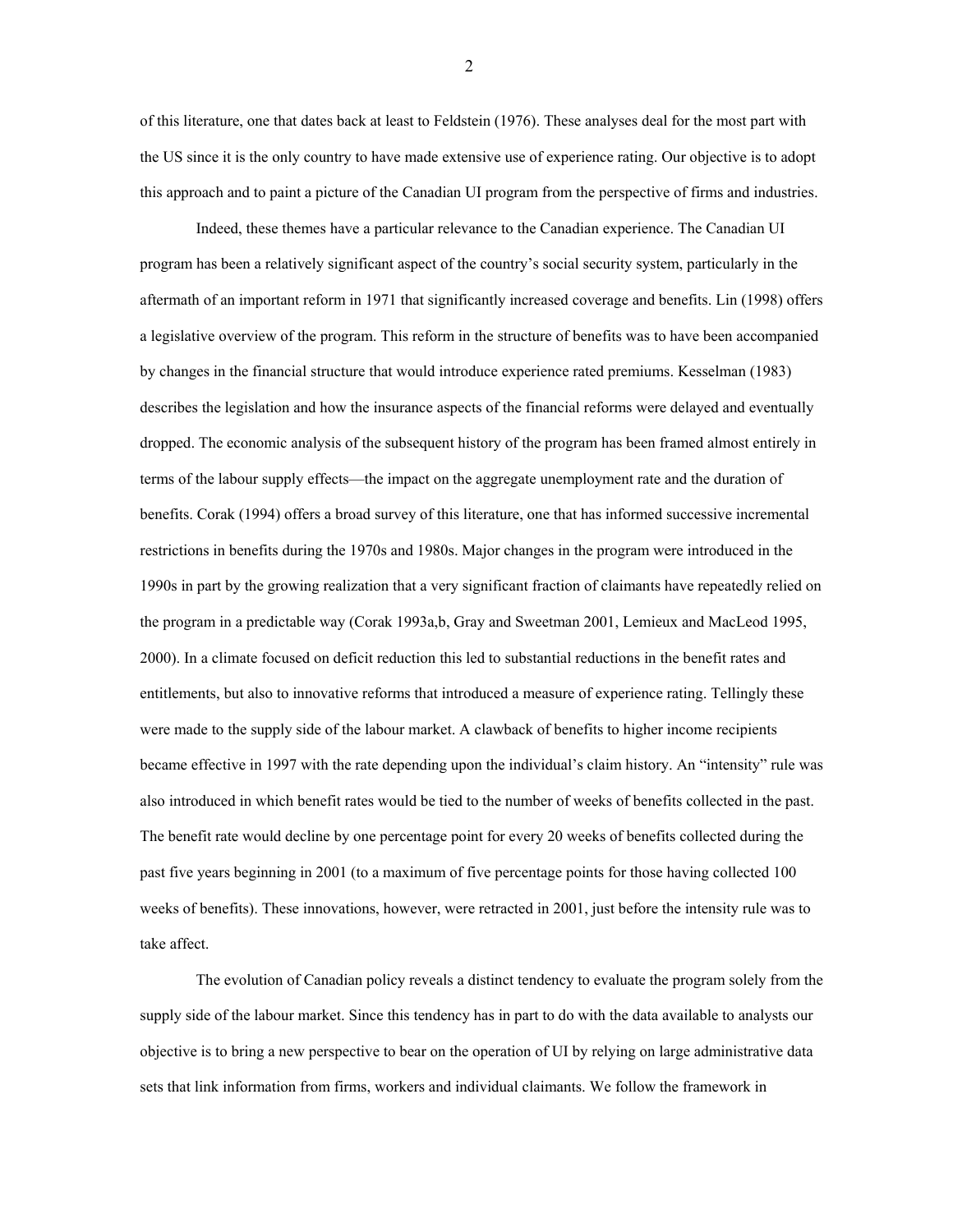Anderson and Meyer (1993) and build upon related earlier work by Corak and Pyper (1995a) to document patterns in the flow of UI benefits and taxes and to explain—in an accounting sense—the nature of the resulting cross-subsidies. This falls short of examining the consequences of the lack of experience rating in the structure of premiums, something that is not possible in the Canadian context given the universal nature of the program and the lack of variation in tax rates across firms. Rather our analysis should be thought of as documenting the extent of the subsidies that may induce such changes, or perhaps represent their outcome. We also examine what fraction of the variance in these cross-subsidies are industry-specific, region-specific, and firm specific, and also offer estimates of the extent of the associated deadweight loss.

The analysis is conducted both at the industry and firm levels in order to document the between and within industry patterns of cross-subsidization. It should be noted, however, that cross-subsidization between firms and industries will exist even in a perfectly experience rated UI program at any point in time. Certain firms or industries will suffer adverse shocks that necessitate benefit receipt while others will not: that is the nature of insurance. It is persistence in the pattern of cross-subsidization through time, not its existence at any point in time, that suggests a deviation from insurance principles and illustrates both the incentives for firms to change their behaviour, and the results of such changes. We pay particular attention therefore to longitudinal issues.

Section II describes the data and offers an overview of major developments. Our administrative data covers the universe of employers, workers, and UI recipients from 1986 to 1996. These years span a complete business cycle. Patterns of transfers across broad industry categories and provinces are presented. An analysis at a finer industrial level is offered in Section III and an accounting explanation of the observed patterns offered. This involves decomposing industry level measures of Benefit/Tax ratios into components due to separations (both temporary and permanent), benefit rates, benefit durations, and contributions (which are directly related to earning levels). Section IV presents a firm level analysis and a decomposition of variance, and Section V offers estimates of the efficiency losses due to the observed patterns.

 We find that the Canadian UI program redistributes significant moneys between industries and provinces, and that these transfers have been long-standing. This will come as no surprise to many observers. The major flow of funds is from the service industries toward the primary sector and construction, and from Ontario toward the provinces east of it. Industries receive a net positive transfer through UI because of higher than average layoff rates, and lower than average wages (and hence contributions). Large net positive transfers are also associated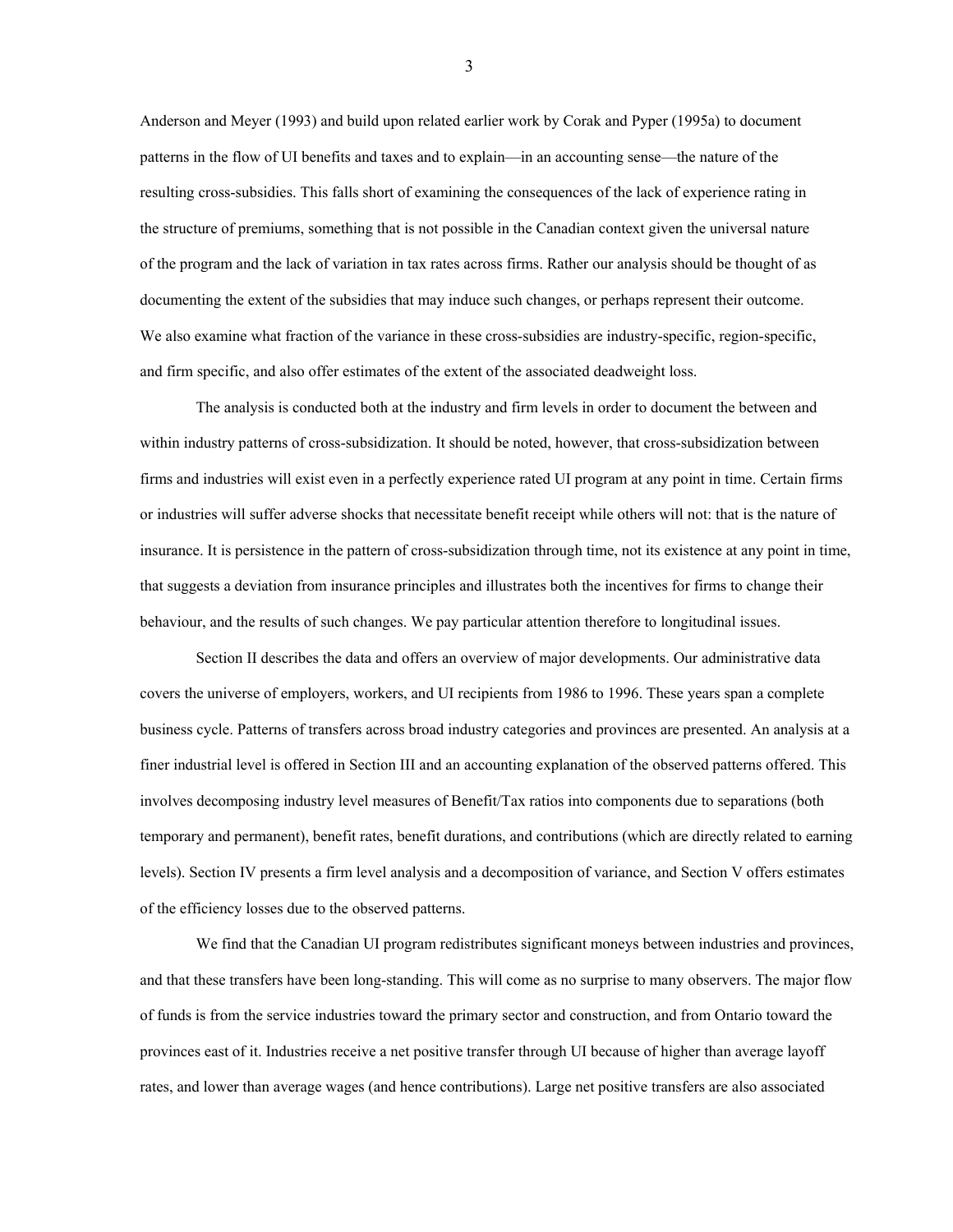with higher than average temporary layoff rates. In addition we find that not only do the same industries receive a positive transfer year in - year out, but so do the same firms. In fact, the transfers imposed through UI are heavily concentrated at the firm level. Only 6.25% of firms consistently receive a net positive transfer in each of eleven years, and while they account for 6.6% of all jobs they are responsible for 28% of all UI benefits paid and contribute only 3.6% of total UI taxes; over 22% of firms never receive a transfer, and they represent 48% of all jobs but account for only 28% of UI benefits and 60% of contributions. Almost three-quarters of UI claims in the "always subsidized" firms are due to above average rates of temporary layoffs suggesting not only that the same small fraction of firms receive subsidies every year, but also that the same workers repeatedly use UI year after year with the same employers. While "always subsidized" firms tend to be concentrated in "always subsidized" industries (particularly in construction), a significant fraction of the firms in most industries are of this sort. That is, in addition to considerable between-industry cross-subsidization, the UI program also entails considerable within-industry cross-subsidization. Analysis of variance indicates that almost 60% of explained variation in persistent cross-subsidies can be attributed to firm effects. Firm effects are much more important than geography or industry. As a consequence estimates of overall efficiency losses are very sensitive to the level of aggregation used. Calculations based upon firm level information are five to fifteen times larger than those using industry and province level information only.

#### II. Data and an Overview

We use a series of administrative files associated with the Canadian tax system, the UI program, and a longitudinal catalogue of enterprises developed by Statistics Canada. Appendix A offers a detailed description of the source files and the procedures used to create the analytical files. Together these files offer universal coverage of firms, workers, and UI recipients. We create firm level information on the number of employees, UI contributions made (by both the employer and employees), number of UI claims, the amount of UI benefits collected, and the average duration of claims. The basic unit in the analysis is the "firm," which should be taken to mean all private or public sector enterprises that remit tax deductions on behalf of their employees to Revenue Canada. Each reporting unit to Revenue Canada (as the Canada Customs and Revenue Agency was referred to during the period under study) is assigned a payroll deduction account, and this account number is the basis for aggregating to the enterprise level and linking across the various data sets.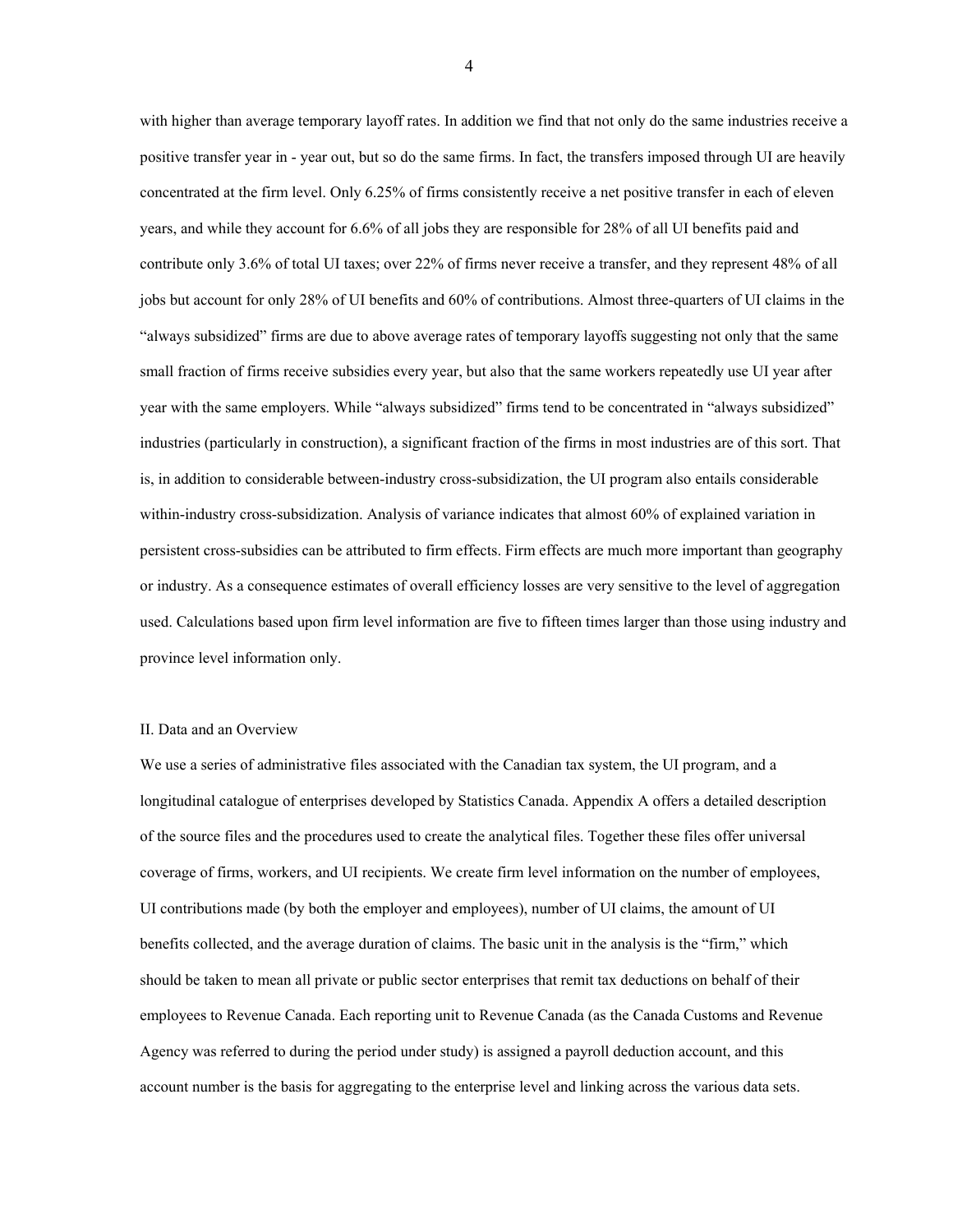Our analysis begins in 1986 because that is the first year in which data files containing the universe of yearly UI claimants is available to us, and ends in 1996 because of a break in the longitudinal consistency of the payroll deduction account numbers in the following year. As it turns out these years represent a complete business cycle beginning with the recovery from the 1981/82 recession and ending with the recovery from the recession of the early 1990s. During 1986 the aggregate unemployment rate was 9.6%, the same rate experienced in 1996 after first falling to 7.5% in 1989 and peaking at 11.4% in 1993. The end year also corresponds to the last year before substantial changes in the structure of the program occurred in 1997. Most notably these involved a change in coverage and eligibility to an hours based scheme (as opposed to the number of weeks worked subject to a minimum number of hours), a clawback of benefits from higher income claimants, and the introduction of the worker experience rating as described above.

 In covering the entire population of employers, employees, and UI claimants over an eleven year period our data is much more comprehensive than the US analysis by Anderson and Meyer (1993) and the Canadian by Corak and Pyper (1995a,b) that are precursors to our study. Anderson and Meyer offer an aggregate analysis of 22 states covering about 55 percent of UI-covered employment to establish the degree and persistence in cross-subsidies for major industries (two digit SIC). However, their more disaggregated analysis exploring the underlying causes of these patterns relies on eight states accounting for between 5 and 20 percent of the states' covered workers; their analysis at the firm level is based on just two states using only large employers and about 10 percent of covered workers over a four to six year period. The structure of the data used by Corak and Pyper (1995a) is similar to that used in our work, but more limited in nature. Their aggregate analysis covers the years 1986 to 1990, but because of underlying changes in the way in which industries were coded the more detailed industry and longitudinal firm analysis is restricted only to 1986 to 1988. In addition their analysis falls short of examining the independent role of firms in determining the extent of cross-subsidization.

Table 1 provides an overview of the program's operation between 1986 and 1996 using aggregates derived from our data, expressed in constant 1997 dollars. For the most part the UI program was in deficit during the mid to late 1980s and early 1990s. The deficit was around \$1.8 billion in both 1989 and 1990, and was over \$2.5 billion in 1991. However, the system turned to surpluses after 1992, recording a peak surplus of \$8.2 billion in 1996. During this 11 year period the program collected \$17.2 billion in premiums on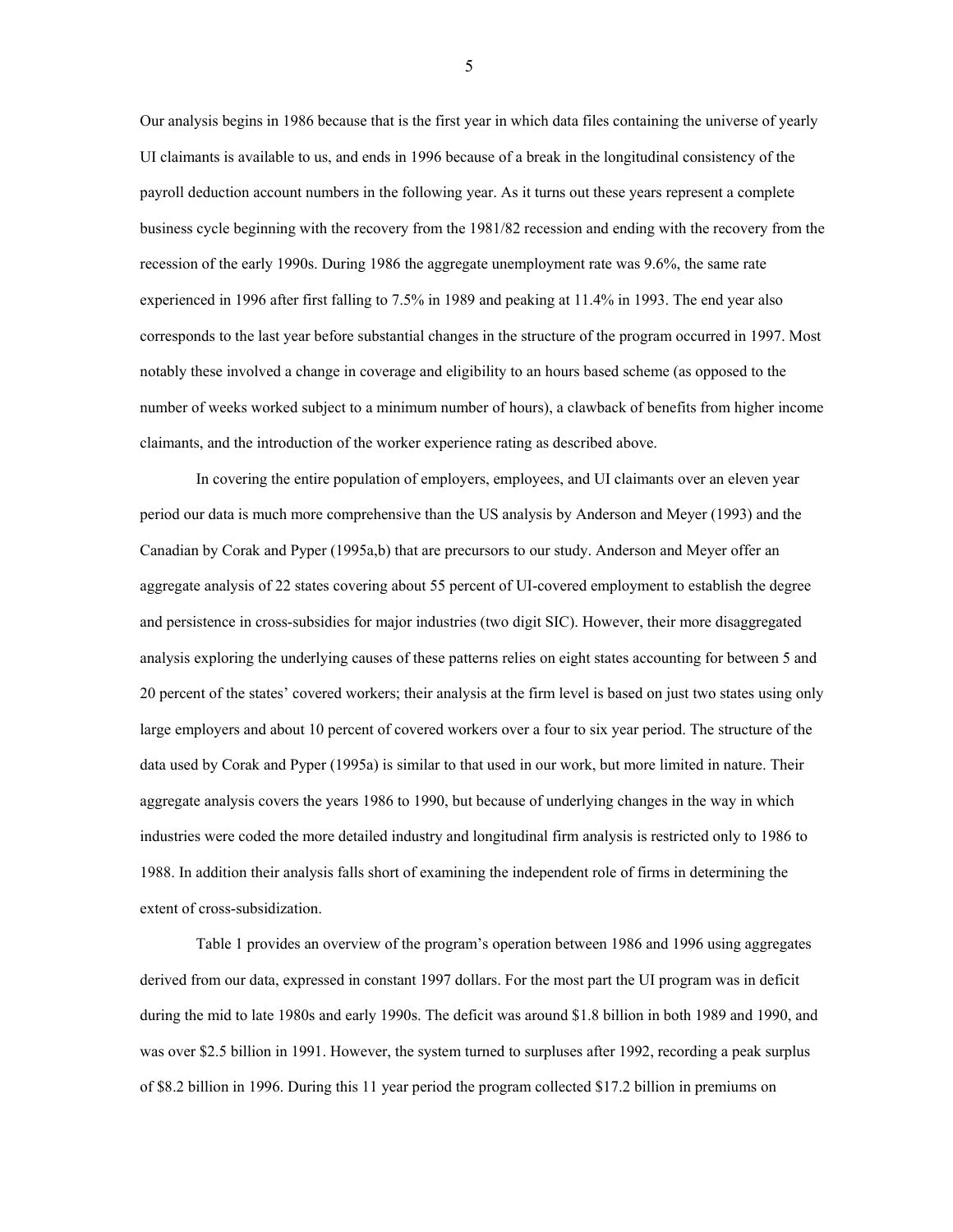average per year, while paying out about \$15.2 billions in benefits to 2.5 million claimants. These results are consistent with those in Lin (1998). Basically, the UI balance is quite sensitive to the business cycle, and as mentioned this period covers a complete cycle. While the average annual balance over this period is roughly a \$2 billion surplus, the yearly balances are quite different during the recovery and expansion of the early to mid 1990s than they were a decade earlier during the expansion following the 1981/82 recession. Significant surpluses were recorded during the 1990s despite the average unemployment rate being higher than during the mid to late 1980s. Lin (1998) suggests that theses surpluses may be attributed to a number of factors. First, there was a rapid increase in tax revenue after 1991, due to the recovery of the economy but also to increases in premium rates (see Appendix B). Another factor has to do with the declining amount of benefits, most likely associated with legislated reductions in benefit rates and eligibility.<sup>1</sup> A final notable feature of the data in Table 1 is the significant fraction of claims due to temporary separations.<sup>2</sup> On average, half of UI claimants were separated from work temporarily, with a slight rise over the period.

Tables 2 to 4 present information similar to that offered in Corak and Pyper (1995a) but over a longer time horizon. The absolute value of UI transfer (total benefits less taxes) by province and major industry are offered in Table 2. A positive value denotes a net transfer and negative denotes a surcharge.<sup>3</sup> Generally, provinces east of Ontario receive net transfers from the rest of Canada (except British Columbia and the two territories). Ontario alone contributes on average \$1.95 billion each year, while Quebec is the largest recipient (about \$960 million annually). At the industry level, UI funds were transferred from Services and the Public Sector to Construction: the latter receiving \$1.58 billion each year, with the former together contributing \$1.79 billion. The largest individual contributor is the Service Sector in Ontario, being surcharged \$805 million annually. On the other hand, Construction in Quebec received the largest transfer, an average of \$529 million.

<sup>&</sup>lt;sup>1</sup> The benefit rate was reduced to 57% from 60% in 1993, and to 55% (60% for low-income claimants) in 1994. In addition, those quitting without just cause were no longer eligible for benefits beginning in 1993.

<sup>&</sup>lt;sup>2</sup> Our definition of a temporary separation may be more liberal than often used. Individuals are considered to have experienced a temporary separation if they are found to have employment income from the same firm in the tax year after the year of separation. In the extreme this would classify an individual who experienced a separation of almost two years from the same firm as temporary if the separation occurred early in the year and the rehire late in the next year. See Appendix A for more details.

<sup>&</sup>lt;sup>3</sup> The entries for tables 2 and 3 are calculated using the formula  $B_i - T_i(B/T)$ , where  $B_i$  represents benefits received and  $T_i$  taxes paid by a particular industry/province (B and T represent benefits and taxes for Canada as a whole). The industry/province contributions are multiplied by the country wide Benefit/Tax Ratio (B/T) because the UI account was not exactly in balance over the period. In essence, the \$1.95 billion annual surplus is allocated to each industry/provinces in proportion to the contributions made. The result represents the excess of benefits over taxes for each industry/province that would prevail if the overall program were in balance. In a similar manner the entries for table 4 are derived as  $(B_i/T_i) / (B/T)$ .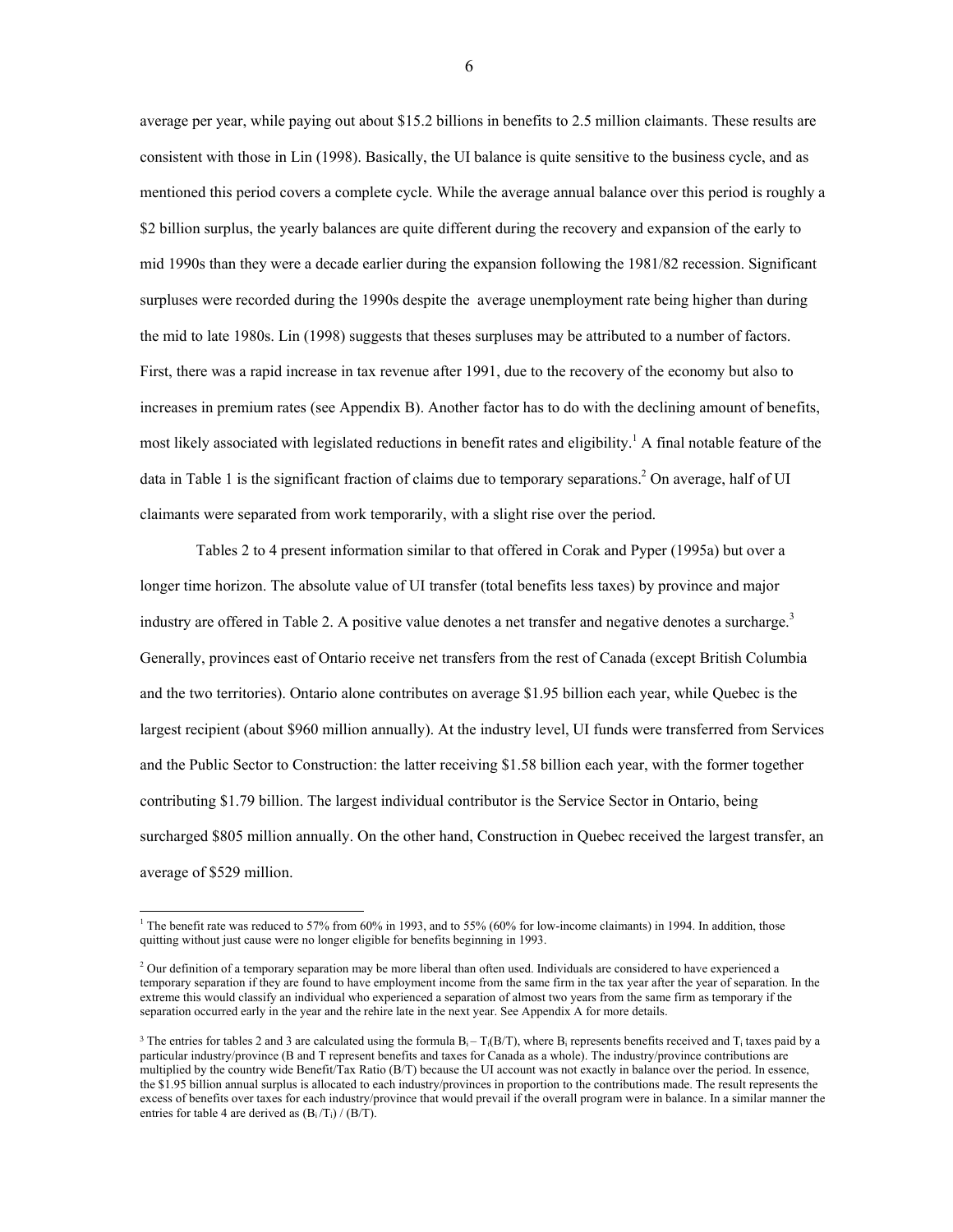Table 3 presents these transfers on a per-job basis. The primary sectors receive the greatest per-job transfers: \$4,735, \$2,005, and \$1,336 for Fishing, Forestry, and Construction. The per-job transfers are relatively smaller in the surcharged industries, the largest being \$519 in the Public Sector followed by \$419 in Transportation and \$391 in Finance. With respect to inter-provincial transfers, Newfoundland and Prince Edward Island receive transfers of \$1,782 and \$1,371 per job respectively. On the other hand, the largest perjob contributor to UI is Ontario at \$251. The most notable recipients are those in goods producing industries in Atlantic Provinces. The largest per-job transfer is the Fishing industry in Newfoundland and PEI receiving with about \$6,800 annually per job. On the other hand, the Service industries as well as Mining and Manufacturing west of the Ottawa River pay substantial contributions on a per-job basis, the largest being the Public Sector in Ontario at about \$766 per job.

The Relative Benefit/Tax ratio (RBT) is presented in Table 4. This is defined as  $RBT_i = (B_i/T_i) / T_i$ (B/T), a number greater than one indicating that the industry/province receives a subsidy and a value less than one indicating a surcharge. For example, the RBT should be interpreted as indicating that for every dollar of UI contributions from the Agriculture industry in Newfoundland \$10.86 in UI benefits are received, while only 37 cents of benefits are received for every dollar of contribution from the Public Sector in Ontario. The patterns of cross-subsidization presented in Table 4 are consistent with those in Corak and Pyper (1995a) despite their use of a much shorter time horizon. In addition these data also paint the same general picture as those reported by Karagiannis (1986) who documents the patterns of cross-subsidization over the 1975-1982 period. Together these studies suggest that there is a long established and stable pattern of cross-subsidization in the Canadian UI program that is little influenced by the business cycle and extends back at least to the years immediately following the introduction of the 1972 legislative changes.<sup>4</sup>

Details outlining the time series patterns of the RBT by province and industry are provided in an appendix available upon request. In summary, developments in the RBT can be divided into three distinct types at the provincial level. Regardless of the magnitudes, the Atlantic Provinces as well as Quebec display a very similar pattern over time. The ratios are greater than one throughout the period, rising slightly during

1

<sup>4</sup> A careful reading of these three studies will reveal notable variations in RBT ratios in certain industries (especially in primary sectors) but no change in status between subsidized and surcharged status. Further, some important part of the explanation for these variations has to do with differences in the industry coding (SIC 1970 versus SIC 80). We produced information similar to that presented in tables 1 through 3 for 1997 and this general conclusion would continue to hold using this additional year of data, the first full year in which substantial changes associated with legislation that renamed the program "Employment Insurance" came into effect.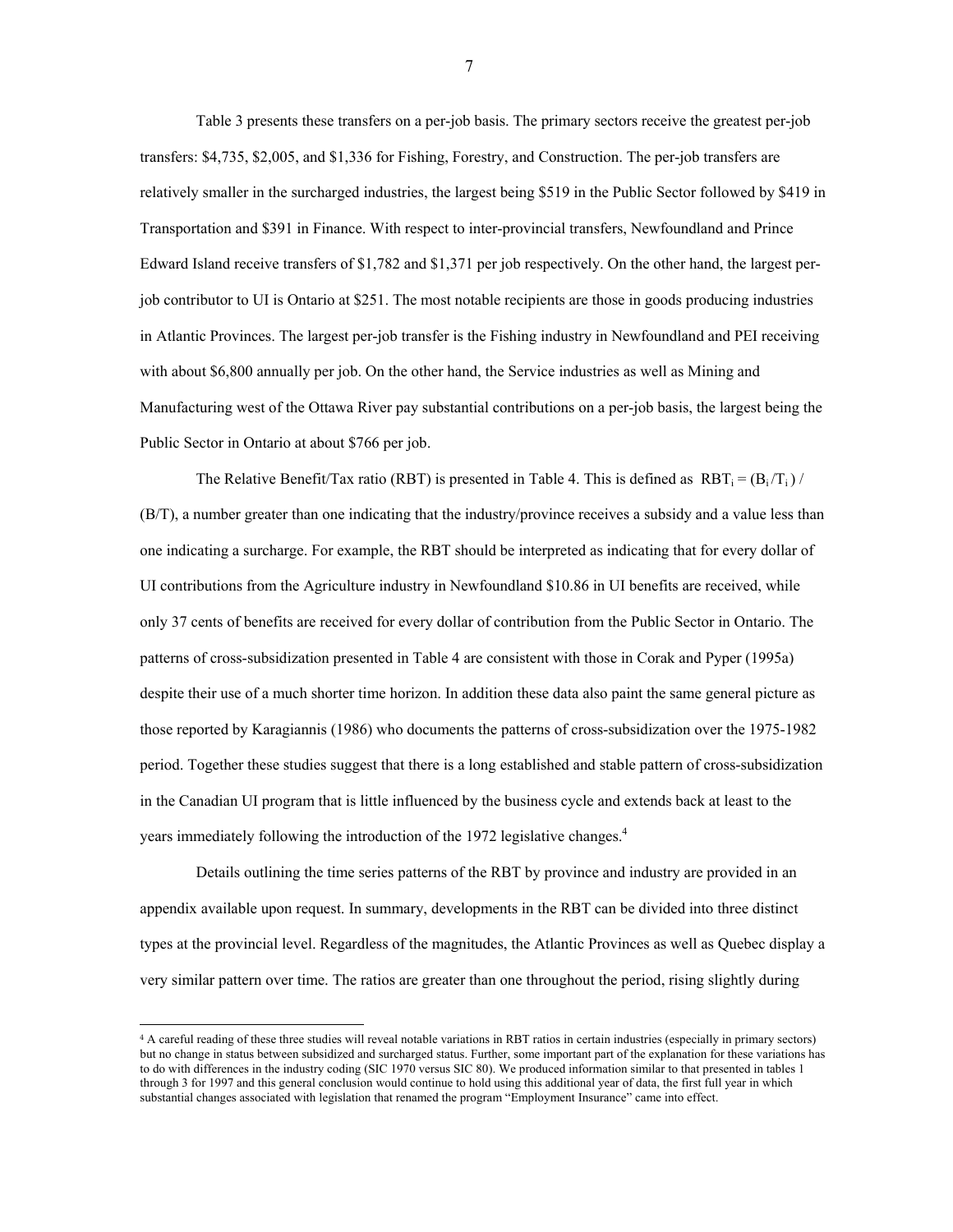1986-1989, dropping in 1990, then rising (with the exception of Newfoundland) since then. It is not known why there is a drop during 1990 in these regions. This may reflect the temporary suspension of the Variable Entrance Requirement between January and November of that year.<sup>5</sup> In contrast, the RBT in the provinces west of Ontario are below one and generally declining through time. (British Columbia changed status from being subsidized to being surcharged.) Finally, in Ontario the evolution of the RBT is unique, with a value below 0.8 over the entire period representing the largest surcharge. There isn't a simple relationship between provincial variations in the RBT and the business cycle. This is expected because standardizing by the national ratio in RBT formula should remove cyclical effects.

Developments in the RBT by industry are, with a few exceptions, also relatively stable over time. Some industries always receive net transfers, while others always contribute, manufacturing being the sole exception. Cross-subsidization over the entire period is not, therefore, the result of a particularly bad few years requiring extensive readjustment and reliance on UI. Rather, it reflects a structural pattern in which some industries receive a net subsidy year-in and year-out, while others are repeatedly surcharged. In sum, it is something about the way in which employment is structured within provinces or about the way that industries operate that determines the pattern of persistent cross-subsidization embodied in the UI program.

#### III. Inter-industry Patterns in Detail

-

An analysis at a finer industrial level allows a closer examination of the underlying causes of these persistent patterns. The results in Table 5 summarize the longitudinal patterns in the RBT for three-digit industries. The RBT is calculated for each of 228 industries defined according to SIC 1980 in each of 11 years. The distribution according to the number of years each industry had an RBT greater than one is concentrated at the two extremes: industries are either "never subsidized" or "always subsidized" over the eleven years under study. Nearly 39% of industries never received a transfer over an 11-year period. The never subsidized industries account for 45% of all jobs, 34% of UI benefits, but contributed 61% of total UI contributions. In

 $5$  Potential claimants had to accumulate between 10 and 14 insured weeks of employment in order to qualify for UI benefits. The exact number of weeks depended upon the unemployment rate in the applicant's region of residence. This eligibility rule was known as the Variable Entrance Requirement (VER). It was introduced in December 1977, but with the stipulation that it would expire after three years. Each year successive governments passed enabling legislation to prevent it from sun-setting. This was done until 1990 when the government of the day bundled the enabling legislation with a broader legislative package associated with the introduction of the Goods and Services Tax. Passage of this package was delayed in third reading with the result that the VER was suspended and reverted to14 weeks in all regions regardless of economic conditions. This had a disproportionate impact in high unemployment regions, notably many parts of the Atlantic provinces where the entrance requirement had historically been 10 weeks. This was the case from mid February to mid November.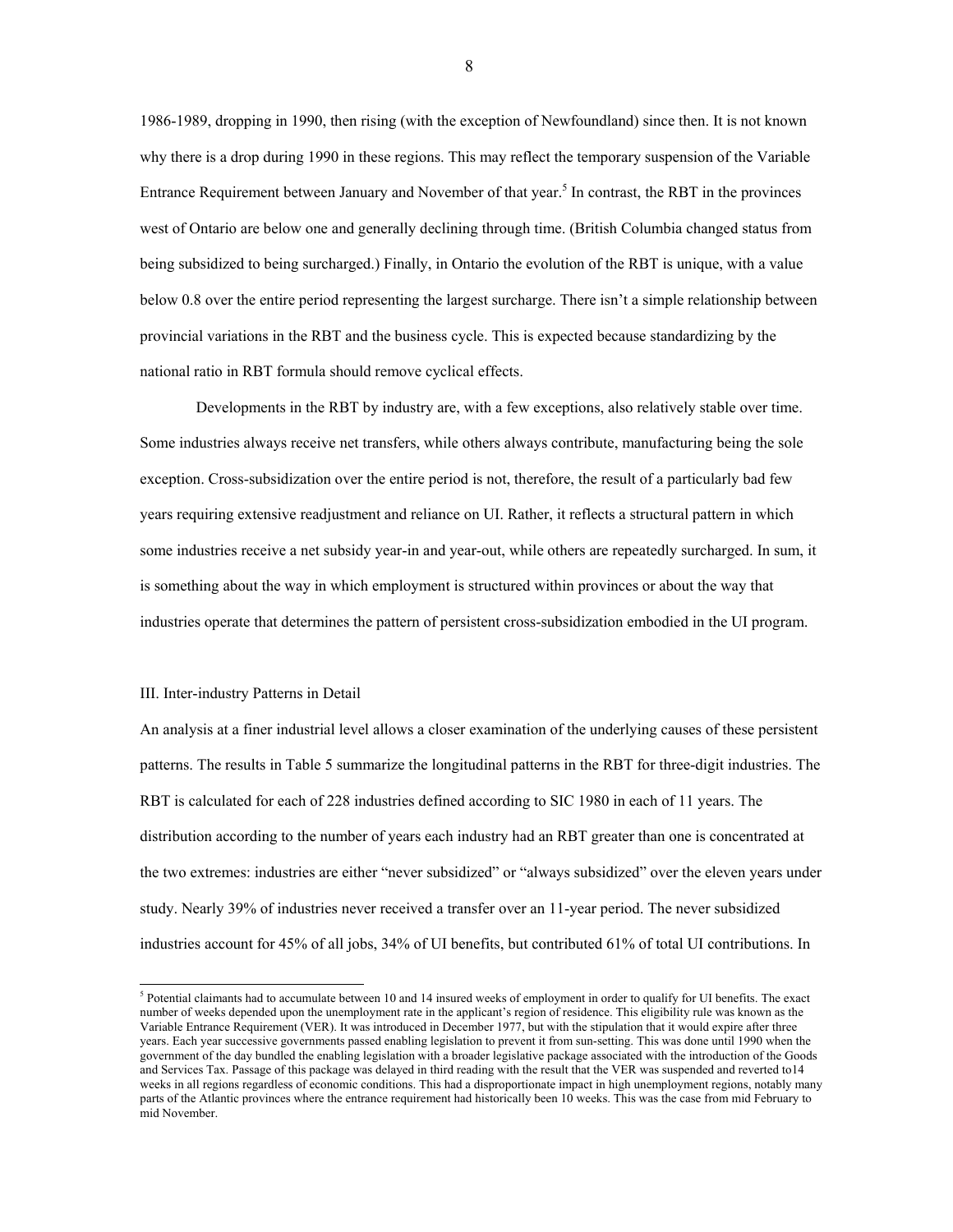contrast more than 30% of industries received a positive transfer in every year during 1986-1996, accounting for 32% of all employment, but 45% of total UI benefits and only 18.6% of total UI taxes.

We use the same decomposition method as Anderson and Meyer (1993) to develop an understanding of the underlying causes of the RBT in each industry. Equation (1) breaks the RBT into its constituent components.

$$
RBT_i = \frac{B_i / T_i}{B / T} = \frac{(n_i d_i b_i) / (t_i w_i)}{(ndb) / (tw)} = \frac{(n_i)}{n} (\frac{d_i}{d}) (\frac{b_i}{b}) (\frac{tw}{t_i w_i})
$$
(1)

Where  $n_i$  represents the total number of UI claimants in industry *i*,  $d_i$  is the average duration (in weeks) of benefit recipient of these claims,  $b_i$  is the average weekly benefit amount, and  $t_iw_i$  is the total premium paid by the employers and employees in the industry. Variables without subscripts represent the corresponding country-wide totals. As such an RBT greater than one can be attributed to: (a) an excessive number of claimants; (b) a longer benefit duration; (c) a higher benefit amount; and (d) a lower contribution. Since there is no experience rating in Canadian UI system  $t/t_i$  equals one. This implies that the value of the last term is governed by the relative earnings in the industry, (*w/wi*). Industries paying relatively lower wages will make relatively lower contributions, resulting in this term being greater than one and implying the industry is subsidized. Likewise industries paying higher than average wages will make relatively more contributions and the last term in equation (1) will be less than one, implying a tendency for the industry to be surcharged.

As an illustration Table 6 shows the decomposition of the RBT ratio by major industry. The numbers in Columns (2) to (5) correspond to the four components of equation (1), their product being the RBT in column (1). In Forestry, Fishing and Construction, all of the terms (with one small exception) contribute to the cross-subsidization of these industries but a higher than average number of claimants is the major factor. The net subsidy in Agriculture is mainly caused by a higher value in Column 5 (meaning a lower tax contribution). For most surcharged industries, lower claim rates and/or higher contribution rates appear to be the leading causes of a lower RBT. In Mining and Manufacturing higher than average wages (and hence contributions) offset higher than average layoff and benefit rates leading both industries to be surcharged. Trade and Services pay a surcharge because lower claim rates dominate and override the fact that wages are lower than average. For the remaining surcharged industries (Transportation, Finance, and the Public Sector) both claim and contribution rates work together to reduce the RBT.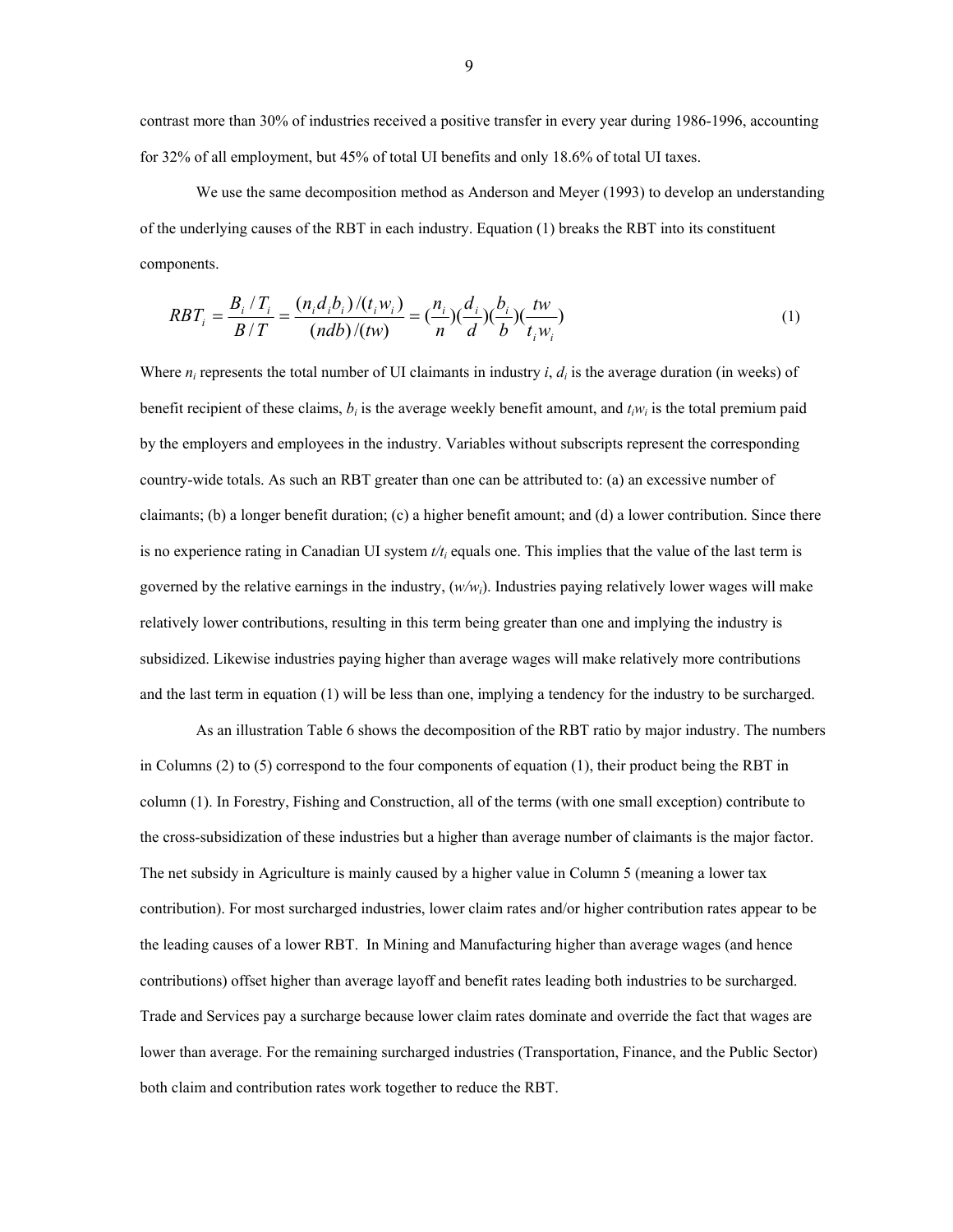The claim rate can be considered as the sum of two parts: one for temporary separations  $(n_{ti}/n)$  and another for permanent separations  $(n_{pi}/n)$ . These are illustrated in Columns (6) and (7) respectively. In all cross-subsidized industries the claim rate due to temporary separations is greater than that due to permanent separations.

A complete tabulation of this sort for 228 industries defined at the three digit SIC is presented in working paper version of our paper.<sup>6</sup> The minority of industries (100 out of 228) have an RBT ratio greater than one. Of these 84 have a value between 1 and 3, and 16 have a value greater than 3. We calculate covariances of the RBT ratio with each of the components described in equation (1) using these 228 observations. As expected, all covariances have positive signs and they are significantly different from zero, with the exception of the benefit rate. The number of claimants and contribution rates have the highest covariances with the RBT ratio (0.84 and 0.51 respectively). The covariance of RBT and duration is also significant but with a very small magnitude (0.08). With this in mind Table 7 summarizes the information from the 228 industries by cross-classifying subsidized and surcharged industries by their relative claim and contribution rates. A large proportion of subsidized industries (42 out of 100) tend to have both a higher than average separation rate and a lower than average wage rate. This is consistent with the theoretical prediction of an equilibrium under a system without experience rating. Hamermesh (1993) points out that if UI taxes are not tied to expected benefit receipt the program offers a subsidy that presents an incentive for firms to increase layoffs and/or reduce wages. In spite of this, however, a significant proportion of subsidized industries are either low layoff-low wage industries (33 out of 100) or high layoff-high wage industries (25 out of 100). In a similar vein, 76 out of the 128 surcharged industries (or almost 60%) are low layoff-high wage industries, but 28 (22%) are high layoff-high wage industries, and 23 (18%) are low layoff-low wage industries. Only one surcharged industry is classified as high layoff-low wage industry (Platemaking, Typesetting and Bindery with an RBT of 0.97).

In sum, a higher incidence of separation (especially temporary separations) as well as a lower than average wage rate are the major—though not exclusive—reasons for persistent inter-industry subsidies. This is consistent with theoretical predictions of firm behaviour under less than perfectly experience rated UI programs, and resonates with the fact that firms have much more ability to influence wages and layoff

 $\overline{a}$ 

<sup>6</sup> This is available at www.statcan.ca.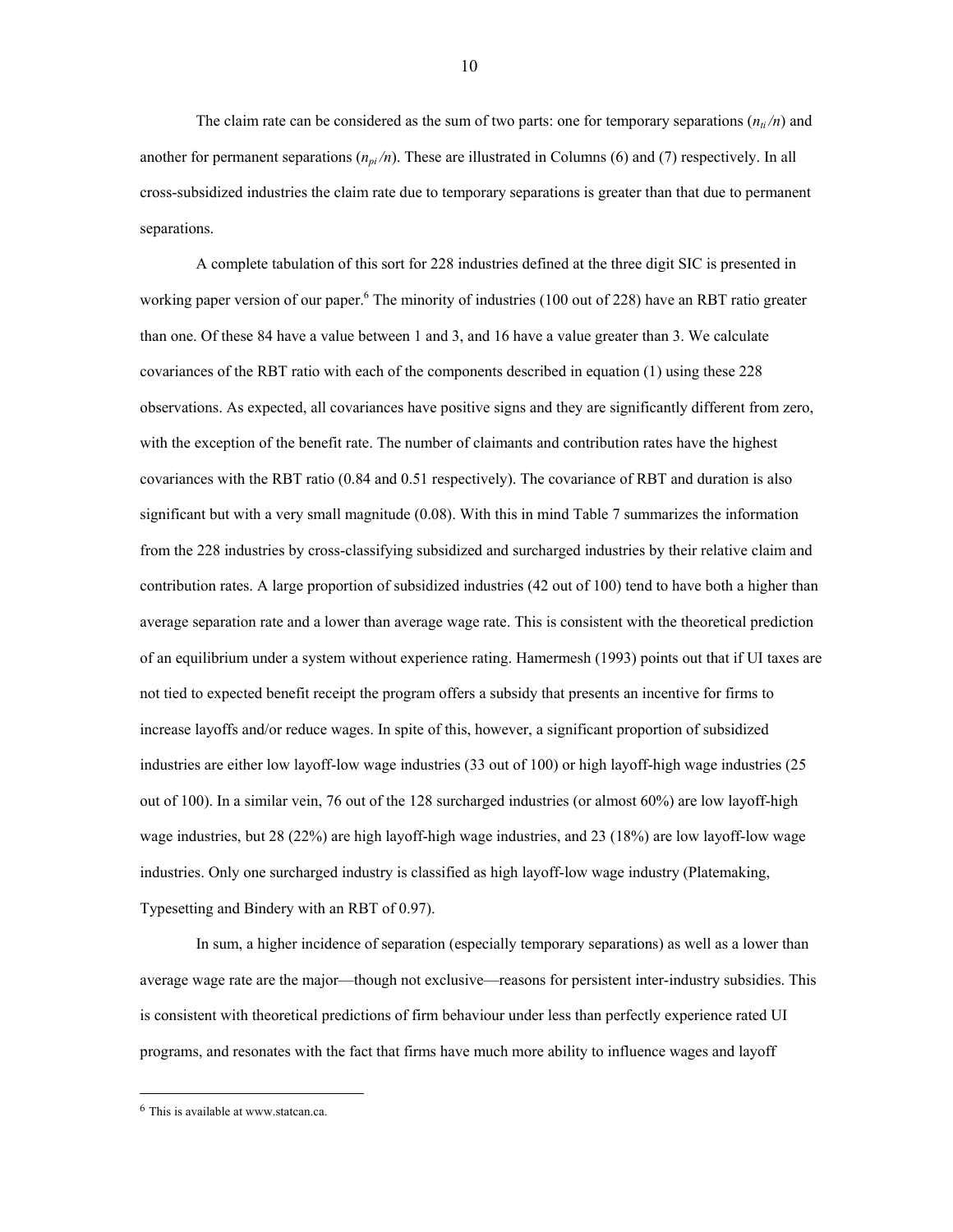decisions than they do the other components in equation (1). In this sense it is not surprising that these two terms are important influences, in an accounting sense, of the RBT. That being said there remains considerable variation in these results even at the three digit industry level and it may therefore be important to model firm level effects directly rather than assume they are simply industry effects writ large.

#### IV. Firm Level Analysis

This challenge is taken up by examining firm-level patterns in the flow of UI benefits and contributions. Table 8 shows the distribution of firms by the number of years a positive transfer is received during the 11 years under study. The table contains two panels: one based on information for firms in operation for at least one year; another for those in operation all eleven years. There are about 2.2 million firms that operated in at least one of the 11 years under study, and almost 320,000 that operated during all 11 years. The underlying data used to develop the table reveals that these long-lived firms account for 71.4% of all job-years that existed over this period. They are the focus of our analysis for this reason but also because credible implicit contracts between employers and employees are most likely to have evolved in this sector. Of these firms more than one-fifth (22%) never received a subsidy. These "never subsidized" firms represent almost half of total employment, contributed over 60% of total UI taxes but received only about 28% of all benefits. At the other extreme, there is a small fraction of firms (6.25%) that received subsidies every year during this 11-year period. These "always subsidized" firms account for only 6.6% of all jobs, contributed only 3.6% of total UI taxes, but received fully 28% of all benefits. These firms represent less than 1% of all firms that ever existed during this period (see panel B of Table 8), but still account for about one-fifth of all UI benefits paid.

Table 9 provides a closer look at the characteristics of the never- and always-subsidized firms, focusing just on those firms operating in all eleven years. The first row shows the distribution of employees by firm size. More than half (54%) of jobs are in large enterprises (those with more than 500 jobs), while only 11% are with small firms (less than 20 jobs). This distribution is quite different for never- and alwayssubsidized firms. Mid-size enterprises (with between 20 and 500 jobs) account for 56% of the total in the always-subsidized firms, while nearly four-fifths of all jobs in never-subsidized firms are in large enterprises. The second row of the table presents information on the fraction of claims by type of separation. In neversubsidized firms the proportion of UI claims due to temporary and permanent layoff is about the same (each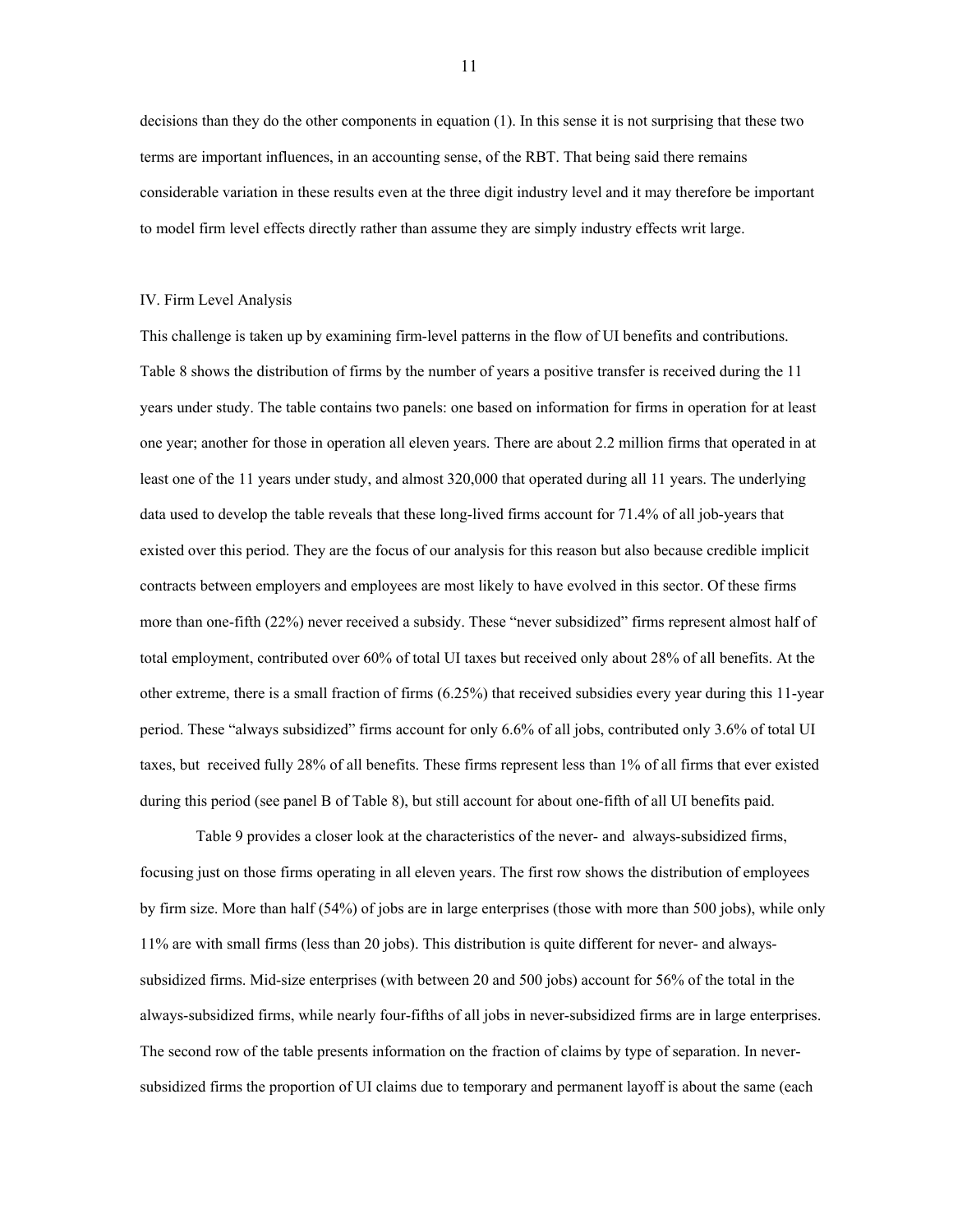accounting for just over 40%), but over 70% of claims in always-subsidized firms are the result of temporary layoffs with only about one-fifth being due to permanent separations. In the context of the work by Corak (1993a,b), Gray and Sweetman (2001), and Lemieux and MacLeod (1995, 2000) on the high degree of repeat UI use at the individual level this suggests that the same workers repeatedly use UI supported by employment with the same employers. The third and fourth rows of the table deal with the distribution of firms both across and within industries. Always-subsidized firms are not necessary concentrated in always-subsidized industries. For example, 24% and 11% of always-subsidized firms belong respectively to Services and Trade. This suggests that significant cross-subsidization also occurs within industries. The final rows of Table 9 displays the distribution across and within provinces, and show, in the first instance, that both Quebec and Ontario consist of a significant portion of always subsidized and never subsidized firms. This reflects the absolute size of these provinces. Almost 38% of always-subsidized firms are located in Quebec, and a further 15% in Ontario; this percentages are almost exactly the same with respect to never-subsidized firms but reversed.

The within-industry distributions suggest that up to 35% of firms in the Forestry sector are always subsidized and about 30% in fishing. In contrast 45% in Finance and about a quarter in Services and Mining are never subsidized. The within-province distributions are different, with 27% of all firms in Newfoundland being always subsidized, and one-fifth in Prince Edward Island and New Brunswick.

More detail on the industrial distribution of always- and never-subsidized firms is presented in Tables 10 and 11. The twenty three-digit SIC industries accounting for the highest proportions of alwayssubsidized firms is presented in Table 10. These twenty industries account for over 71% of always-subsidized firms. Most of the always-subsidized firms belong to the always-subsidized industries with fully one-third in the construction industries (SIC 420, 401, 412, 456, and 402). However, almost six percent of alwayssubsidized firms operate in surcharged industries (SIC 601 Food Stores, but notably also SIC 830 local government and SIC 457 public transit). Table 11 presents the twenty industries with the highest proportions of never-subsidized firms. These twenty industries account for 62% of never-subsidized firms. A large fraction of never-subsidized firms (31%) belong to the service industries, while there are no industries in this table associated with the manufacturing and public sectors. Fully half of these industries have an RBT greater than one. Further, six out of the twenty also appear in the first panel of the table among industries with a large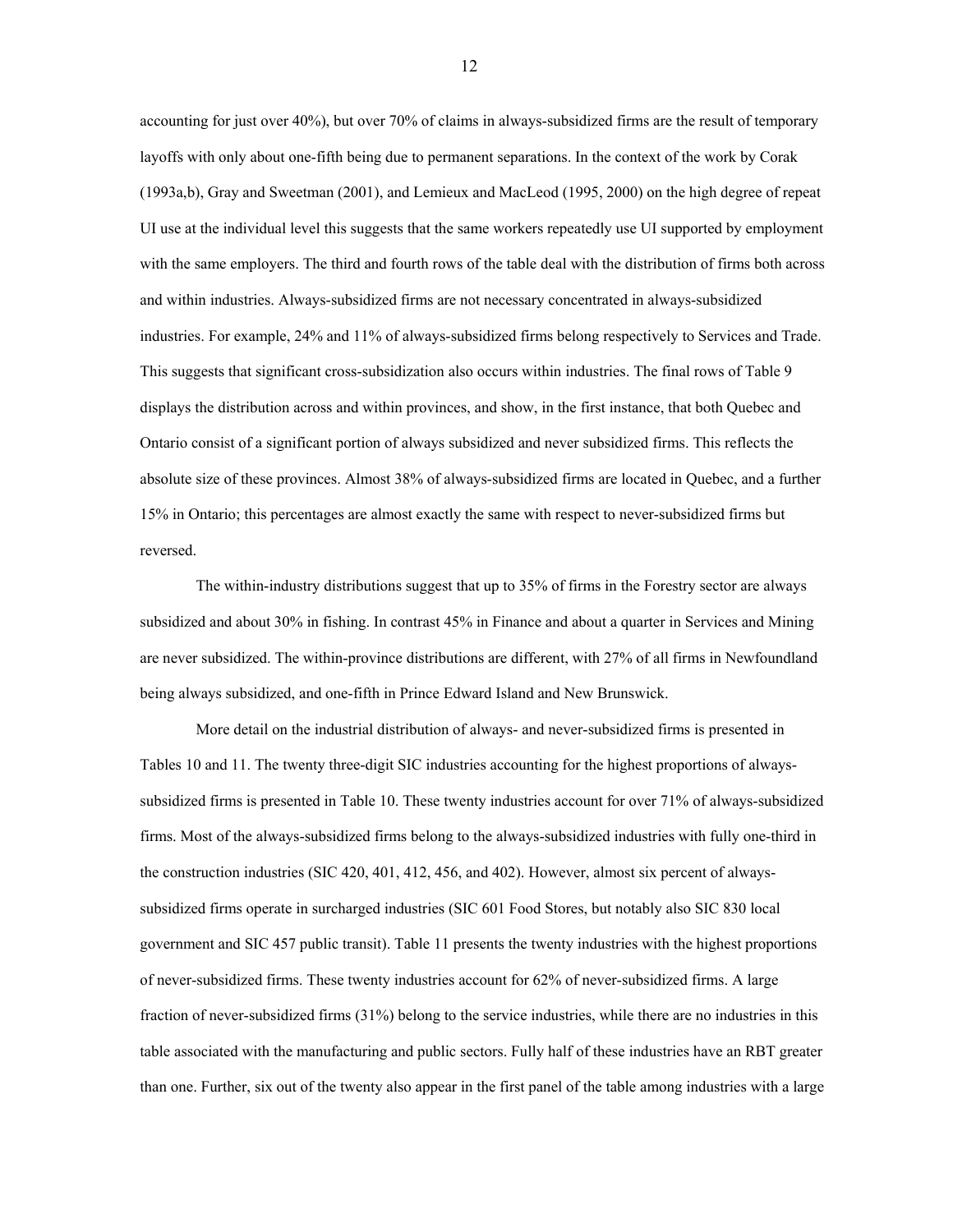fraction of always-subsidized firms. Cross-subsidization, in other words, exists not only between industries but also within them.

 This point is made more clearly in Table 12, albeit at a more aggregated industrial classification. Between-industry cross-subsidization is clearly illustrated in these data. Over 70% of firms in the Forestry and Fishing sectors are either frequent or always subsidized but only 5% in the Financial sector belong to that class. At the same time, however, within-industry cross-subsidization is also apparent. In both Mining and Transportation, 49% of firms never or only occasionally receive positive transfers from UI, while a large percentage (34% and 32% respectively) always or frequently received transfers. Even in the Public sector (a sector with the lowest RBT ratio) almost one-third of enterprises always or frequently account for more benefits than contributions made. This within industry cross-subsidization is sometimes more important than between industry cross-subsidization. For instance, Agriculture is a subsidized industry with an RBT ratio of 3.2, but a third of firms in this industry never received a subsidy and a further one-quarter received a subsidy for only one, two, or three years out of the eleven under study. It is the minority of firms (27%) that lead benefits to be persistently greater than contributions for the industry as a whole. The same story holds, though perhaps not to the same degree, in other cross-subsidized industries. In Construction nine percent of firms never receive a positive net transfer and a further 17 percent receive one for just one to three years. In a similar fashion a significant fraction of firms operating in surcharged industries frequently or always receive a subsidy. In Mining as many firms receive a net transfer in seven or more years out of eleven as do those in three or fewer. A substantial one-quarter to one-third of firms in Manufacturing, Transportation, and the Public Sector also fall into the former category.

 In sum these data suggest that the behaviour and characteristics of individual firms may play a significant role in determining both between- and within-industry patterns in the flows of UI funds. It may therefore be informative to explore what fraction of the variance in RBT ratios is industry-specific, firmspecific, or due to other factors. We adopt the approach used in Anderson and Meyer (1993) by estimating the following equation.

$$
RBT_{jpt} = \alpha_t + \beta_p + \delta_i + \gamma_j + \varepsilon_{jpt} \tag{2}
$$

The dependent variable is RBT ratio for firm *j* in province *p* in year *t*. This is modeled as a function of a number of fixed effects:  $α<sub>t</sub>$  captures changes from year to year;  $β<sub>p</sub>$  and  $δ<sub>i</sub>$  are province and industry effects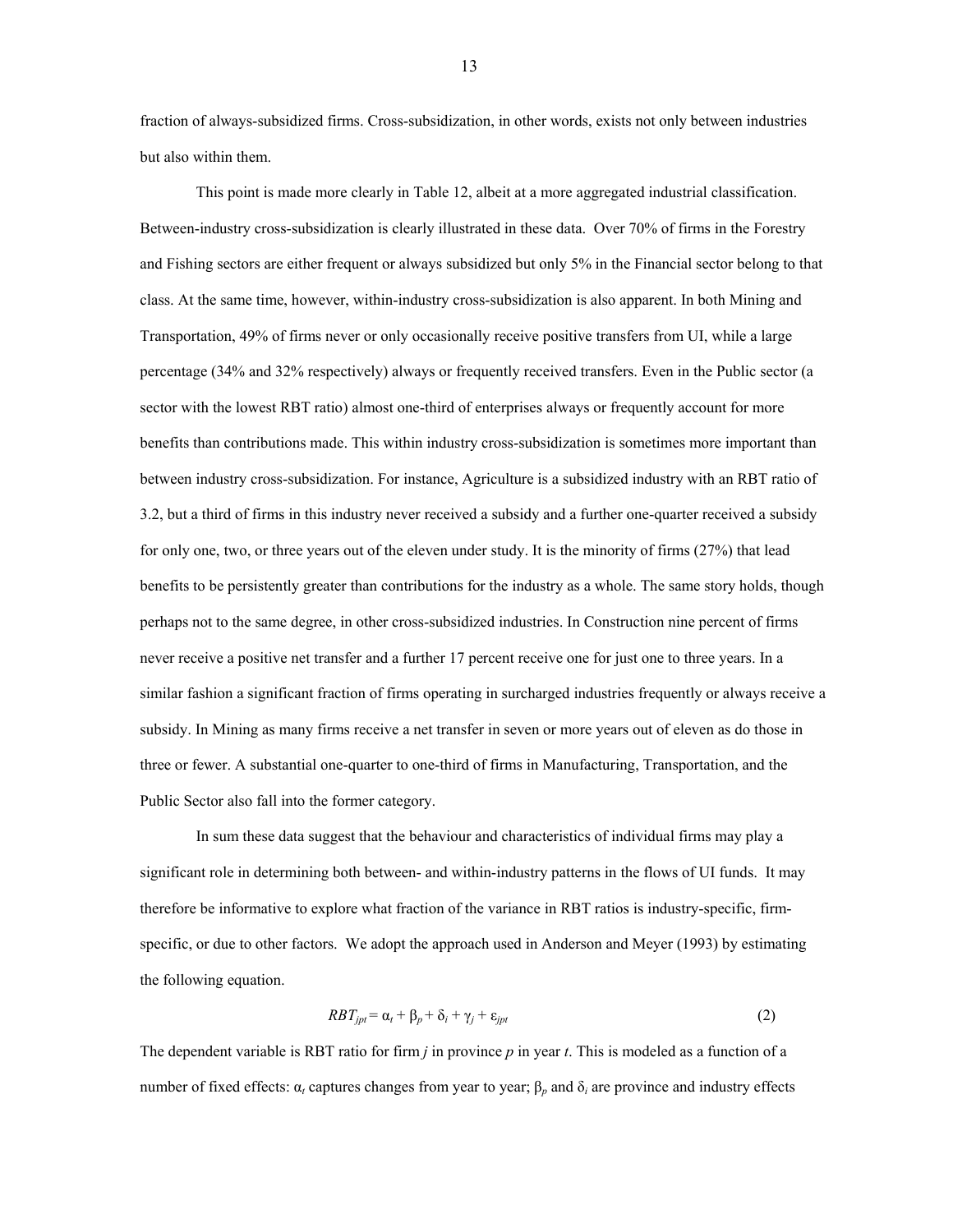respectively; γ*j* captures differences between firms; and ε*jpt* serves as an error term. Note that the subscript for dependent variable is *jpt* because each firm may have more than one plant located in different provinces in a given year. Province fixed effects are included in the model because assessments of the nature of crosssubsidies through UI are often cast in regional terms. Using Least Squares we estimate a series of models of this sort by successively adding each block of fixed effects, with the change in the adjusted  $R^2$  from the most restrictive to least restrictive versions providing a measure of the relative contribution of province, industry, firm and other factors to the total variance in the RBT ratio. The data cover firms located in the ten provinces. Self-employed firms, those located in one of the territories, as well as those with an unknown industry are excluded from sample.<sup>7</sup>

Table 13 shows the changes in adjusted  $R^2$  by five different specifications from the most restrictive to least restrictive respectively. Column (1) includes only year dummies in the regression and shows no year effect. The impact of business cycle or any other year effect is likely removed by the standardization on the countrywide RBT ratio. In column 2, the province effect significantly increases adjusted  $R<sup>2</sup>$  by 10 percentage points showing substantial cross-subsidies between provinces. The next two columns include respectively one-digit and three-digit industry indicators. Adding the one-digit industry dummies (column 3) further increases the adjusted  $\mathbb{R}^2$  another 10 percentage points, and an additional 3.6 percentage points when the finer industry categories are used (column 4). The most significant gain in adjusted  $\mathbb{R}^2$ , however, is found when firm dummies are introduced. The final column shows that adding firm dummies results in a large increase in the adjusted  $\mathbb{R}^2$ : an additional 35 percentage points to the explained variance, leaving 41% of total variance unexplained. The effect of province and industry may be influenced by the order in which we have introduced the blocks of fixed effects. To assess this we reverse the order by adding industry dummies first then the province dummies. The results are in the second row of the top panel. The between industry effect now has a larger impact with a 13 percentage points increase in adjusted  $\mathbb{R}^2$ . The size of inter-industry effect is about the same as before but the inclusion of province effect only adds about 6.7 percentage points. Both results suggest that variations in the RBT ratio across firms are much greater than that across industry and province. Among the explained variation in the RBT, 59% can be attributed to firms, about 11 to 17% to provincespecific factors, and the remaining 24 to 30% to industry-specific factors.

 $\overline{\phantom{a}}$ 

<sup>7</sup> There were 457 long-lived plants located in the northern territories and 207 with an unknown industry classification.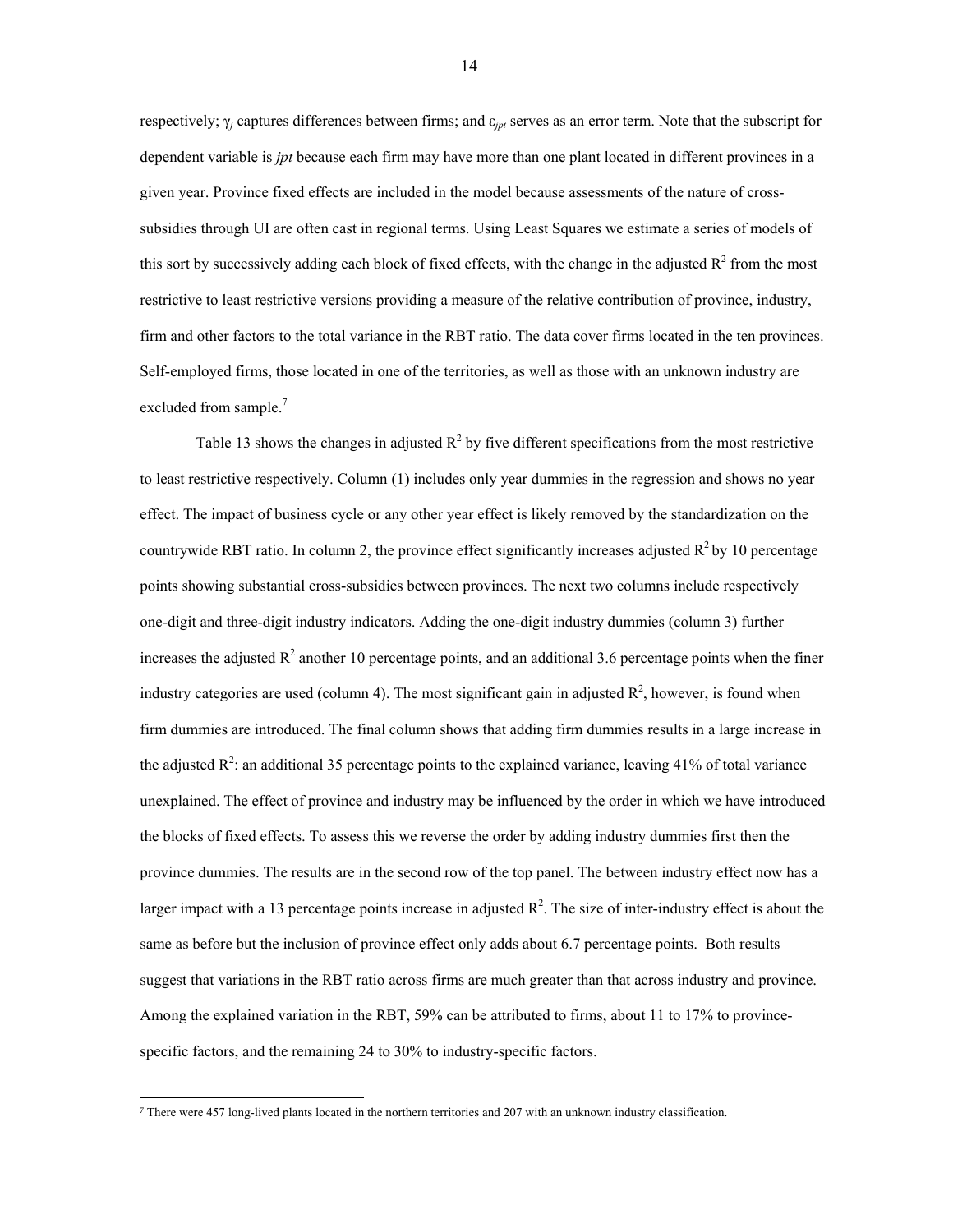We also extend the estimation by examining each 1-digit industry as well as each of 10 provinces separately, offering the lower panel of Table 13. Once again there is no year effect, but adding province fixed effects produces quite distinct results across industries. For example, provincial controls increase the explained variation by as much as 25 percentage points in Forestry, but only 2.6 percentage points in Finance. The inter-industry variation (at the 3 digit level) is generally unimportant except in manufacturing, registering a gain of 17 percentage points in the adjusted  $\mathbb{R}^2$ . Firm effects are still dominant but the impacts are quite different across industries. Adding firm dummies results in an additional 42 percentage-point gain in the explained variance for Agriculture, Transportation and Trade, but only 27 points for Fishing and Finance. These results echo findings from Table 12. Industries that have a high proportion of both subsidized and surcharged firms tend to have more important firm effects.

Similarly, the effects of industry are also different across provinces. Adding 1-digit industry dummies increase the adjusted  $R^2$  by nearly 35 percentage points in New Brunswick, but less than 6 percentage points in Alberta. The within-industry variation is largest in the Atlantic Provinces (especially in Newfoundland), least important in Alberta. Adding firm dummies again results in a significant increase in explained variation for most provinces. It is, however, surprising that industry-specific variation is more important than firm-specific variation in provinces such as PEI and New Brunswick, suggesting heterogeneity among industries rather than firms is significant factor in determining cross-subsidization in these provinces.

 The conventional view of high UI cross-subsidization in Canada is often interpreted as the result of geography and an unavoidably large proportion of seasonal employment. However, estimates from these fixed effect models suggest that a substantial proportion of explained variance in RBT ratios is firm-specific. Geography and industry are not as important in determining cross-subsidization once across-firm variations are considered. These results suggest that within-industry cross-subsidization may be a more important source of persistent cross-subsidization. There are a considerable number of firms predictably and persistently receiving subsidies year after year regardless their geographical and industrial conditions.

#### V. Estimating Efficiency Costs

The economic framework for an analysis of the efficiency costs associated with cross-industry/firm subsidies is well known. The simple static model assumes that there are only two firms (or sectors of identical firms)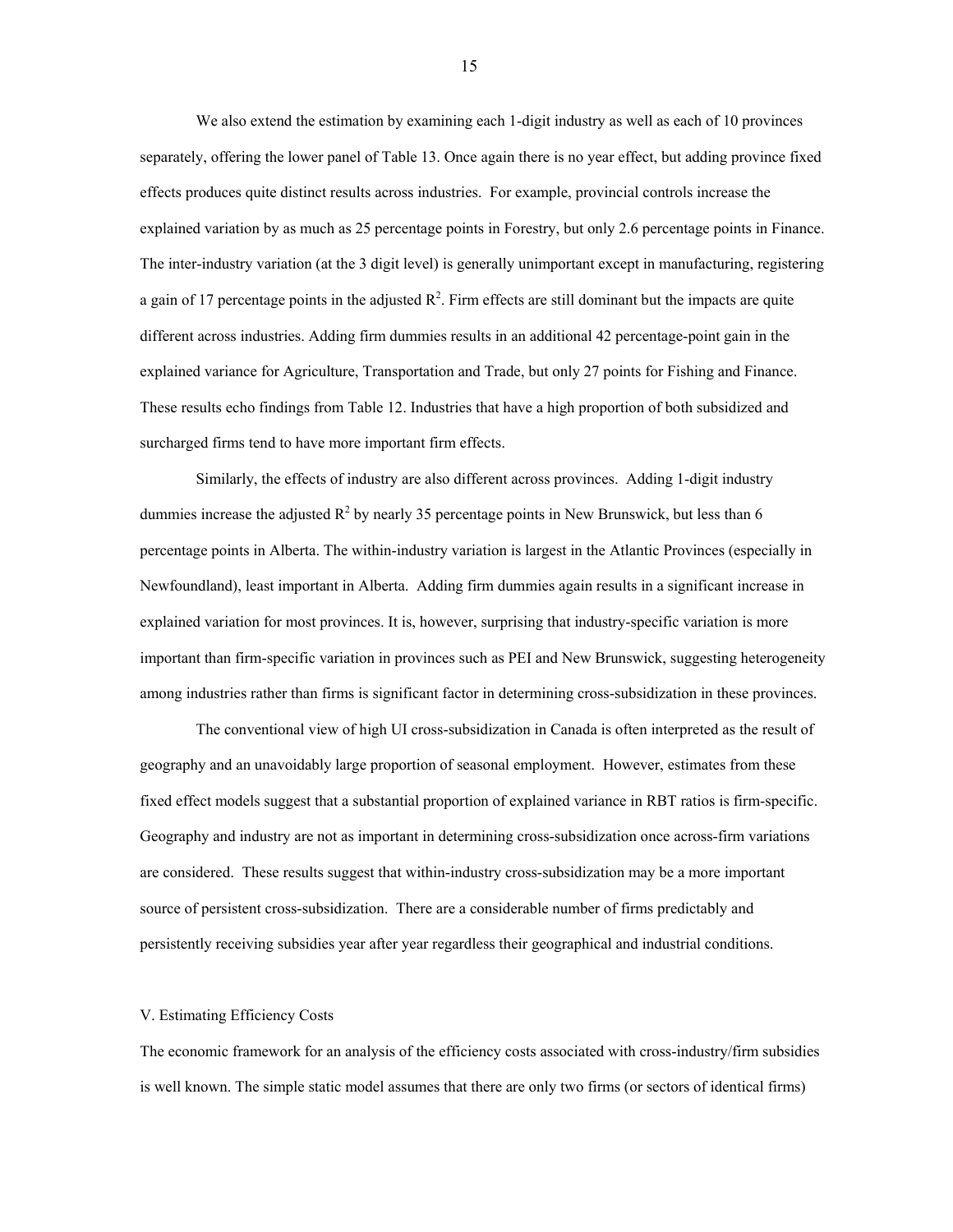and that workers are completely mobile between them. One sector has a stable demand for labour and the other doesn't. If a perfectly experience rated unemployment insurance program is in operation, one in which expected benefits paid are equal to contributions, a competitive labour market leads to an equilibrium allocation of labour at a common wage rate. If UI is not perfectly experience rated the less stable sector receives a subsidy from the stable sector, which reduces its labour costs and shifts its demand for labour so that it increases its size at the expense of stable sector. This transfer results in a misallocation of labour characterized by a welfare or deadweight loss (DWL). For a given sector this can be calculated as ½·∆W·∆N. Our data can be used to estimate dollar values of the efficiency loss associated with the Canadian UI program for every year from 1986 to 1996. The DWL can be expressed as a fraction of total payroll:

$$
\frac{DWL}{WN} = \frac{1}{2} \cdot \frac{\Delta W \cdot \Delta N}{WN} = \frac{1}{2} \cdot \left(\frac{\Delta N}{N} \cdot \frac{W}{\Delta W}\right) \cdot \left(\frac{\Delta W}{W}\right)^2 = \frac{1}{2} \cdot \eta_{LL} \cdot S^2
$$
\n(3)

Where  $\eta_{LL}$  is the wage elasticity of demand for labour and *S* represents the dollar subsidy to an industry over its total payroll. Our analysis is not an attempt to make a definitive estimate of these costs in large part because of the uncertainty in the literature over the true value of the elasticity of labour demand and the appropriate level of aggregation. Rather our calculations are intended to illustrate the sensitivity of the results to these issues. For this reason we calculate DWL for an elasticity of one and invite readers to scale the results according to their reading of this literature.<sup>8</sup> The DWL is estimated at four different levels by deriving the subsidy at the 1-digit SIC, the 1-digit SIC and province, the 3-digit SIC and province, and the firm level. As mentioned by Anderson and Meyer (1993), the first three estimates are likely understatements because they all assume firms in a given industry (and by extension province) have the same subsidy rate. The use of industry aggregates disguises the across-firm variation and would result in a lower estimate of efficiency loss. We are able to assess the significance of this by also calculating the subsidy at the firm level.

 The sample used in these derivations includes all firms operating in any year between 1986 and 1996 in the ten provinces. Owner operated firms without paid employees and firms in unknown industries are

 $\overline{\phantom{a}}$ 

<sup>8</sup> Hamermesh (1993) reviews various studies of the estimates of constant-output labour demand elasticity among developed countries from both aggregate and micro economic data. In his summary, the mean estimate of -η<sub>LL</sub> is 0.39 for studies using aggregate data, while the mean value is 0.45 for those using micro-economic data. He suggests that a reasonable range for  $-\eta_{LL}$  is probably between 0.15 and 0.75 for the typical firm. However, several studies suggest that Canada has a relatively higher elasticity of labour demand. Appendix C summarizes estimates of labour demand elasticity for Canada. In general, nearly all-Canadian studies produce estimates greater than 0.5. The magnitudes could go as high as 2.6 in Symons and Layard (1984) or 2.24 in Lawrence (1989). Lawrence shows the own price elasticity of labour demand increases from 0.21 in 1962 to 2.24 in 1980. He suggests that the Canadian economy has become more price responsive in recent decades owing to increasing openness in international trade, deregulation, and associated improvements in flexibility.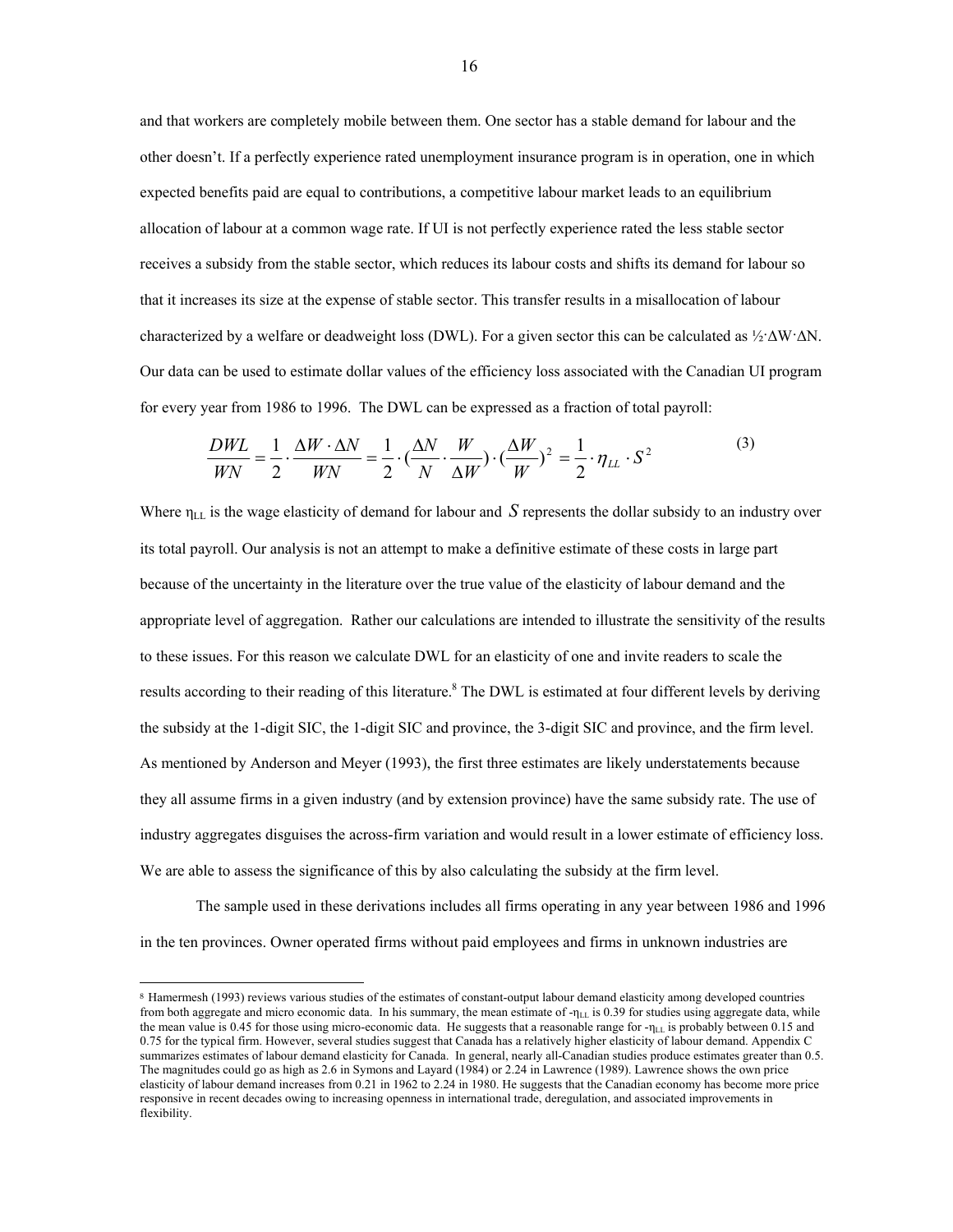excluded. An example of the calculation is provided in Table 14 using information on the subsidy at the 1 digit SIC level. Estimates of DWL for other levels are calculated in a similar way with more cells (provinces, 3-digit SIC, or firms) involved. Columns (1) through (3) represent total industry employment, annual payroll, and annual subsidy respectively. Column (4) offers the percent of subsidy over payroll which is labeled *S* in equation (3). The dollar value of the subsidy per employee is given in Column (5). Finally, the DWL is presented in column (6) assuming  $\eta_{LL}$ = 1. This example is based on data for 1986. The primary industries (agriculture, forestry and fishing) have fairly high subsidies over their payroll. For example, in the fishing industry the subsidy amounts to nearly 66% of total payroll, and annual subsidies per worker are as high as \$5,321. On the other hand, every worker in transportation as well as in the public sector was paying a \$440 surcharge. The total DWL in this example is about \$126 million, with almost one-third (\$41 million) coming from construction alone, and 24% and 18% from fishing and forestry respectively. In this example the DWL from manufacturing comprises only 2% of the total loss. As mentioned, these calculations likely underestimate the true value because of the assumption that all firms in a given industry in all provinces have the same subsidy rate. Total UI benefits paid in this year accounted for just over \$10 billion, orders of magnitude greater that the estimated DWL.

 Estimates of the total dollar value of the DWL for the years 1986 to 1996 inclusive is offered in Table 15 for each one-digit industry and using different levels of aggregation in the calculation. The DWL is calculated for each cell and then summed across all cells in each broad industry. The estimates are very sensitive to the level of aggregation used in deriving the subsidy level. When the calculation is based on onedigit industries the total DWL is about \$1.75 billion, about one percent of total benefits paid in this period. However, the estimated DWL increases rapidly as finer industry and across-province variations are considered. When across-firm variations are taken into account it reaches a \$27.6 billion, about 16.5% of total UI benefits. This is nearly 16 times larger than the estimate based on the one digit SIC, and five times larger than the estimate using the three digit SIC/province variations.

 Table 15 also shows that the increases of DWL are not distributed proportionally across industry when a finer level of aggregation is used. The most significant change concerns the role of the manufacturing sector. Manufacturing's share of the total DWL rises from 0.4% (\$6.8 million) with one digit SIC information to 21.7% (\$6 billion) with firm level information, indicating a good deal of heterogeneity among firms in this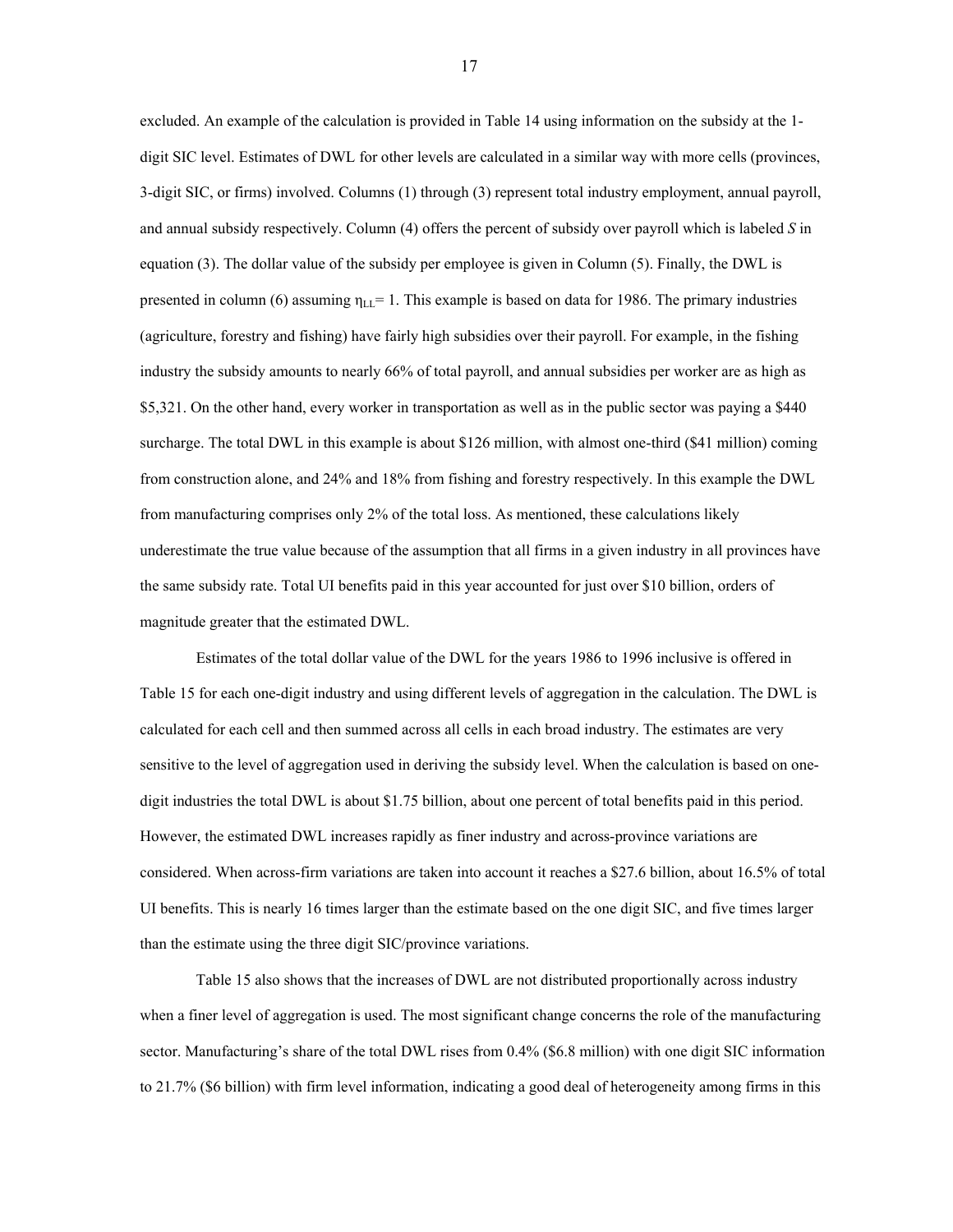sector. Surprisingly, Services and Trade surpass Construction and are the second and third largest contributors (\$4.9 billion and \$4.3 billion respectively) to the total DWL when firm level information is used. Construction's share of the total drops from as high as 45% based on one digit SIC to only 14% when acrossfirm sources of variations are recognized.

Once again it should be stressed that all of these estimates are based on the assumption of the unit labour demand elasticity. As such they are not meant to represent estimates of the actual DWL. If we apply the lower ( $\eta_{LL} = 0.5$ ) and upper ( $\eta_{LL} = 2.6$ ) bounds of elasticity suggested by a survey of the existing literature the total deadweight loss could be as low as \$13.8 billion or as high as \$71.8 billion. Furthermore, Anderson and Meyer (1993) also note that the true deadweight loss would be even larger if a distinction could be made between the average and marginal subsidy.

#### VI. Conclusion

The research summarized in this paper uses administrative data on the universe of Canadian firms, workers, and UI claimants to paint a picture of patterns in the use of UI. Firms and industries are the units of analysis. We document patterns in the flow of UI benefits and contributions, and examine their nature.

There are at least four major findings. First, the Canadian UI program—in spite of significant changes in eligibility rules and benefit entitlements and rates since the early 1970s—entails a relatively stable and long-lasting pattern of transfers across industries and provinces. Second, when examined at a finer level these patterns reflect subsidies and surcharges that are concentrated among particular industries. Some industries never receive a net transfer from the program; others always do. To some important degree these patterns reflect greater than average separation rates (particularly temporary separations) and lower than average wages (and hence contributions). In contrast to the other determinants of cross-subsidization—benefit durations and weekly benefit rates—both of these dimensions can be significantly influenced by the firm or reflect the implicit or explicit contract between employers and employees. The third major conclusion deals with the finding that individual firm effects are very important in understanding the variations in Benefit/Tax ratios across and within industries. Our analysis of firm effects focuses on long-lived firms, those operating in all eleven years under study, for two reasons: they represent a significant proportion of economic activity, accounting for over 70% of all jobs; and credible long-term contracts (either implicit or explicit) between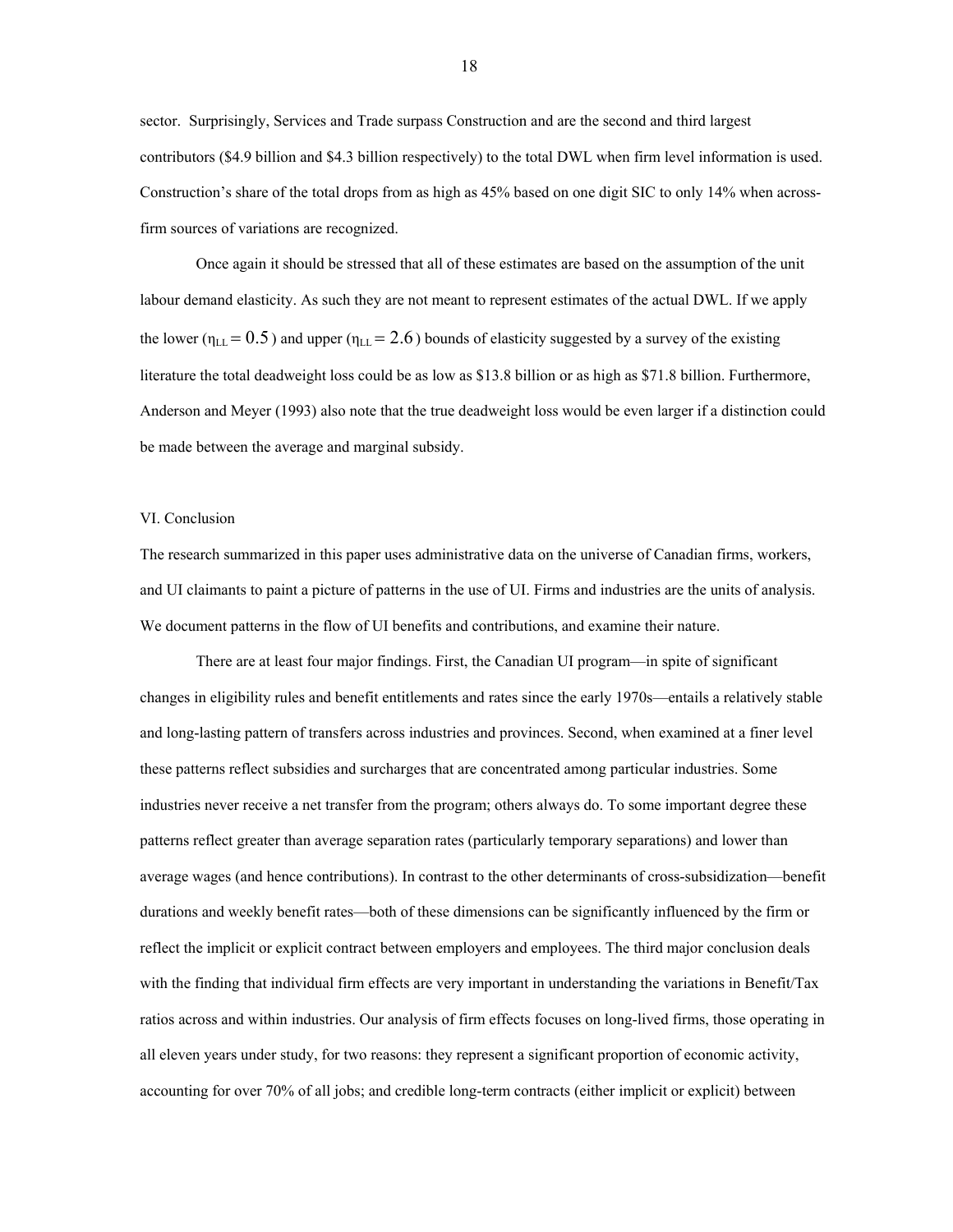employers and employees are most likely to have evolved among this sector. We find that cross-subsidies occur not only between industries but also within them. Most "always-subsidized" firms belong to "alwayssubsidized" industries, but many "never subsidized" firms are also part of these same industries. Our fourth major finding refines this point and suggests that while industry and province effects represent 20 to 25% of the total variation in Benefit/Tax ratios, firm effects account for as much as 35%. In addition, the impact of firm effects is very different across industries, accounting for over 40% of explained variation in some industries but as less than 30% in others.

Our work raises two major implications for the economic analysis of the labour market consequences of UI. First, we point out that estimates of the Dead-Weight Loss associated with no experience rating of UI contributions are very sensitive to the level of aggregation. Incorporating firm level information in the calculation of efficiency losses leads to much higher estimates than those based just on industry information. More generally, our findings also suggest that it is important to use perspectives on the interaction between UI and the labour market that recognize the role of the demand side of the market in future analysis and policy making. Implicit contract models might in this sense prove particularly valuable.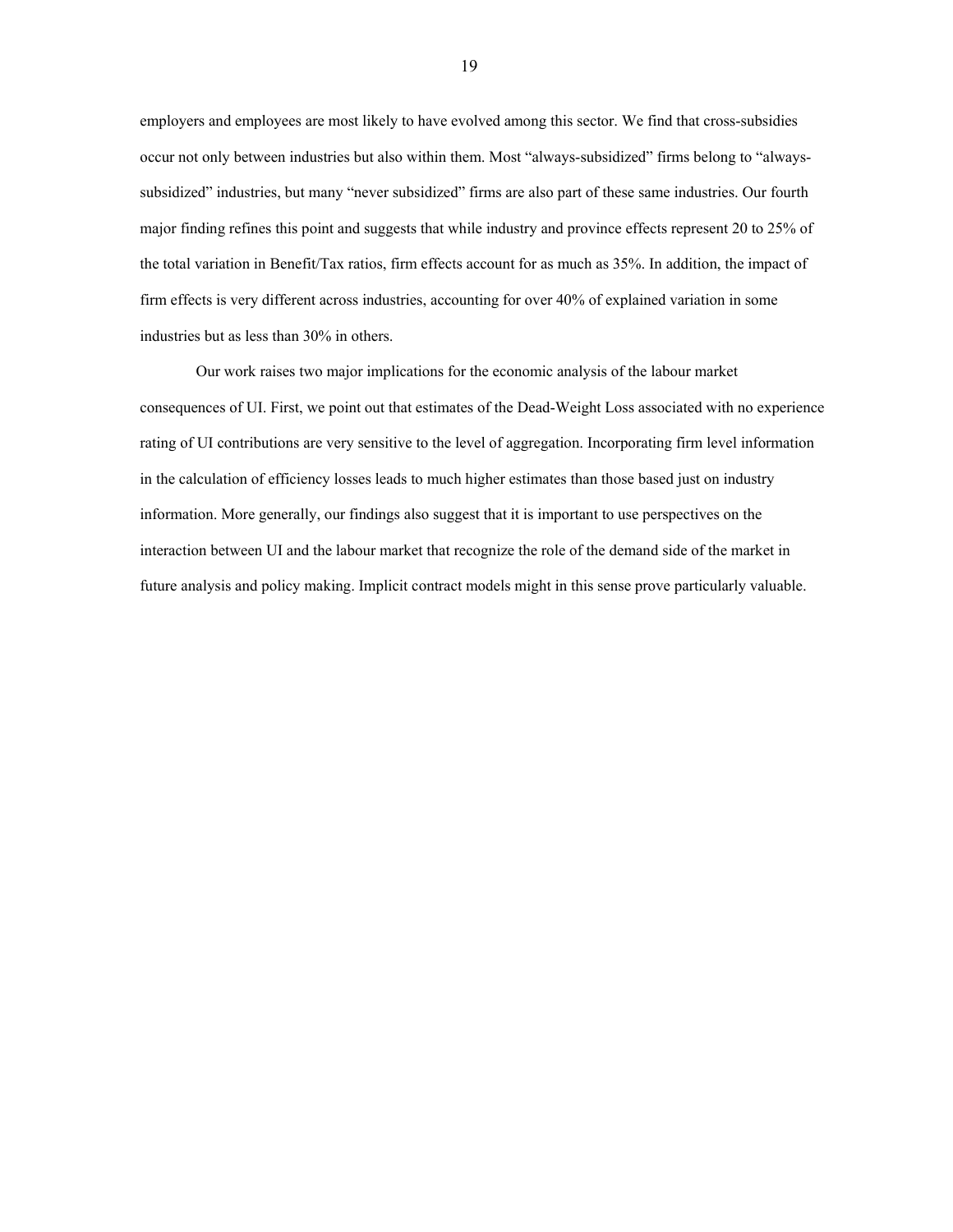- ABOWD, John M., Francis Kramarz and David N. Margolis (1999). "High Wage Workers and High Wage Firms." *Econometrica*. Vol. 67, No.2 (March), 251-333.
- ANDERSON, Patricia M. and Bruce D. Meyer (1993). "The Unemployment Insurance Payroll Tax and Interindustry and Interfirm Subsidies." In James L. Poterba (ed) *Tax Policy and the Economy*. Vol. 7 Cambridge, Mass: NEBR and MIT Press.
- ATKINSON, A.B. and John Micklewright (1991). "Unemployment Compensation and Labor Market Transitions: A Critical Review." *Journal of Economic Literature*. Vol. 29 (December).
- BALDWIN, John R. (1995). *The Dynamics of Industrial Competition: A North American Perspective*. New York: Cambridge University Press.
- BETCHERMAN, Gordon and Norm Leckie (1995). "Employer Responses to UI Experience Rating: Evidence from Canadian and American Establishments." Human Resource Development Canada, UI Evaluation Technical Report.
- CORAK, Miles (1994). "Unemployment Insurance, Work Disincentives, and the Canadian Labour Market: An Overview." In Christopher Green, Fred Lazar, Miles Corak and Dominque Gross. *Unemployment Insurance: How to Make it Work*. Toronto: C.D. Howe Institute.
- CORAK, Miles (1993a). "Unemployment Insurance Once Again: The Incidence of Repeat Participation in the Canadian UI Program." *Canadian Public Policy*. Vol. 19 (June).
- CORAK, Miles (1993b). "Is Unemployment Insurance Addictive? Evidence from the Benefit Durations of Repeat Users." *Industrial and Labor Relations Review*. Vol. 47 (October).
- CORAK, Miles and Wendy Pyper (1995a). "Firms, Industries and Cross-subsidies: Patterns in the Distribution of UI Benefits and Taxes." Human Resource Development Canada, UI Evaluation Technical Report.
- CORAK, Miles and Wendy Pyper (1995b). *Workers, Firms and Unemployment Insurance*. Ottawa: Statistics Canada, catalogue number 73-505.
- GRAY, David and Arthur Sweetman (2001). "A Typology Analysis of the Users of Canada's Unemployment Insurance System." In S. Schwartz and A. Aydemir (editors). *Essays on the Repeat Use of UI: The Earnings Supplement Project*. Ottawa: Social Research and Demonstration Corporation.
- FELDSTEIN, Martin (1976). "Temporary Layoffs in the Theory of Unemployment." *Journal of Political Economy*. Vol. 84 (October).
- HALTIWANGER, John C., Julia I. Lane, James R. Spletzer, Jules J.M. Theeuwes, Kenneth R. Troske (editors) (1999). *The Creation and Analysis of Employer-Employee Matched Data*. Amsterdam: Elsevier.
- HAMERMESH, Daniel S. (1993). *Labor Demand*. Princeton: Princeton University Press.
- HAMERMESH, Daniel S. (1990). "Unemployment Insurance, Short-time Compensation and Labor Demand." *Research in Labor Economics*. Vol. 13.
- KARAGIANNIS, Elias (1986). "Experience Rating UI Premiums: An Assessment." Employment and Immigration Canada, unpublished mimeo, 120 pp.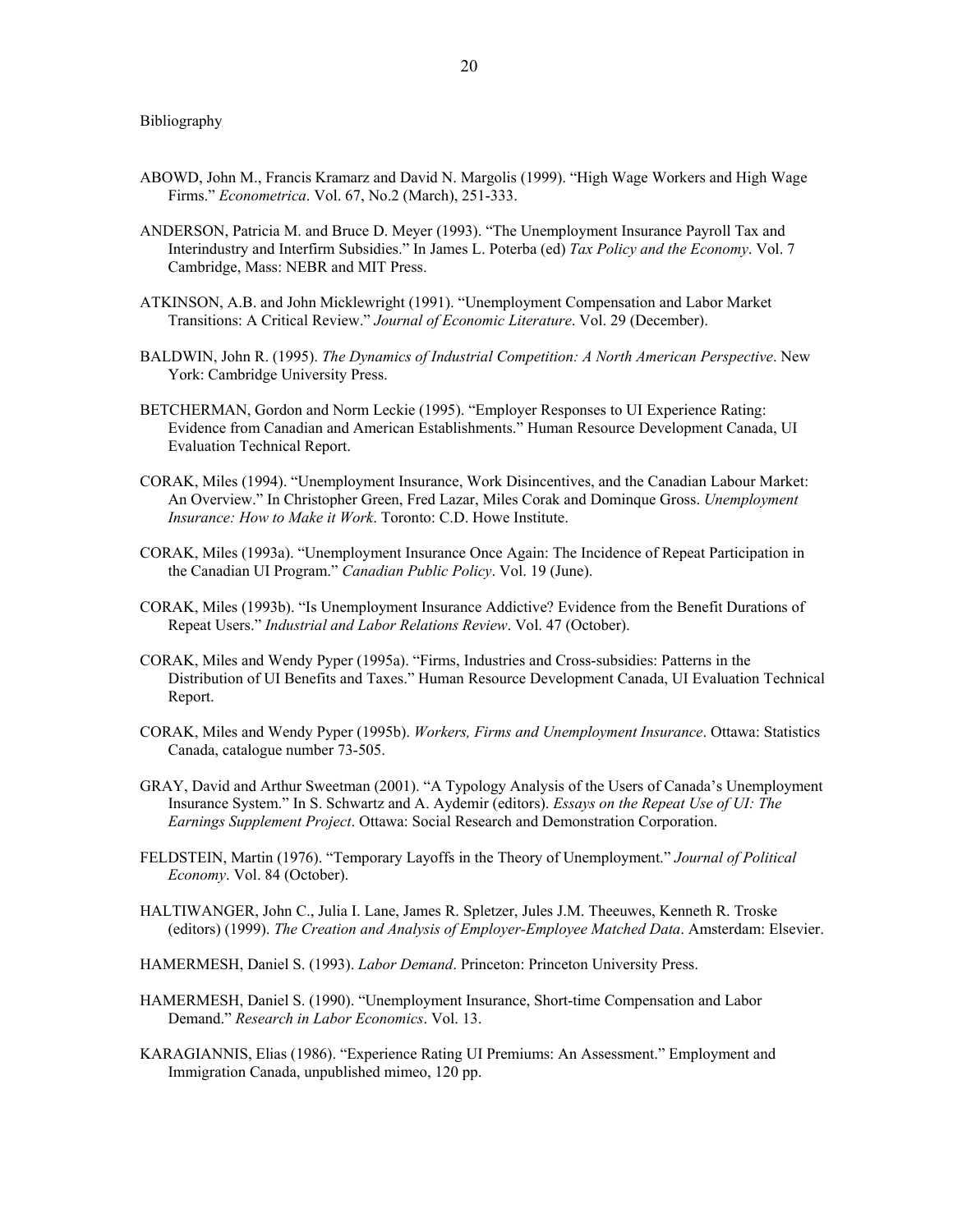- KESSELMAN, Jonathan R. (1983). *Financing Canadian Unemployment Insurance*. Canadian Tax Paper No. 73. Toronto: Canadian Tax Foundation.
- LAWERENCE, Denis (1989). "An Aggregator model of Canadian export supply and import demand responsiveness." *Canadian Journal of Economics*. Vol. 22, No.3. pp. 503-521.
- LEMIEUX, Thomas and W. Bentley MacLeod. (2000). "Supply side hysteresis: the case of the Canadian unemployment insurance system." *Journal of Public Economics*. Vol. 78, 139-70.
- LEMIEUX, Thomas and W. Bentley MacLeod. (1995). "State Dependence and Unemployment Insurance." Human Resource Development Canada, UI Evaluation Technical Report.
- LIN, Zhengxi (1998). "Employment Insurance in Canada: Recent Trends and Policy Changes." *Canadian Tax Journal*. Vol. 46, No.1.
- NAKAMURA, Alice (2000). "Make EI Fairer: Don't Open the Coffers to Well-Off Repeaters." Toronto: C.D. Howe Institute, October 17.
- STATISTICS CANADA (1992). *Worker Turnover in the Canadian Economy: Separations and Hiring, 1978- 1989*. Ottawa: Statistics Canada, Catalogue Number 71-539.
- STATISTICS CANADA (1988). *Developing a Longitudinal Database on Businesses in the Canadian Economy*. Ottawa: Statistics Canada, Catalogue Number 18-501E.
- TOPEL, Robert H. (1983). "On Layoffs and Unemployment Insurance." *American Economic Review*. Vol. 73, No. 4 (September), pp. 541-59.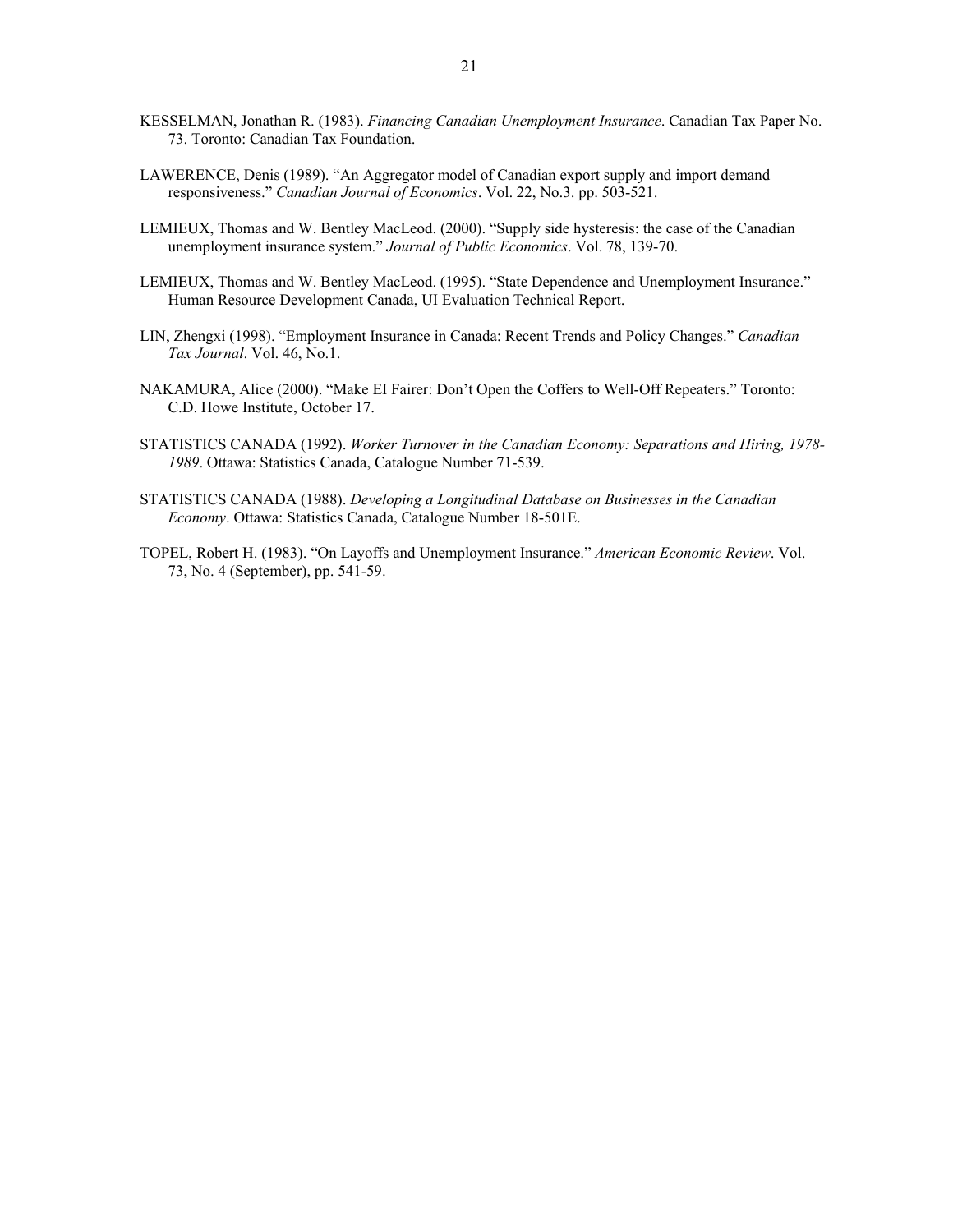| Year    | Number of<br>Firms | Total UI<br><b>Benefits</b> | Total UI<br>Contributions | Account<br>Balance | Total Jobs | Total UI<br>Claims | Fraction<br>of Claims<br>due to | Unemployment<br>Rate |
|---------|--------------------|-----------------------------|---------------------------|--------------------|------------|--------------------|---------------------------------|----------------------|
|         |                    |                             |                           |                    |            |                    | Temporary                       |                      |
|         |                    | (\$ millions)               | (\$ millions)             | (\$ millions)      | (2000s)    | ('000s)            | Separations                     |                      |
|         |                    |                             |                           |                    |            |                    |                                 |                      |
| 1986    | 839,832            | 14,239                      | 13,720                    | $-519$             | 19,211     | 2,612              | 0.47                            | 9.6                  |
| 1987    | 871,068            | 13,153                      | 14,351                    | 1,198              | 20,284     | 2,449              | 0.46                            | 8.8                  |
| 1988    | 895,058            | 13,723                      | 15,087                    | 1,364              | 21,193     | 2,492              | 0.46                            | 7.8                  |
| 1989    | 915,217            | 14,762                      | 13,016                    | $-1,746$           | 21,746     | 2,578              | 0.47                            | 7.5                  |
| 1990    | 925,314            | 17,011                      | 15,188                    | $-1,823$           | 21,308     | 2,767              | 0.48                            | 8.1                  |
| 1991    | 915,244            | 19,111                      | 16,572                    | $-2,539$           | 20,165     | 2,780              | 0.50                            | 10.3                 |
| 1992    | 915,008            | 20,289                      | 19,868                    | $-421$             | 19,271     | 2,913              | 0.51                            | 11.2                 |
| 1993    | 918,720            | 17,309                      | 19,879                    | 2,570              | 18,976     | 2,614              | 0.52                            | 11.4                 |
| 1994    | 926,873            | 12,821                      | 20,947                    | 8,126              | 19,460     | 2,315              | 0.52                            | 10.4                 |
| 1995    | 932,169            | 13,194                      | 20,812                    | 7,618              | 19,656     | 2,430              | 0.50                            | 9.4                  |
| 1996    | 935,029            | 11,445                      | 19,636                    | 8,191              | 19,647     | 2,323              | 0.53                            | 9.6                  |
| Average |                    | 15,187                      | 17,189                    | 2,002              | 20,083     | 2,572              | 0.49                            | 9.5                  |

Table 1 Overview of the Canadian UI program from Administrative Data: 1986 to 1996

All dollar figures are expressed in constant 1997 dollars.

Derivations by the authors using Statistics Canada Administrative Data.

The unemployment rate is obtained from the Labour Force Survey.

Table 2 UI Income Transfers Across Industries and Provinces: Annual Averages, 1986-1996 (UI Benefits less UI Taxes expressed in millions of 1997 dollars)

|                | Nfld   | PEI    | <b>NS</b> | NB       | Quebec    | Ontario     | Man       | Sask     | Alberta   | BC        | <b>NWT</b> | Yukon | Outside<br>Canada | Canada        |
|----------------|--------|--------|-----------|----------|-----------|-------------|-----------|----------|-----------|-----------|------------|-------|-------------------|---------------|
|                |        | 14.77  | 12.10     |          |           |             |           |          |           |           |            |       |                   |               |
| Agriculture    | 6.89   |        |           | 18.48    | 66.11     | 26.65       | 6.10      | 12.58    | 2.38      | 53.41     | 0.05       | 0.07  | $-0.02$           | 218.67        |
| Forestry       | 22.94  | 2.25   | 19.44     | 42.79    | 106.52    | 7.89        | 1.05      | 3.07     | 4.00      | 63.42     | 0.45       | 0.09  | 0.01              | 273.37        |
| Fishing        | 19.58  | 13.90  | 26.25     | 33.44    | 9.45      | 2.98        | 1.17      | 0.07     | $-0.03$   | 5.76      | 0.09       | 0.01  | 0.00              | 113.43        |
| Mining         | 2.51   | 0.23   | $-0.57$   | 5.56     | 15.32     | $-20.13$    | $-1.40$   | $-3.88$  | $-31.42$  | 0.05      | 1.42       | 3.22  | $-0.07$           | $-28.93$      |
| Manufacturing  | 178.00 | 26.64  | 64.75     | 95.05    | 134.36    | $-519.31$   | $-20.81$  | $-10.38$ | $-36.87$  | $-8.04$   | 0.29       | 0.23  | $-0.85$           | $-96.95$      |
| Construction   | 96.66  | 18.16  | 82.75     | 104.80   | 528.90    | 389.97      | 43.02     | 36.97    | 111.79    | 151.22    | 6.71       | 4.19  |                   | 0.13 1,575.26 |
| Transportation | 15.58  | 3.45   | $-2.63$   | 5.83     | $-94.83$  | $-286.14$   | $-32.57$  | $-25.32$ | $-46.52$  | $-77.04$  | 1.78       | 0.06  | $-0.27$           | $-538.63$     |
| Trade          | 62.92  | 14.85  | 37.16     | 35.01    | 122.73    | $-288.44$   | $-20.93$  | $-18.28$ | $-61.18$  | $-36.47$  | 0.62       | 0.94  | $-0.02$           | $-151.08$     |
| Finance        | 2.68   | 0.40   | $-5.95$   | $-0.86$  | $-68.95$  | $-268.72$   | $-17.13$  | $-13.25$ | $-32.77$  | $-51.26$  | 0.20       | 0.00  | $-0.10$           | $-455.70$     |
| Service        | 92.05  | 12.50  | 18.62     | 48.49    | 16.20     | $-804.79$   | $-57.23$  | $-45.24$ | $-115.15$ | $-105.14$ | 3.33       | 3.69  | $-0.75$           | $-933.41$     |
| Public admin   | 27.50  | 10.93  | $-36.98$  | $-11.36$ | $-136.66$ | $-404.41$   | $-41.05$  | $-23.46$ | $-121.94$ | $-104.58$ | $-1.99$    | 0.16  | $-14.37$          | $-858.23$     |
| Total          | 597.24 | 129.72 | 261.43    | 416.97   | 958.78    | $-1,950.77$ | $-115.05$ | $-69.55$ | $-260.74$ | 19.33     | 15.25      | 14.32 | $-16.93$          |               |

Table entries are  $B_i - T_i (B/T)$ , where  $B_i$  represents total UI benefits received in sector i,  $T_i$  total contributions made and unsubscripted totals are for the entire country. Unclassified industries are included in the Total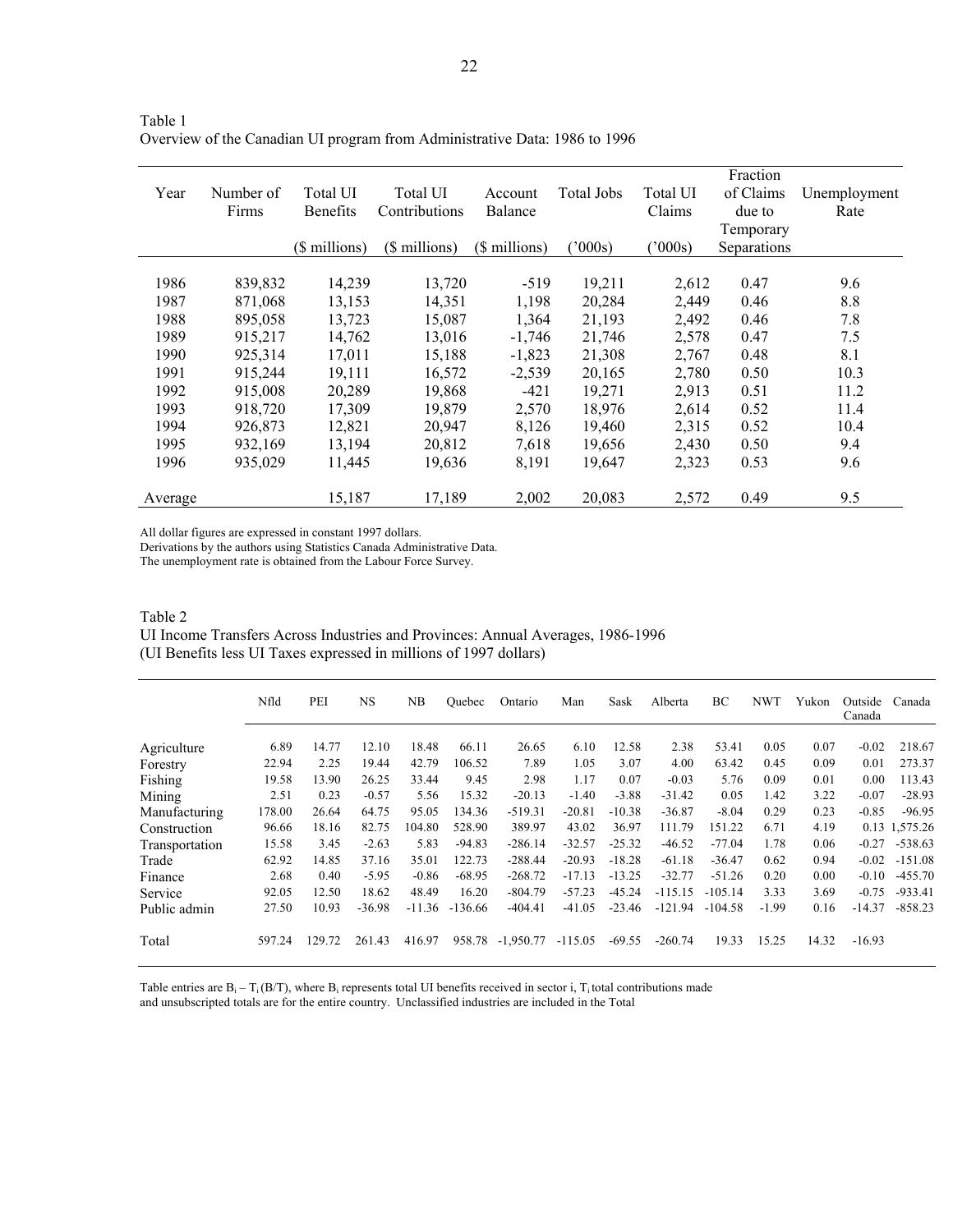|                | Nfld  | PEI   | <b>NS</b> | NB     | Ouebec | Ontario | Man    | Sask.  | Alberta | BC     | <b>NWT</b> | Yukon | Canada |
|----------------|-------|-------|-----------|--------|--------|---------|--------|--------|---------|--------|------------|-------|--------|
| Agriculture    | 2,863 | 2,206 | 1,029     | 2,068  | 1,218  | 239     | 396    | 532    | 78      | 1,237  | 535        | 2,200 | 710    |
| Forestry       | 5,422 | 4.645 | 2,653     | 4,953  | 3,202  | 544     | 1,166  | 1,480  | 701     | 1,092  | 1,749      | 1,053 | 2,005  |
| Fishing        | 6,849 | 6,828 | 5,329     | 6,503  | 5,210  | 1,547   | 3,233  | 1,131  | $-279$  | 1,339  | 713        | 972   | 4,735  |
| Mining         | 535   | 2,395 | $-31$     | 957    | 463    | $-425$  | $-272$ | $-263$ | $-289$  | 9      | 412        | 1,860 | $-111$ |
| Manufacturing  | 3,979 | 2.596 | 897       | 1,357  | 160    | $-384$  | $-235$ | $-257$ | $-199$  | $-25$  | 241        | 566   | $-33$  |
| Construction   | 3,963 | 2,688 | 2,173     | 2,776  | 2,094  | 989     | 1226   | 1007   | 733     | 888    | 1,167      | 1,965 | 1,336  |
| Transportation | 767   | 610   | $-81$     | 196    | $-312$ | $-605$  | $-538$ | $-512$ | $-386$  | $-413$ | 352        | 34    | $-419$ |
| Trade          | 1,102 | 996   | 352       | 430    | 138    | $-208$  | $-164$ | $-171$ | $-169$  | $-77$  | 111        | 257   | $-42$  |
| Finance        | 237   | 123   | $-229$    | $-51$  | $-252$ | $-521$  | $-421$ | $-396$ | $-328$  | $-357$ | 77         | 48    | $-391$ |
| Service        | 899   | 424   | 97        | 385    | 9      | $-282$  | $-212$ | $-199$ | $-145$  | $-101$ | 242        | 484   | $-126$ |
| Public admin   | 455   | 763   | $-417$    | $-124$ | $-390$ | $-766$  | $-486$ | $-368$ | $-681$  | $-692$ | $-97$      | 24    | $-519$ |
| Total          | 1,782 | 1,371 | 438       | 860    | 197    | $-251$  | $-158$ | $-116$ | $-127$  | 13     | 239        | 498   |        |

Table 3 UI Income Transfer per Job: By Industry and Province, Annual Average (1986 -1996) (UI Benefits less UI Taxes divided by number of Jobs, expressed in millions of 1997 dollars)

Table 4 Relative Benefit - Tax Ratios: By Industry and Province, Annual Average (1986 -1996)

|                | Nfld  | PEI   | <b>NS</b> | NB    | Ouebec | Ontario | Man   | Sask | Alberta | BC.  | NWT  | Yukon | Canada | Outside Canada |
|----------------|-------|-------|-----------|-------|--------|---------|-------|------|---------|------|------|-------|--------|----------------|
|                |       |       |           |       |        |         |       |      |         |      |      |       |        |                |
| Agriculture    | 10.86 | 10.01 | 4.87      | 8.63  | 4.69   | 1.73    | 2.16  | 2.99 | 1.22    | 4.74 | 3.37 | 8.67  | 0.20   | 3.18           |
| Forestry       | 16.35 | 18.29 | 8.49      | 13.45 | 9.05   | 1.85    | 4.39  | 4.62 | 2.89    | 2.93 | 7.4  | 5.55  | 0.77   | 5.06           |
| Fishing        | 25.54 | 27.42 | 21.35     | 22.15 | 17.99  | 3.31    | 16.09 | 7.67 | 0.69    | 4.68 | 6.4  | 4.34  | 0.61   | 14.76          |
| Mining         | 1.35  | 7.32  | 1.02      | 1.79  | 1.36   | 0.68    | 0.78  | 0.76 | 0.74    | 0.98 | 1.38 | 3.58  | 1.5    | 0.90           |
| Manufacturing  | 7.75  | 5.59  | 2.07      | 2.7   | 1.16   | 0.64    | 0.75  | 0.72 | 0.78    | 0.98 | 1.29 | 1.82  | 0.39   | 0.95           |
| Construction   | 9.36  | 6.2   | 5.13      | 7.06  | 4.7    | 2.45    | 3.15  | 3.02 | 2.38    | 2.71 | 3.85 | 5.18  | 2.3    | 3.29           |
| Transportation | 1.8   | 1.75  | 0.93      | 1.19  | 0.72   | 0.46    | 0.54  | 0.52 | 0.59    | 0.6  | 1.47 | 1.02  | 0.29   | 0.61           |
| Trade          | 3.28  | 3.09  | 1.65      | 1.82  | 1.24   | 0.65    | 0.71  | 0.69 | 0.71    | 0.88 | 1.27 | 1.47  | 2.52   | 0.92           |
| Finance        | 1.32  | 1.17  | 0.74      | 0.94  | 0.73   | 0.42    | 0.48  | 0.51 | 0.59    | 0.6  | 1.13 | 1.09  | 0.37   | 0.56           |
| Service        | 2.57  | 1.87  | 1.17      | 1.82  | 1.02   | 0.57    | 0.65  | 0.66 | 0.74    | 0.84 | 1.49 | 2.32  | 0.47   | 0.80           |
| Public admin   | 1.49  | 1.85  | 0.63      | 0.9   | 0.64   | 0.37    | 0.55  | 0.65 | 0.45    | 0.44 | 0.89 | 1.04  | 0.28   | 0.55           |
| All Industries | 3.74  | 3.44  | 1.62      | 2.27  | 1.27   | 0.68    | 0.79  | 0.83 | 0.82    | 1.02 | 1.38 | 1.74  | 0.32   |                |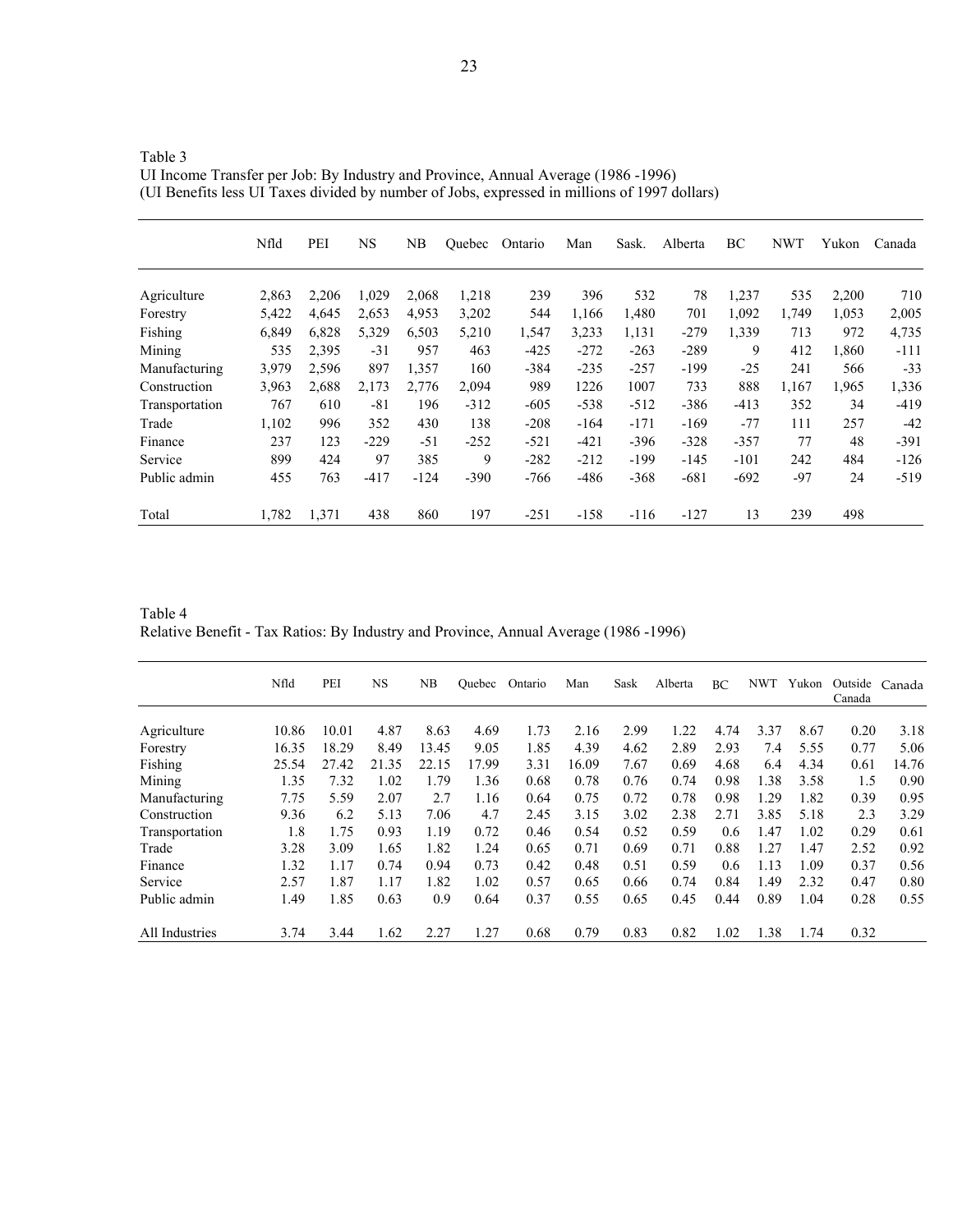| Number of Years<br>in which $RBT > 1$ | Number of<br>Industries | Proportion of<br>All Industries | Proportion of<br>All Jobs | Proportion of<br>All UI Benefits | Proportion of<br>All Taxes Paid |
|---------------------------------------|-------------------------|---------------------------------|---------------------------|----------------------------------|---------------------------------|
| $\theta$                              | 88                      | 38.6                            | 45.0                      | 34.0                             | 61.2                            |
|                                       | 12                      | 5.3                             | 1.9                       | 1.9                              | 2.5                             |
| 2                                     | 9                       | 3.9                             | 3.5                       | 3.2                              | 3.2                             |
| 3                                     | 6                       | 2.6                             | 3.2                       | 3.5                              | 3.6                             |
| 4                                     | 9                       | 3.9                             | 4.1                       | 3.1                              | 3.1                             |
| 5                                     | 5                       | 2.2                             | 1.6                       | 1.2                              | 1.2                             |
| 6                                     | 7                       | 3.1                             | 2.7                       | 2.2                              | 2.1                             |
| 7                                     | 5                       | 2.2                             | 1.7                       | 2.0                              | 1.7                             |
| 8                                     | 9                       | 3.9                             | 1.6                       | 1.1                              | 0.9                             |
| 9                                     | 2                       | 0.9                             | 1.4                       | 1.2                              | 1.0                             |
| 10                                    | 7                       | 3.1                             | 1.1                       | 1.5                              | 1.0                             |
| 11                                    | 69                      | 30.3                            | 32.3                      | 45.0                             | 18.6                            |
| Total                                 | 228                     | 100                             | 100                       | 100                              | 100                             |

Table 5 Longitudinal UI Status of Industries, 1986-1996

Table 6 Causes of Cross-Subsidization by Major Industry, 1986-1996

|                |                  | Relative<br>Number of | Relative<br>Duration of      | Relative<br>Benefit | Relative<br>Taxes     |                           | Contribution of<br>Separations |
|----------------|------------------|-----------------------|------------------------------|---------------------|-----------------------|---------------------------|--------------------------------|
|                | <b>RBT</b> Ratio | Claims<br>$(n_i/n)$   | <b>Benefits</b><br>$(d_i/d)$ | Rate<br>$(b_i/b)$   | Paid<br>$(tw/t_iw_i)$ | Temporary<br>$(n_{ti}/n)$ | Permanent<br>$(n_{pi}/n)$      |
|                | (1)              | (2)                   | (3)                          | (4)                 | (5)                   | (6)                       | (7)                            |
| Agriculture    | 3.18             | 1.413                 | 1.113                        | 0.876               | 2.316                 | 0.800                     | 0.613                          |
| Forestry       | 5.06             | 2.335                 | 1.107                        | 1.297               | 1.513                 | 1.412                     | 0.923                          |
| Fishing        | 14.76            | 4.055                 | 1.302                        | 1.273               | 2.195                 | 2.002                     | 2.053                          |
| Mining         | 0.90             | 1.150                 | 0.896                        | 1.335               | 0.652                 | 0.679                     | 0.471                          |
| Manufacturing  | 0.95             | 1.342                 | 0.895                        | 1.063               | 0.748                 | 0.791                     | 0.552                          |
| Construction   | 3.29             | 1.967                 | 0.989                        | 1.283               | 1.315                 | 1.079                     | 0.888                          |
| Transportation | 0.61             | 0.831                 | 0.944                        | 1.113               | 0.701                 | 0.492                     | 0.339                          |
| Trade          | 0.92             | 0.785                 | 1.074                        | 0.855               | 1.281                 | 0.289                     | 0.497                          |
| Finance        | 0.56             | 0.593                 | 1.107                        | 0.992               | 0.859                 | 0.254                     | 0.339                          |
| Service        | 0.80             | 0.760                 | 1.002                        | 0.864               | 1.219                 | 0.384                     | 0.376                          |
| Public admin   | 0.55             | 0.734                 | 1.046                        | 1.058               | 0.671                 | 0.483                     | 0.251                          |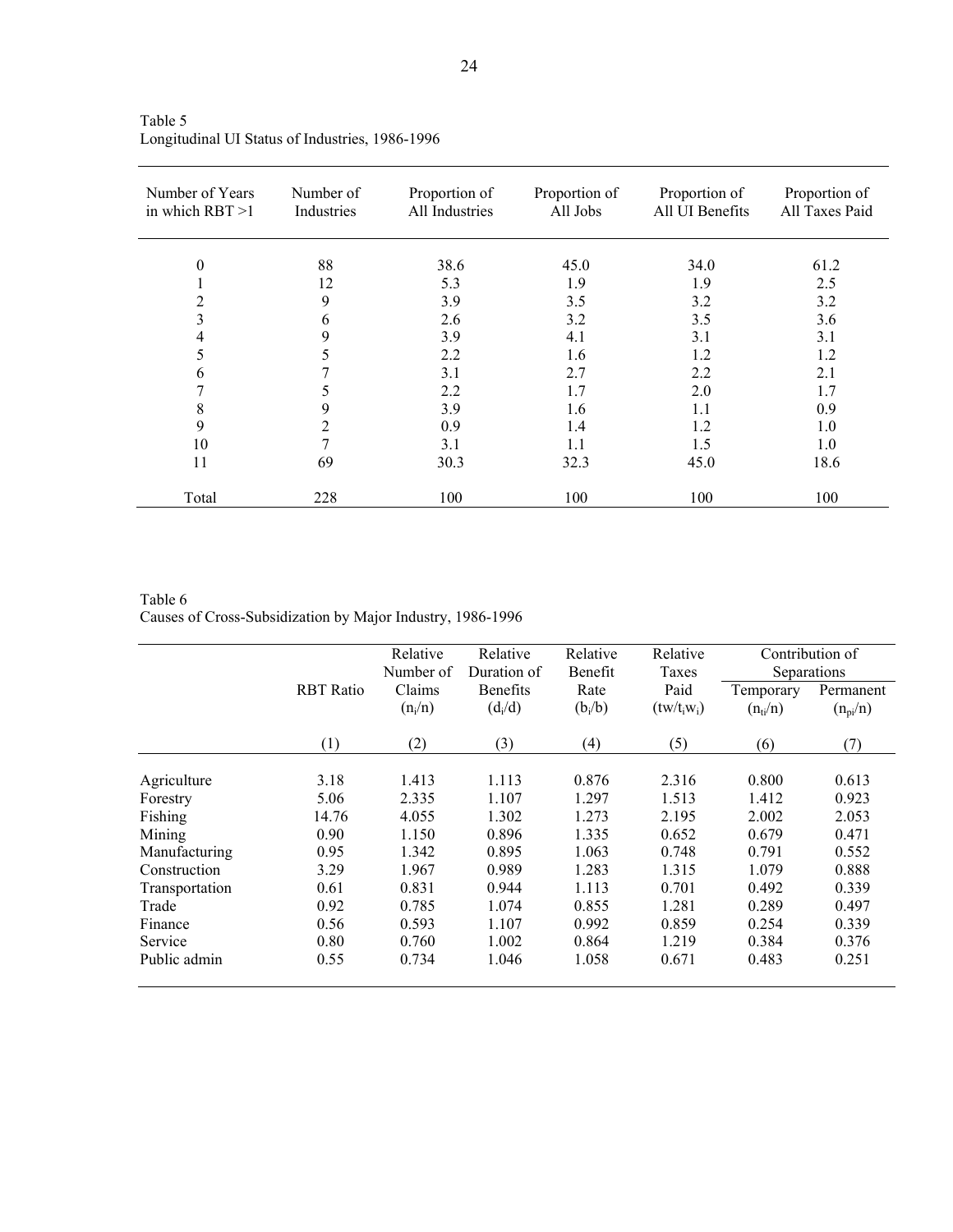### Table 7

Distribution of Cross-Subsidization by Relative Separation Rate and Relative Contributions (1986-1996)

|                                     | High Lay-off Industries<br>$(n_i/n) > 1$ | Low Lay-off Industries<br>$(n_i/n) < 1$ |
|-------------------------------------|------------------------------------------|-----------------------------------------|
| NET UI RECIPIENTS (RBT>1)           |                                          |                                         |
| High Wage Industries $(tw/twi) < 1$ | 25                                       |                                         |
| Low Wage Industries $(tw/twi) > 1$  | 42                                       | 33                                      |
| NET UI CONTRIBUTORS (RBT<1)         |                                          |                                         |
| High Wage Industries $(tw/twi) < 1$ | 28                                       | 76                                      |
| Low Wage Industries $(tw/twi) > 1$  |                                          | 23                                      |

Total Industries: 228

Table 8

Longitudinal UI Status of Firms: 1986-1996

| Number of Years<br>Cross-Subsidized<br>(RBT>1) | Number of Firms                             | Percent of Firms | Percent of<br>Jobs | Percent of UI<br><b>Benefits Paid</b> | Percent of UI<br>Taxes Paid |
|------------------------------------------------|---------------------------------------------|------------------|--------------------|---------------------------------------|-----------------------------|
|                                                | A. Firms in Operation in all Eleven Years   |                  |                    |                                       |                             |
| $\boldsymbol{0}$                               | 70,275                                      | 22.1             | 48.1               | 28.4                                  | 60.3                        |
| $\,1$                                          | 42,645                                      | 13.4             | 10.4               | 6.8                                   | 10.8                        |
| $\overline{c}$                                 | 37,016                                      | 11.6             | 6.7                | 5.0                                   | 6.2                         |
| $\overline{3}$                                 | 31,730                                      | 9.97             | 5.2                | 4.2                                   | 4.3                         |
| $\overline{4}$                                 | 26,118                                      | 8.21             | 4.6                | 4.0                                   | 3.6                         |
| 5                                              | 21,292                                      | 6.69             | 4.0                | 3.9                                   | 2.9                         |
| 6                                              | 17,458                                      | 5.49             | 3.1                | 3.2                                   | 2.0                         |
| $\overline{7}$                                 | 14,621                                      | 4.59             | 3.0                | 3.3                                   | 1.7                         |
| 8                                              | 12,595                                      | 3.96             | 2.9                | 3.9                                   | 1.8                         |
| 9                                              | 11,725                                      | 3.68             | 2.5                | 3.7                                   | 1.4                         |
| 10                                             | 12,853                                      | 4.04             | 2.9                | 5.7                                   | 1.5                         |
| 11                                             | 19,889                                      | 6.25             | 6.6                | 27.9                                  | 3.6                         |
| Total                                          | 318,217                                     | 100              | 100                | 100                                   | 100                         |
|                                                | B. Firms in Operation for at least One Year |                  |                    |                                       |                             |
| $\boldsymbol{0}$                               | 1,087,890                                   | 48.9             | 41.2               | 21                                    | 54.9                        |
| $\,1$                                          | 484,653                                     | 21.8             | 12.6               | 9.1                                   | 12.0                        |
|                                                | 225,297                                     | 10.1             | 9.2                | 8.0                                   | 7.7                         |
| $\frac{2}{3}$                                  | 135,522                                     | 6.1              | 7.1                | 7.1                                   | 5.5                         |
| $\overline{4}$                                 | 87,409                                      | 3.9              | 5.9                | 6.5                                   | 4.4                         |
| 5                                              | 59,143                                      | 2.7              | 4.8                | 6.0                                   | 3.5                         |
| 6                                              | 41,319                                      | 1.9              | 3.7                | 4.9                                   | 2.4                         |
| $\overline{7}$                                 | 30,164                                      | 1.4              | 3.2                | 4.6                                   | 2.0                         |
| 8                                              | 22,568                                      | 1.0              | 2.9                | 4.6                                   | 1.9                         |
| 9                                              | 17,650                                      | 0.8              | 2.3                | 4.3                                   | 1.4                         |
| 10                                             | 15,585                                      | 0.7              | 2.4                | 5.0                                   | 1.4                         |
| 11                                             | 19,889                                      | 0.9              | 4.7                | 19.1                                  | 2.9                         |
| Total                                          | 2,227,089                                   | 100              | 100                | 100                                   | 100                         |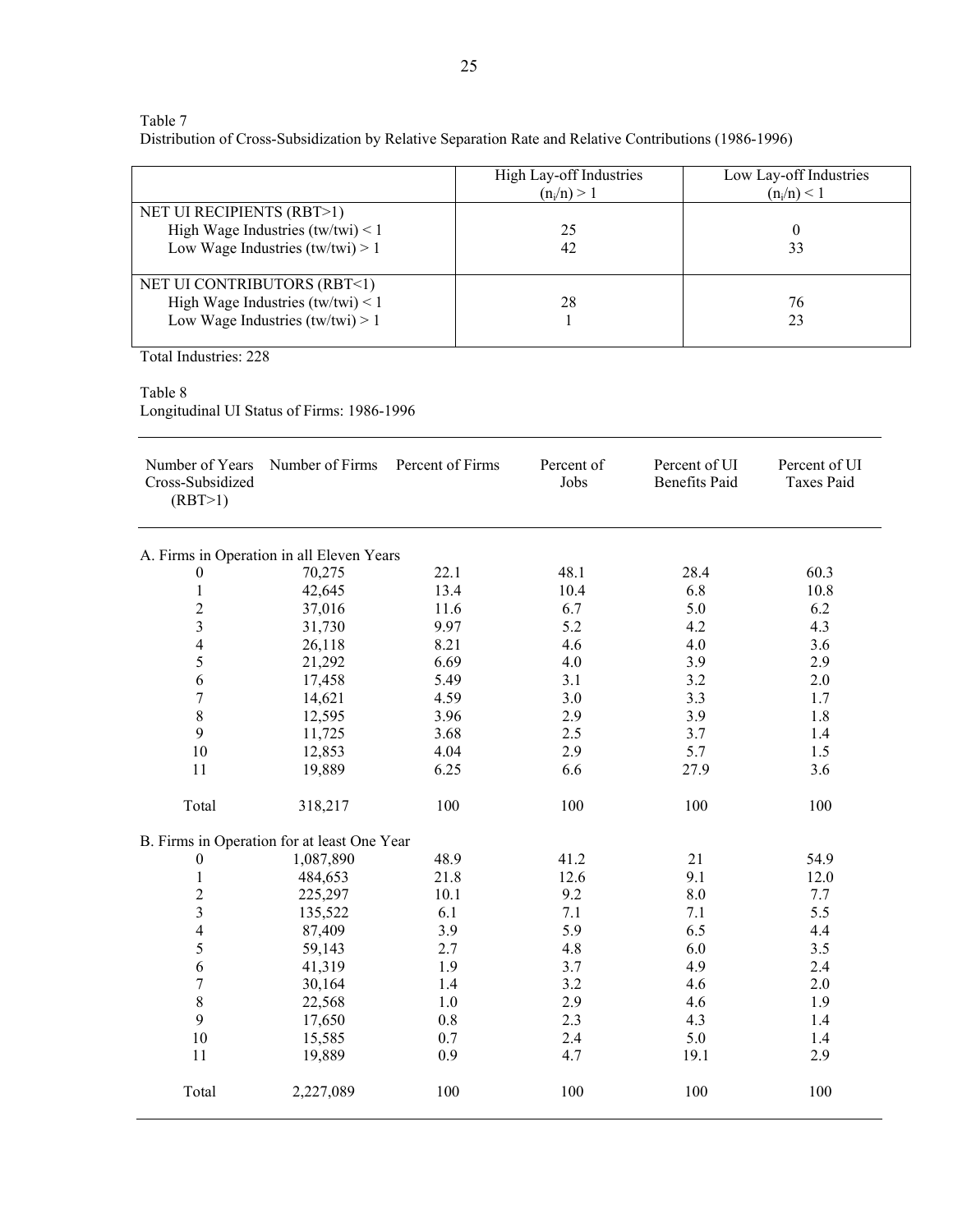|                                                       | All firms               | Always subsidized<br>firms  | Never subsidized<br>firms |
|-------------------------------------------------------|-------------------------|-----------------------------|---------------------------|
| 1. Distribution of Employees by Firm Size             |                         |                             |                           |
| less than 19                                          | 11.0                    | 11.3                        | 3.2                       |
| 20 to 99                                              | 16.8                    | 27.4                        | 5.0                       |
| 100 to 499                                            | 18.4                    | 28.4                        | 12.7                      |
| 500 or more                                           | 53.8                    | 32.9                        | 79.7                      |
| 2. Distribution of UI Claims by Reason for Separation |                         |                             |                           |
| Temporary                                             | 0.478                   | 0.715                       | 0.432                     |
| Permanent                                             | 0.370                   | 0.211                       | 0.404                     |
| Unknown                                               | 0.152                   | 0.074                       | 0.164                     |
| 3. Distribution Across Industries (top three)         |                         |                             |                           |
|                                                       | Services (36.5)         | Construction (30.7)         | Services $(41.4)$         |
|                                                       | Trade (23.2)            | Services (23.8)             | Trade (19.1)              |
|                                                       | Construction (10.8)     | Trade (10.7)                | Finance $(14.1)$          |
| 4. Distribution Within Industries (top three)         |                         |                             |                           |
|                                                       |                         | Forestry $(34.7)$           | Finance $(45.4)$          |
|                                                       |                         | Fishing $(29.0)$            | Services (26.1)           |
|                                                       |                         | Construction (17.6)         | Mining $(24.1)$           |
| 5. Distribution Across Provinces (top three)          |                         |                             |                           |
|                                                       | Ontario (33.1)          | Quebec $(37.8)$             | Ontario (38.5)            |
|                                                       | Quebec $(23.5)$         | Ontario (15.0)              | Quebec (14.7)             |
|                                                       | British Columbia (13.2) | New Brunswick (9.7)         | Alberta (14.6)            |
| 6. Distribution Within Provinces (top three)          |                         |                             |                           |
|                                                       |                         | Newfoundland (27.3)         | Saskatchewan (31.7)       |
|                                                       |                         | Prince Edward Island (21.4) | Alberta (30.6)            |
|                                                       |                         | New Brunswick (19.5)        | Manitoba (27.4)           |
|                                                       |                         |                             |                           |

Table 9 Characteristics of Always Subsidized and Never Subsidized Firms, Annual Average

Derivations are based on the subset of firms in operation in all eleven years between 1986 and 1996.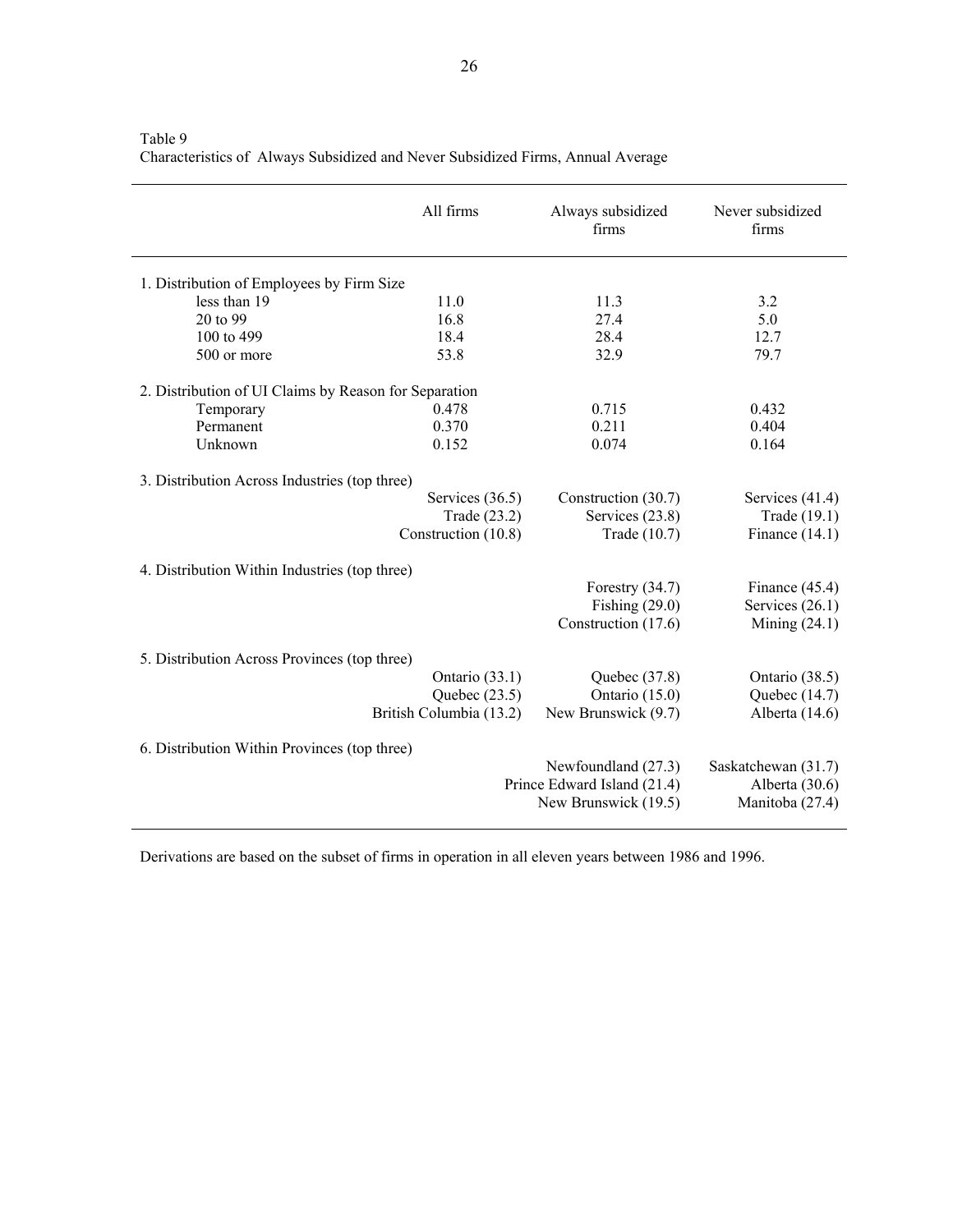| Table 10                                                                                |
|-----------------------------------------------------------------------------------------|
| Distribution of Always Subsidized Firms by 3-digit Industry (the highest 20 industries) |

| $Sic-80$ | Industry                                           | <b>RBT</b><br>Ratio | Number of<br>Firms | Percent of<br>Always<br>Subsidized<br>Firms |
|----------|----------------------------------------------------|---------------------|--------------------|---------------------------------------------|
| 420      | <b>Trade Contracting Industries</b>                | 3.21                | 3,910              | 19.7                                        |
| 010      | Agricultural Industries                            | 4.21                | 1,384              | 7.0                                         |
| 401      | Residential Building & Development                 | 3.82                | 944                | 4.8                                         |
| 041      | Logging Industry                                   | 5.10                | 816                | 4.1                                         |
| 412      | Highway And Heavy Construction                     | 3.94                | 777                | 3.9                                         |
| 965      | Sports And Recreation Clubs Service                | 2.54                | 719                | 3.6                                         |
| 921      | Food Services                                      | 1.39                | 692                | 3.5                                         |
| 456      | <b>Truck Transport Industries</b>                  | 1.38                | 649                | 3.3                                         |
| 911      | <b>Hotels Motels And Tourist Courts</b>            | 1.37                | 626                | 3.2                                         |
| 031      | <b>Fishing Industries</b>                          | 17.08               | 498                | 2.5                                         |
| 601      | Food Stores                                        | 0.92                | 418                | 2.1                                         |
| 690      | Other Retail Store And Non-store Retail Industries | 1.20                | 399                | 2.0                                         |
| 830      | <b>Local Government Services</b>                   | 0.52                | 400                | 2.0                                         |
| 910      | Accommodation Service Excluding Motels, Hotels     | 4.74                | 390                | 2.0                                         |
| 457      | Public Passenger Transit System Industries         | 0.63                | 321                | 1.6                                         |
| 402      | Non-Residential Building & Development             | 3.21                | 284                | 1.4                                         |
| 990      | M&E Rental , Other Repair, Other Service           | 1.81                | 249                | 1.3                                         |
| 960      | Commercial Spectator, Sport & Recreation           | 1.03                | 234                | 1.2                                         |
| 995      | Services To Buildings And Dwellings                | 1.92                | 215                | 1.1                                         |
| 102      | <b>Fish Products Industry</b>                      | 13.23               | 213                | 1.1                                         |
| Total    |                                                    |                     | 14,138             | 71.1                                        |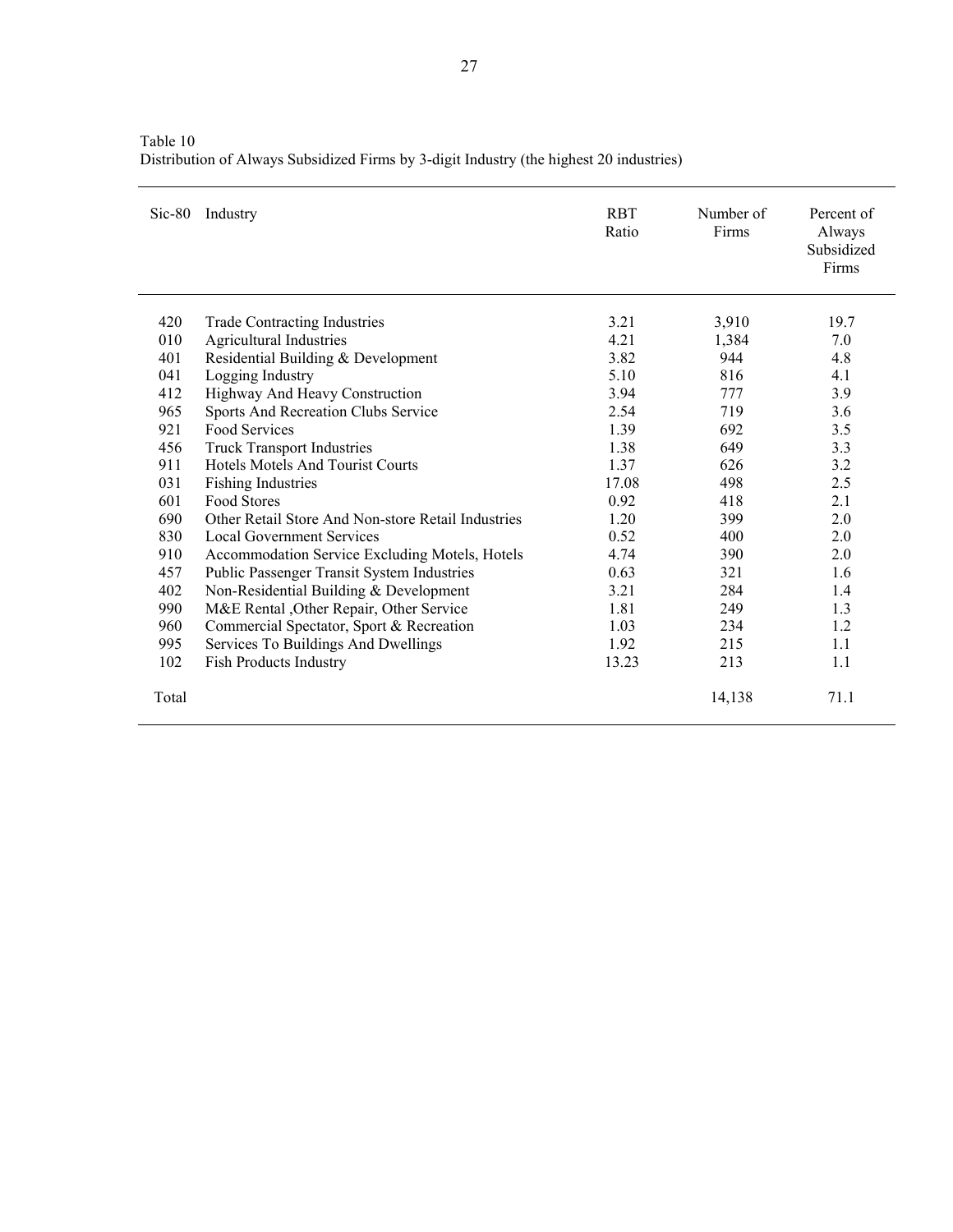| Table 11                                                                               |
|----------------------------------------------------------------------------------------|
| Distribution of Never Subsidized Firms by 3-digit Industry (the highest 20 industries) |

| $Sic-80$ | Industry                                        | <b>RBT</b><br>Ratio | Number of<br>Firms | Percent of<br>Never<br>Subsidized<br>Firms |
|----------|-------------------------------------------------|---------------------|--------------------|--------------------------------------------|
| 865      | Office of Physicians, Surgeons and Dentists     | 0.77                | 6,255              | 8.9                                        |
| 981      | Religious Organizations                         | 0.53                | 5,797              | 8.25                                       |
| 010      | <b>Agricultural Industries</b>                  | 4.21                | 5,097              | 7.25                                       |
| 720      | <b>Investment Intermediary Industries</b>       | 0.94                | 3,468              | 4.93                                       |
| 750      | Real Estate Operator, Insurance Industries      | 0.96                | 3,162              | 4.5                                        |
| 761      | <b>Insurance And Real Estate Agencies</b>       | 0.56                | 2,188              | 3.11                                       |
| 690      | Other Retail Store And Non-store Retail         | 1.20                | 1,910              | 2.72                                       |
| 420      | <b>Trade Contracting Industries</b>             | 3.10                | 1,888              | 2.69                                       |
| 777      | <b>Management Consulting Services</b>           | 1.01                | 1,493              | 2.12                                       |
| 456      | <b>Truck Transport Industries</b>               | 1.38                | 1,461              | 2.08                                       |
| 980      | Membership Org Industries, Excl Religious       | 1.10                | 1,336              | 1.9                                        |
| 775      | Architectural, Engineering And Other Scientific | 0.90                | 1,324              | 1.88                                       |
| 974      | Private Households                              | 1.86                | 1,203              | 1.71                                       |
| 776      | Offices Of Lawyers And Notaries                 | 0.68                | 1,166              | 1.66                                       |
| 601      | Food Stores                                     | 0.92                | 1,082              | 1.54                                       |
| 990      | M&E Rental, Other Repair, Other Service         | 1.81                | 1,044              | 1.49                                       |
| 773      | Accounting And Bookkeeping Services             | 1.02                | 1,030              | 1.47                                       |
| 590      | Other Products Industries, Wholesale            | 0.97                | 1,014              | 1.44                                       |
| 779      | <b>Other Business Services</b>                  | 0.95                | 969                | 1.38                                       |
| 635      | Motor Vehicle Repair Shops                      | 1.42                | 919                | 1.31                                       |
| Total    |                                                 |                     | 43,806             | 62.33                                      |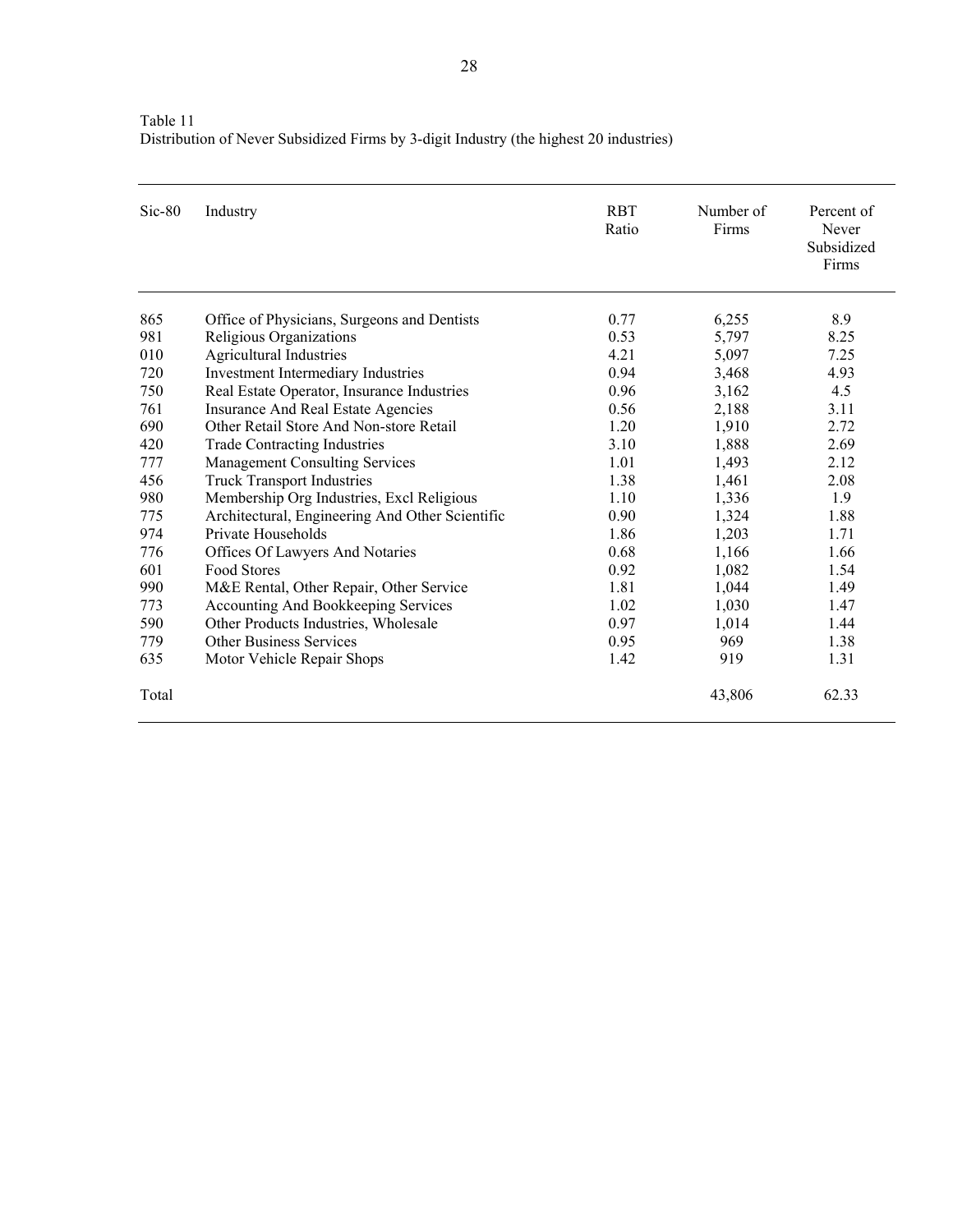| Industry<br>(One Digit SIC 80) | Never<br>Subsidized | Occasionally<br>Subsidized | Sometimes<br>Subsidized | Frequently<br>Subsidized | Always<br>Subsidized | Total   |
|--------------------------------|---------------------|----------------------------|-------------------------|--------------------------|----------------------|---------|
| Agriculture                    | 6,798               | 5,662                      | 3,112                   | 3,822                    | 1,995                | 21,389  |
|                                | (32.0)              | (26.0)                     | (15.0)                  | (18.0)                   | (9.0)                |         |
| Forestry                       | 155                 | 262                        | 336                     | 1,009                    | 913                  | 2,675   |
|                                | (6.0)               | (10.0)                     | (13.0)                  | (38.0)                   | (34.0)               |         |
| Fishing and Trapping           | 138                 | 116                        | 194                     | 822                      | 516                  | 1,786   |
|                                | (8.0)               | (6.0)                      | (11.0)                  | (46.0)                   | (29.0)               |         |
| Mining                         | 447                 | 493                        | 312                     | 432                      | 239                  | 1,923   |
|                                | (23.0)              | (26.0)                     | (16.0)                  | (22.0)                   | (12.0)               |         |
| Manufacturing                  | 3,050               | 8,915                      | 6,616                   | 4,653                    | 1,484                | 24,718  |
|                                | (12.0)              | (36.0)                     | (27.0)                  | (19.0)                   | (6.0)                |         |
| Construction                   | 3,304               | 6,140                      | 7,695                   | 12,734                   | 6,035                | 35,908  |
|                                | (9.0)               | (17.0)                     | (21.0)                  | (35.0)                   | (17.0)               |         |
| Transportation                 | 2,512               | 3,447                      | 2,340                   | 2,699                    | 1,220                | 12,218  |
|                                | (21.0)              | (28.0)                     | (19.0)                  | (22.0)                   | (10.0)               |         |
| Trade                          | 12,498              | 30,574                     | 17,365                  | 9,359                    | 2,159                | 71,955  |
|                                | (17.0)              | (42.0)                     | (24.0)                  | (13.0)                   | (3.0)                |         |
| Finance                        | 9,966               | 8,654                      | 2,728                   | 944                      | 153                  | 22,445  |
|                                | (44.0)              | (39.0)                     | (12.0)                  | (4.0)                    | (1.0)                |         |
| Business & Per. Service        | 30,311              | 45,844                     | 23,336                  | 14,338                   | 4,750                | 118,579 |
|                                | (26.0)              | (39.0)                     | (20.0)                  | (12.0)                   | (4.0)                |         |
| Public Administration          | 964                 | 1,238                      | 814                     | 957                      | 413                  | 4,386   |
|                                | (22.0)              | (28.0)                     | (19.0)                  | (22.0)                   | (9.0)                |         |
| Total                          | 70,275              | 111,391                    | 64,868                  | 51,794                   | 19,889               | 318,217 |

Table 12 Within Industry Distribution of Firms by UI Status: For firms in operation in each year from 1986 to 1996

Never subsidized is based on RBT never > 1 ; Occasionally Subsidized is defined as RBT > 1 for 1 to 3 years; Sometimes Subsidized is defined as RBT > 1 for 4 to 6 years; Frequently Subsidized is defined as RBT >1 for 7 to 10 years; and Always Subsidized is defined as RBT >1 for all 11 years.

Numbers in ( ) are row percentages.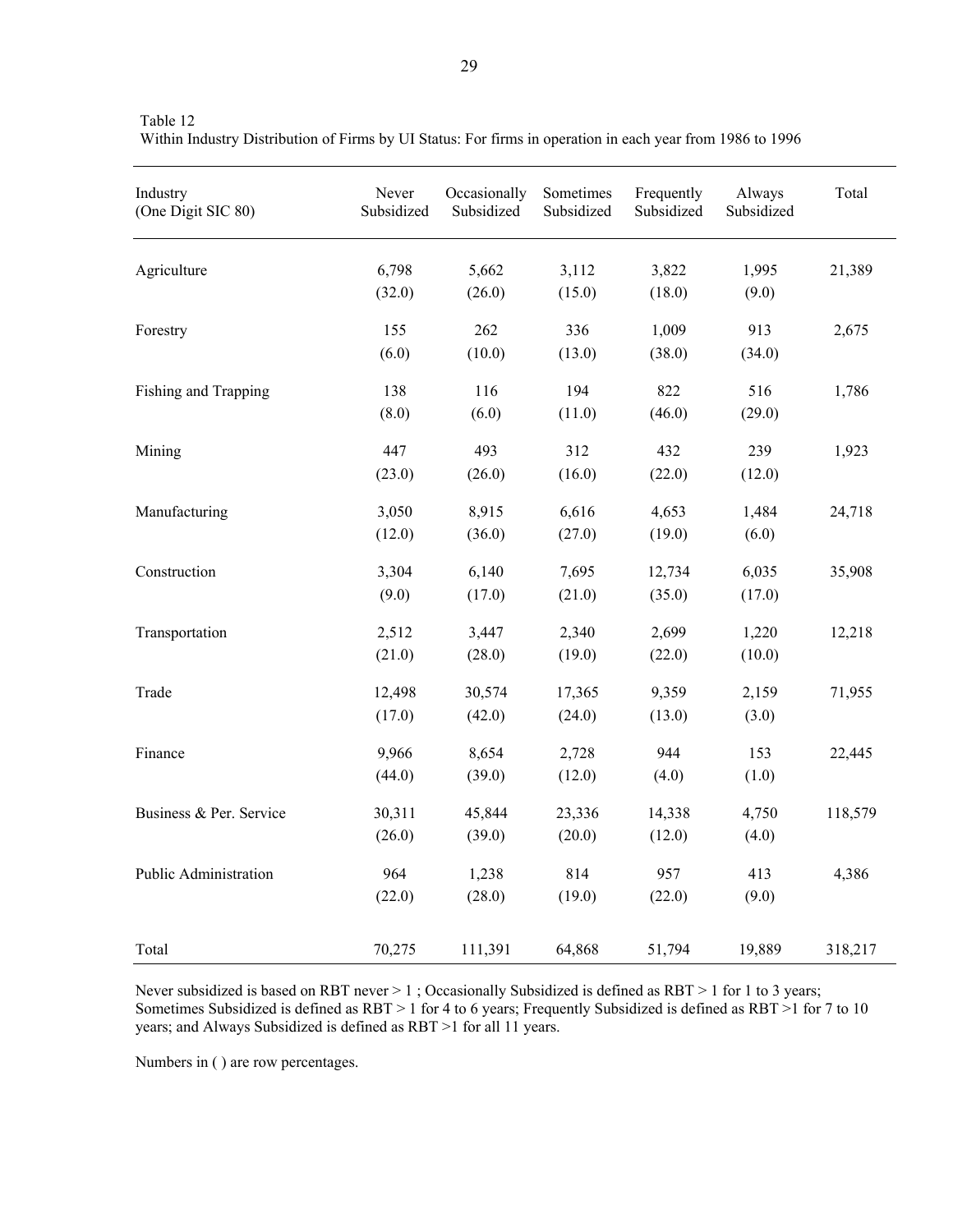| Table 13                                                                          |  |
|-----------------------------------------------------------------------------------|--|
| Analysis of Variance in Relative Benefit-Tax Ratios: Long-Lived Plants, 1986-1996 |  |

| Dependent variable: RB I ratio for firm f in year t and province $p$ |        |                  |                          |                     |               |
|----------------------------------------------------------------------|--------|------------------|--------------------------|---------------------|---------------|
| Specifications                                                       |        |                  | Adjusted $R^2$           |                     |               |
|                                                                      | (1)    | (2)              | (3)                      | (4)                 | (5)           |
|                                                                      | Year   | $(1)$ + Province | $(2) + 1$ digit SIC      | $(3) + 3$ digit SIC | $(4)$ + Firms |
|                                                                      |        |                  |                          |                     |               |
| All                                                                  | 0.0005 | 0.1027           | 0.2071                   | 0.2435              | 0.5888        |
| $All^*$                                                              | 0.0005 | 0.1316           | 0.1766                   | 0.2435              | 0.5888        |
|                                                                      |        |                  |                          |                     |               |
| By 1- digit industry                                                 |        |                  |                          |                     |               |
| Agriculture                                                          | 0.0042 | 0.1516           |                          | 0.1737              | 0.6024        |
| Forestry                                                             | 0.0049 | 0.2457           |                          | 0.2466              | 0.5910        |
| Fishing/Trapping                                                     | 0.0790 | 0.1777           |                          | 0.1810              | 0.4472        |
| Mining                                                               | 0.0072 | 0.2055           | $\overline{\phantom{0}}$ | 0.2490              | 0.5836        |
| Manufacturing                                                        | 0.0004 | 0.1043           |                          | 0.2709              | 0.5888        |
| Construction                                                         | 0.0080 | 0.1612           |                          | 0.1657              | 0.4785        |
| Transportation                                                       | 0.0009 | 0.1247           |                          | 0.1488              | 0.5696        |
| Trade                                                                | 0.0006 | 0.0872           | $\overline{\phantom{0}}$ | 0.1036              | 0.5190        |
| Finance                                                              | 0.0003 | 0.0257           |                          | 0.0388              | 0.3161        |
| Service                                                              | 0.0010 | 0.0678           |                          | 0.1462              | 0.5140        |
| Public                                                               | 0.0023 | 0.1476           |                          | 0.1479              | 0.5239        |
| Administration                                                       |        |                  |                          |                     |               |
|                                                                      |        |                  |                          |                     |               |
| By province                                                          |        |                  |                          |                     |               |
| Newfoundland                                                         | 0.0046 |                  | 0.0817                   | 0.2191              | 0.6388        |
| PEI                                                                  | 0.0082 |                  | 0.2463                   | 0.3186              | 0.5813        |
| Nova Scotia                                                          | 0.0026 |                  | 0.2038                   | 0.2974              | 0.6545        |
| New Brunswick                                                        | 0.0082 |                  | 0.3455                   | 0.4014              | 0.6959        |
| Quebec                                                               | 0.0014 |                  | 0.1022                   | 0.1580              | 0.5494        |
| Ontario                                                              | 0.0052 | $\overline{a}$   | 0.0843                   | 0.1237              | 0.3855        |
| Manitoba                                                             | 0.0024 |                  | 0.1217                   | 0.1630              | 0.4333        |
| Saskatchewan                                                         | 0.0039 |                  | 0.1249                   | 0.1670              | 0.4573        |
| Alberta                                                              | 0.0056 |                  | 0.0555                   | 0.0809              | 0.2801        |
| <b>BC</b>                                                            | 0.0067 |                  | 0.0853                   | 0.1374              | 0.4149        |

Dependent variable: *DDT* ratio for firm *j* in year *t* and

Note: There are 1058 firms drop because of location outside 10 provinces, and further 4920 are drop due to a known industry. The resulting sample for long-lived firm is 2,907,757.

 \* The adjusted-R2 with reverse regression order for SIC and province variables. Here 1-digit SIC is added after year effect in (2), then 3-digit SIC in (3) and province effect in (4).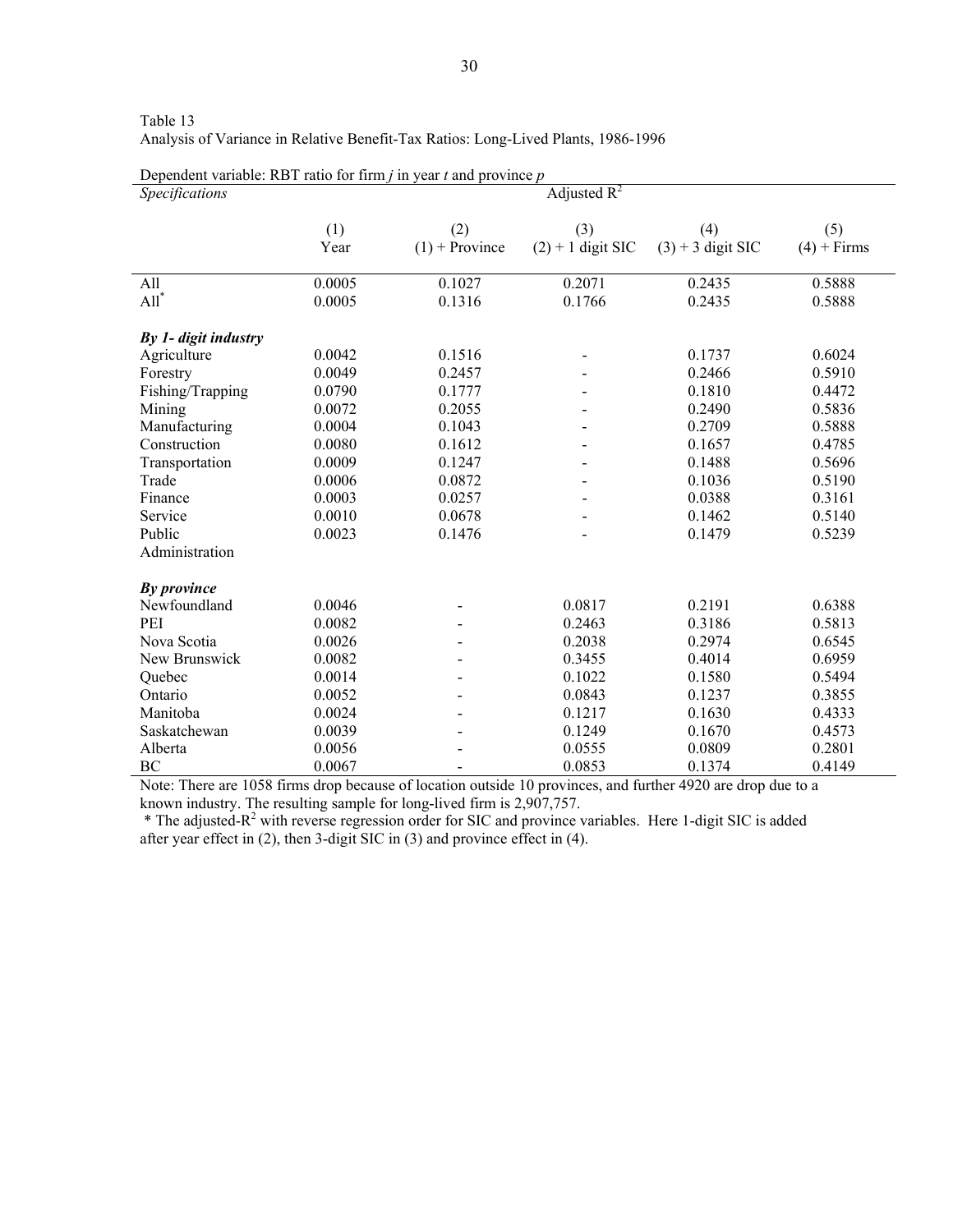Table 14

Example of Estimating Deadweight Loss from Labour Misallocation (1986) – account for subsidy on 1 digit SIC level (excluded self-employment firms)

| (Expressed in 1997 dollars) |  |  |
|-----------------------------|--|--|
|-----------------------------|--|--|

|                    |            |                |            | $\frac{0}{0}$ | \$ value   | \$ value of |
|--------------------|------------|----------------|------------|---------------|------------|-------------|
| Industry           | Employment | Annual Payroll | Annual     | subsidy       | of subsidy | Deadweight  |
| (one digit SIC 80) |            |                | Subsidy    | over          | per        | loss        |
|                    |            |                |            | payroll       | employee   |             |
|                    | (1)        | (2)            | (3)        | (4)           | (5)        | (6)         |
|                    | (000s)     | (\$ '000s)     | (\$ '000s) |               |            | $(\$'000s)$ |
| Agriculture        | 294        | 2,124,633      | 250,583    | 11.79         | 852.69     | 14,777      |
| Forestry           | 125        | 1,615,523      | 267,584    | 16.56         | 2,149.01   | 22,160      |
| Fishing            | 18         | 142,500        | 93,518     | 65.63         | 5,320.80   | 30,687      |
| Mining             | 277        | 9,224,763      | 89,826     | 0.97          | 324.42     | 437         |
| Manufacturing      | 3,077      | 70,985,163     | $-200,478$ | $-0.28$       | $-65.15$   | 283         |
| Construction       | 1,115      | 16,726,608     | 1,173,121  | 7.01          | 1,051.97   | 41,138      |
| Transportation     | 1,201      | 33,106,311     | $-527,324$ | $-1.59$       | $-439.13$  | 4,200       |
| Trade              | 3.356      | 47, 163, 421   | $-149,713$ | $-0.32$       | $-44.61$   | 238         |
| Finance            | 1,167      | 25,157,384     | $-402,524$ | $-1.6$        | $-344.94$  | 3,220       |
| Service            | 6,609      | 87,912,063     | $-630,242$ | $-0.72$       | $-95.36$   | 2,259       |
| Public admin.      | 1,654      | 40,905,769     | $-727,505$ | $-1.78$       | -439.81    | 6,469       |
| Total              | 18,892     | 335,064,138    | $-763,155$ |               |            | 125,869     |

Column (1) - (3) are derived directly from BNOP files. Column (1) represents the number of T4s issued.

Column  $(4)=[(3)/(2)]*100$ 

Column  $(5)=(3)/(1)$ 

Column (6)=  $\frac{1}{2}$  \*(column 4)<sup>2</sup> \* $\eta_{LL}$  \*(2) assuming  $\eta_{LL}$ =1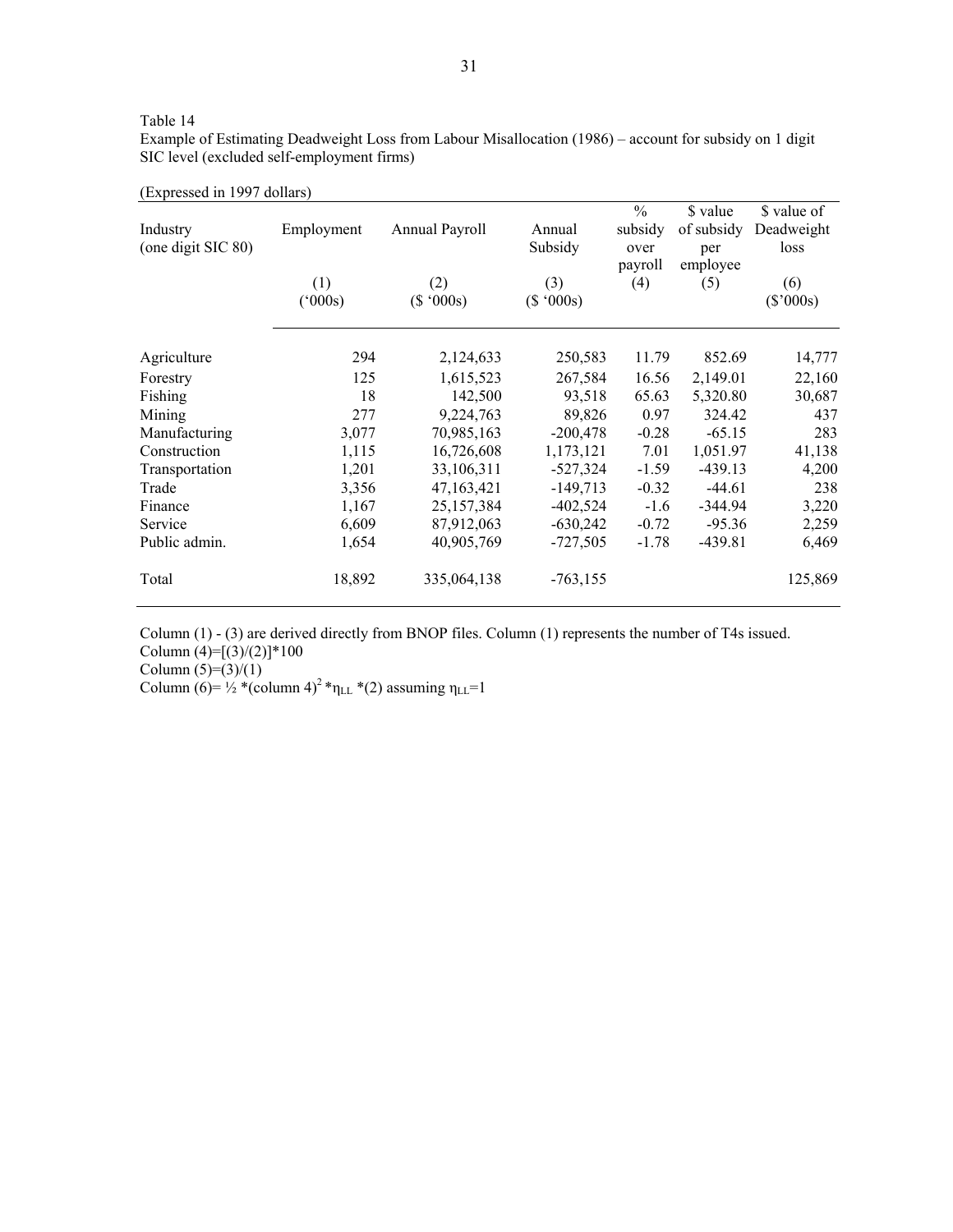| Industry<br>(one digit SIC-80) | Level of Aggregation upon which calculation of subsidies is based |                                |                                |            |  |  |  |
|--------------------------------|-------------------------------------------------------------------|--------------------------------|--------------------------------|------------|--|--|--|
|                                | 1 digit SIC                                                       | 1 digit SIC<br>within province | 3 digit SIC<br>within province | Firm level |  |  |  |
|                                | (thousands of dollars)                                            |                                |                                |            |  |  |  |
| Agriculture                    | 116,276                                                           | 220,473                        | 296,288                        | 1,239,740  |  |  |  |
| Forestry                       | 228,773                                                           | 547,112                        | 564,925                        | 1,260,322  |  |  |  |
| Fishing                        | 361,982                                                           | 578,376                        | 596,200                        | 2,301,065  |  |  |  |
| Mining                         | 1,602                                                             | 12,191                         | 64,439                         | 222,002    |  |  |  |
| Manufacturing                  | 6,761                                                             | 454,164                        | 1,744,463                      | 5,982,893  |  |  |  |
| Construction                   | 786,193                                                           | 1,158,460                      | 1,228,539                      | 3,917,573  |  |  |  |
| Transportation                 | 49,382                                                            | 65,934                         | 173,516                        | 2,025,111  |  |  |  |
| Trade                          | 2,817                                                             | 98,473                         | 272,808                        | 4,306,576  |  |  |  |
| Finance                        | 44,107                                                            | 49,364                         | 70,112                         | 397,981    |  |  |  |
| Service                        | 50,593                                                            | 166,092                        | 685,773                        | 4,937,575  |  |  |  |
| Public admin.                  | 100,827                                                           | 132,320                        | 146,862                        | 976,109    |  |  |  |
| Total                          | 1,749,313                                                         | 3,482,958                      | 5,843,925                      | 27,566,949 |  |  |  |
| % of total UI Benefits         | 1.05                                                              | 2.08                           | 3.50                           | 16.5       |  |  |  |

Table 15 Variations in Estimates of Deadweight Loss by level of Aggregation (1986-1996)

Expressed in thousands of 1997 dollars.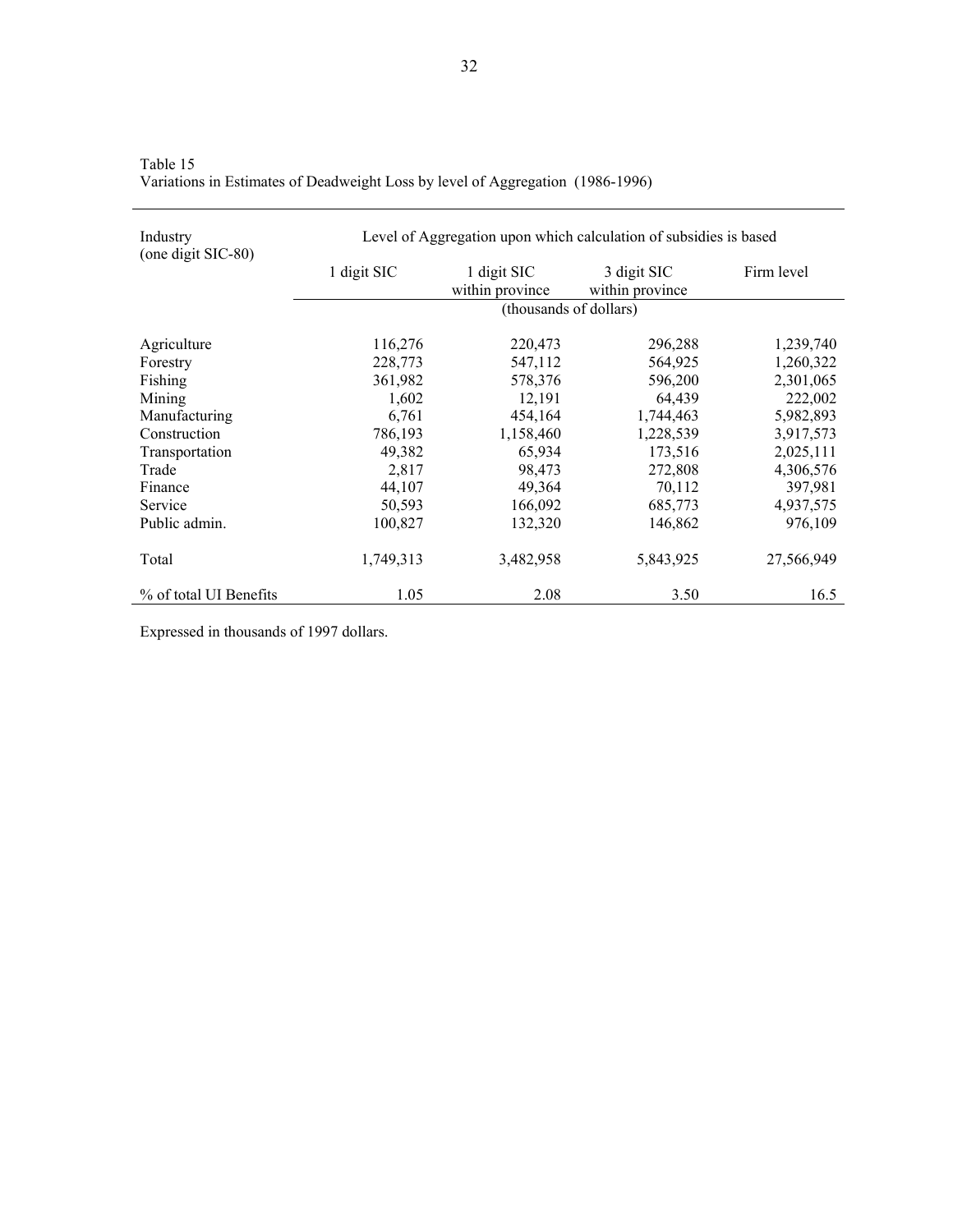#### Appendix A Data Development

The analysis is based upon a number of administrative data sets. These include the Benefits and Overpayments (BNOP) file, T4 information, and data from the Longitudinal Employment Analysis Program (LEAP). The BNOP contains information on all UI claims initiated in a given year. Data from 1986 through 1996 is used to derive the total number of claims, the total amount of benefits paid, and the average duration of benefit receipt for the workers of each firm. Each BNOP record contains a Payroll Deduction Account Number associated with a particular firm. These account numbers are established and used by Revenue Canada for tax remittance purposes. A firm may have several account numbers. These are all aggregated up to the firm level using the information in LEAP, a longitudinally consistent catalogue of all firms operating in Canada. (See Statistics Canada (1988) for a detailed description of this file.) A firm is defined according to the Longitudinal Business Register Identifier as used in LEAP. The categorization of a claim as being due to a temporary or a permanent separation is also done in the manner of Statistics Canada (1992). A temporary separation is said to have occurred if the individual had any employment earnings from the same firm in the year following the separation. This is determined by whether or not the firm has issued a T4 indicating some earnings for that individual. If an individual initiates more than one UI claim in a given year the firm information on each record in the BNOP is used to determine if the claims were supported with employment from the same firm and the first claim is categorized directly as resulting from a temporary or permanent separation.

The T4 is also the source of information on the amount of UI contributions made. T4s are issued by firms to all paid employees, and used for tax purposes. They also have a payroll deduction account number and these are aggregated to the firm level using the LEAP in the same manner as the BNOP information. Total contributions by the workers of a firm are summed from the T4 file, and employer contributions are derived by marking these up by 1.4, reflecting the legislated employer contribution rate. No adjustments are made for contribution reductions to those firms participating in a wage loss reduction plan. The error introduced by this is small. UI contributions of self-employed fishermen are not available in the T4. As such this group is not included in any of the tabulations. The number of T4s issued is used as an indication of the number of jobs in each firm or industry over the course of a given year. While there are a small number of cases in which employers issue more than one T4 per job to their paid employees, equating a T4 with a job does not entail too much of an error. (The exception to this is the fishing industry which is dominated by self-employed fishermen. It is not uncommon for these individuals to receive 2 or 3 T4Fs in a single calendar year).

The structure the Payroll Deduction Account Numbers changed in 1997 with the result that a longitudinally consistent labeling of firms beyond this year is not possible.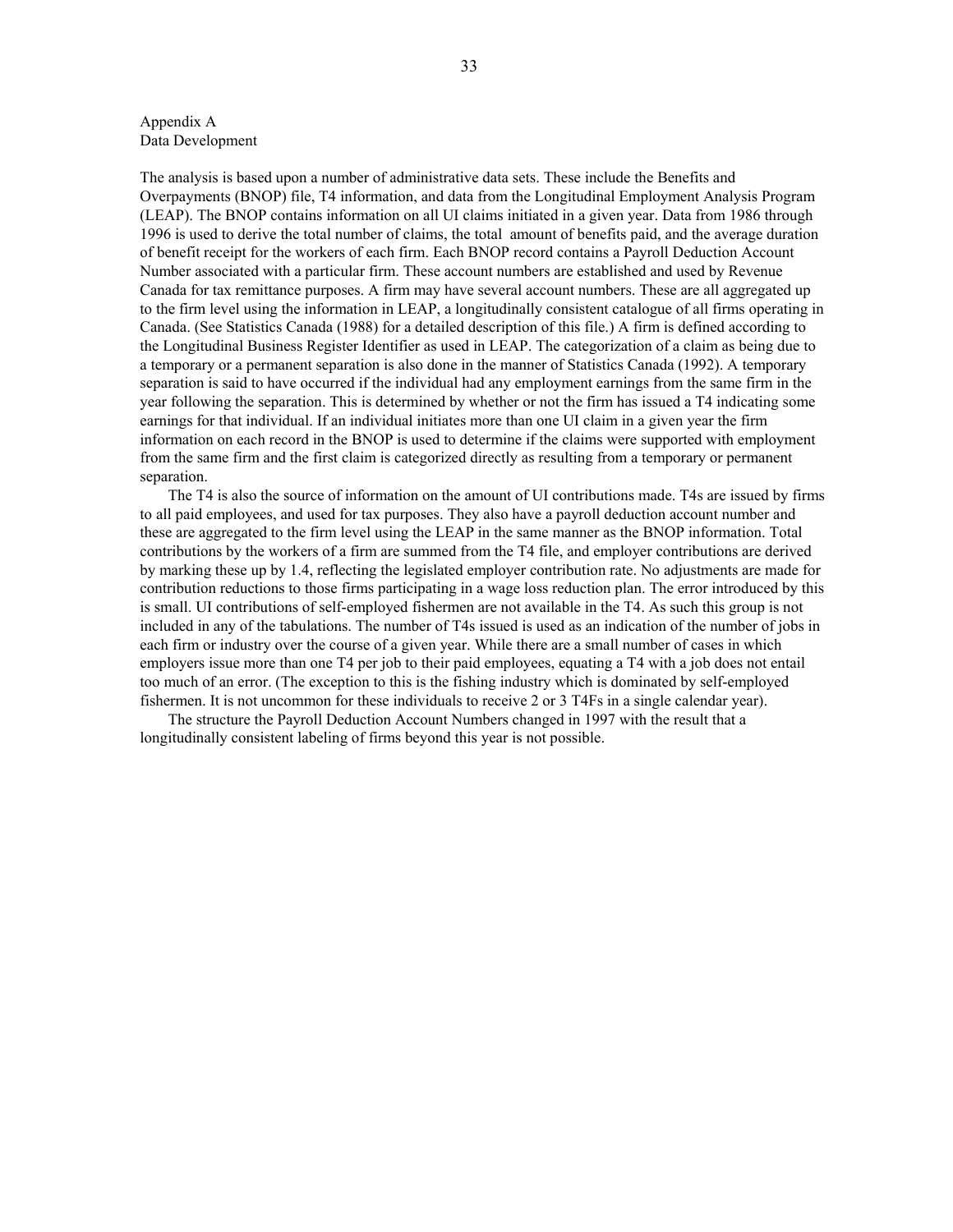Appendix B

| UI Contribution Rates and Maximum Insurable Earnings, 1986-2001 |  |  |  |
|-----------------------------------------------------------------|--|--|--|
|                                                                 |  |  |  |

|      | <b>Contribution Rate</b> |                | Maximum Annual     | Maximum Annual    |
|------|--------------------------|----------------|--------------------|-------------------|
| Year | Employer                 | Employee       | Insurable Earnings | Contribution      |
|      |                          |                |                    |                   |
| 1986 | \$3.29                   | \$2.35         | \$25,740           | \$1,452           |
| 1987 | \$3.29                   | \$2.35         | \$27,560           | \$1,555           |
| 1988 | \$3.29                   | \$2.35         | \$29,380           | \$1,657           |
| 1989 | \$2.73                   | \$1.95         | \$31,460           | \$1,473           |
| 1990 | \$3.15                   | \$2.25         | \$33,280           | \$1,797           |
| 1991 | \$3.15(\$3.92)           | \$2.25 (\$2.8) | \$35,360           | \$1,910 (\$2,377) |
| 1992 | \$4.20                   | \$3.00         | \$36,920           | \$2,659           |
| 1993 | \$4.20                   | \$3.00         | \$38,740           | \$2,790           |
| 1994 | \$4.30                   | \$3.07         | \$40,560           | \$2,990           |
| 1995 | \$4.20                   | \$3.00         | \$42,380           | \$3,052           |
| 1996 | \$4.13                   | \$2.95         | \$39,000           | \$2,762           |
| 1997 | \$4.06                   | \$2.90         | \$39,000           | \$2,714           |
| 1998 | \$3.78                   | \$2.70         | \$39,000           | \$2,527           |
| 1990 | \$3.57                   | \$2.55         | \$39,000           | \$2,387           |
| 2000 | \$3.36                   | \$2.40         | \$39,000           | \$2,246           |
| 2001 | \$3.15                   | \$2.25         | \$39,000           | \$2,107           |
|      |                          |                |                    |                   |

Note: The rates indicated by ( ) became effective part-way through 1991.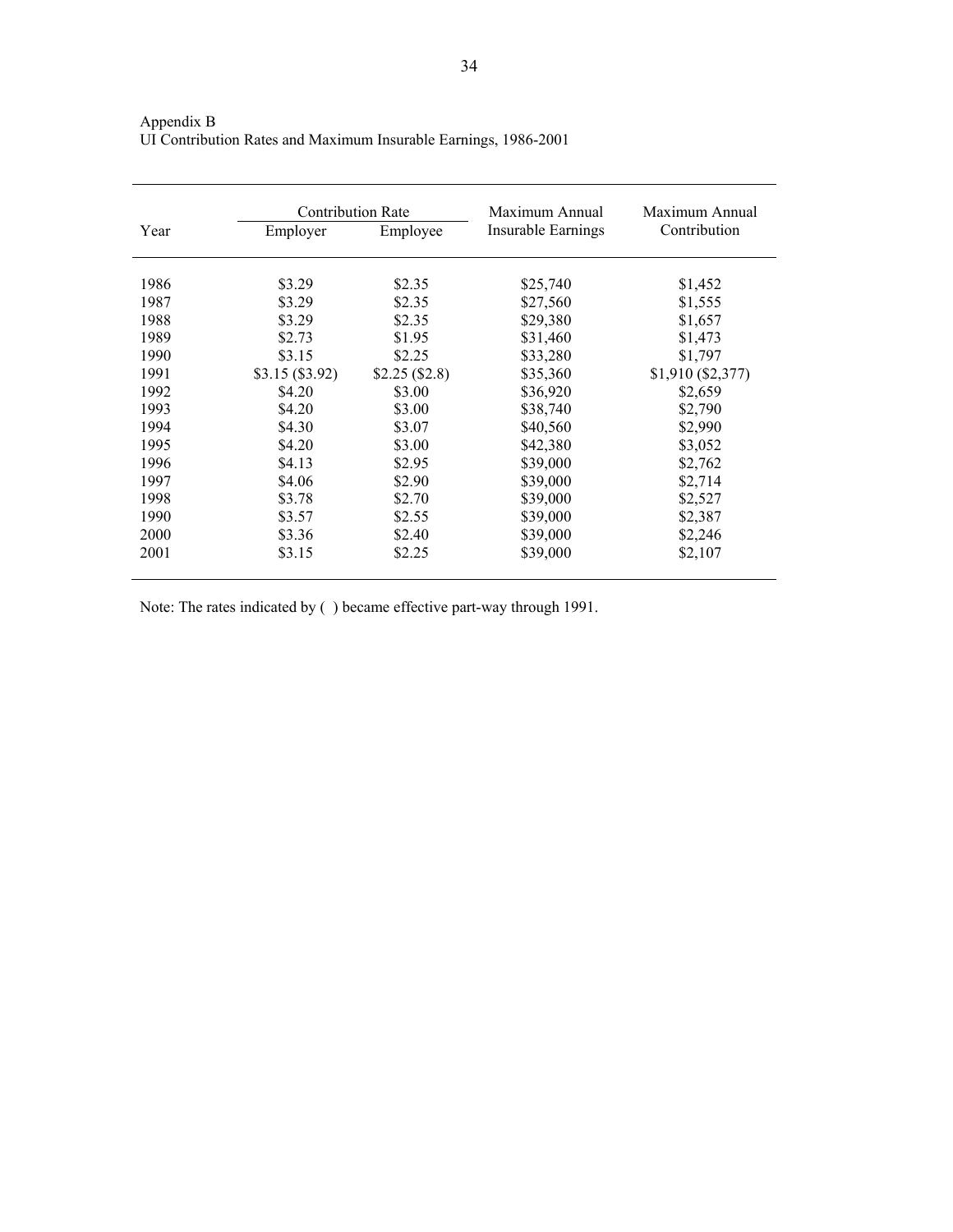| Study               | Category              | Description                                      | Elasticity     |
|---------------------|-----------------------|--------------------------------------------------|----------------|
|                     |                       |                                                  | $(-\eta_{LL})$ |
| Homogeneous labor   |                       |                                                  |                |
| Pindyck (1979)      | Constant-output       | Aggregate on large industries, annual 1963-1973, | 0.66           |
|                     | demand elasticity     | translog cost function                           |                |
| Symons and Layard   | Varying-output demand | Manufacturing employment, quarterly 1956-1980    | 2.6            |
| (1984)              | elasticity            |                                                  |                |
| Halvorsen and Smith | Constant-output       | Aggregate on small industry (Metal mining),      | 0.51           |
| (1986)              | demand elasticity     | annual 1954-1974, translog cost function         |                |
| Lawrence (1989)     |                       | Aggregate import and export industries, 1962-    | $0.21$ to      |
|                     |                       | 1980, flexible functional form                   | 2.24           |
| Wylie (1990)        | Constant-output       | Aggregate on small industry (four 2-digit        |                |
|                     | demand elasticity     | manufacturing), annual 1900-1929, translog cost  | 0.51           |
|                     |                       | function                                         |                |
| Card (1990c)        | Constant-output       | Aggregate on firm level (union contracts), 1968- | 0.62           |
|                     | demand elasticity     | 1983                                             |                |
| Currie (1991)       | Constant-output       | Aggregate on firm level (Ontario's teachers'     | $0.53$ to      |
|                     | demand elasticity     | contracts), 1975-1983,                           | 0.68           |
| Christofides and    | Constant-output       | Aggregate on firm level (union contracts), 1978- | $< 0$ to       |
| Oswald (1991)       | demand elasticity     | 1984                                             | 0.22           |
| Heterogeneous Labor |                       |                                                  |                |
| Merrilees (1982)    |                       | Aggregate, annual 1957-1978, 4 labor types       |                |
|                     |                       | Young man                                        | $-0.56$        |
|                     |                       | Young women                                      | 0.44           |
|                     |                       | Adult men                                        | 0.07           |
|                     |                       | Adult women                                      | $-0.11$        |
| Ferguson (1986)     |                       | Atlantic provinces, 1966-1979, 7 labor types     | $0.33$ to      |
|                     |                       |                                                  | 1.00           |

Appendix C Selected Studies on the Estimates of Labour Demand elasticity for Canada

Source: Hamermesh (1993) chapter 3.